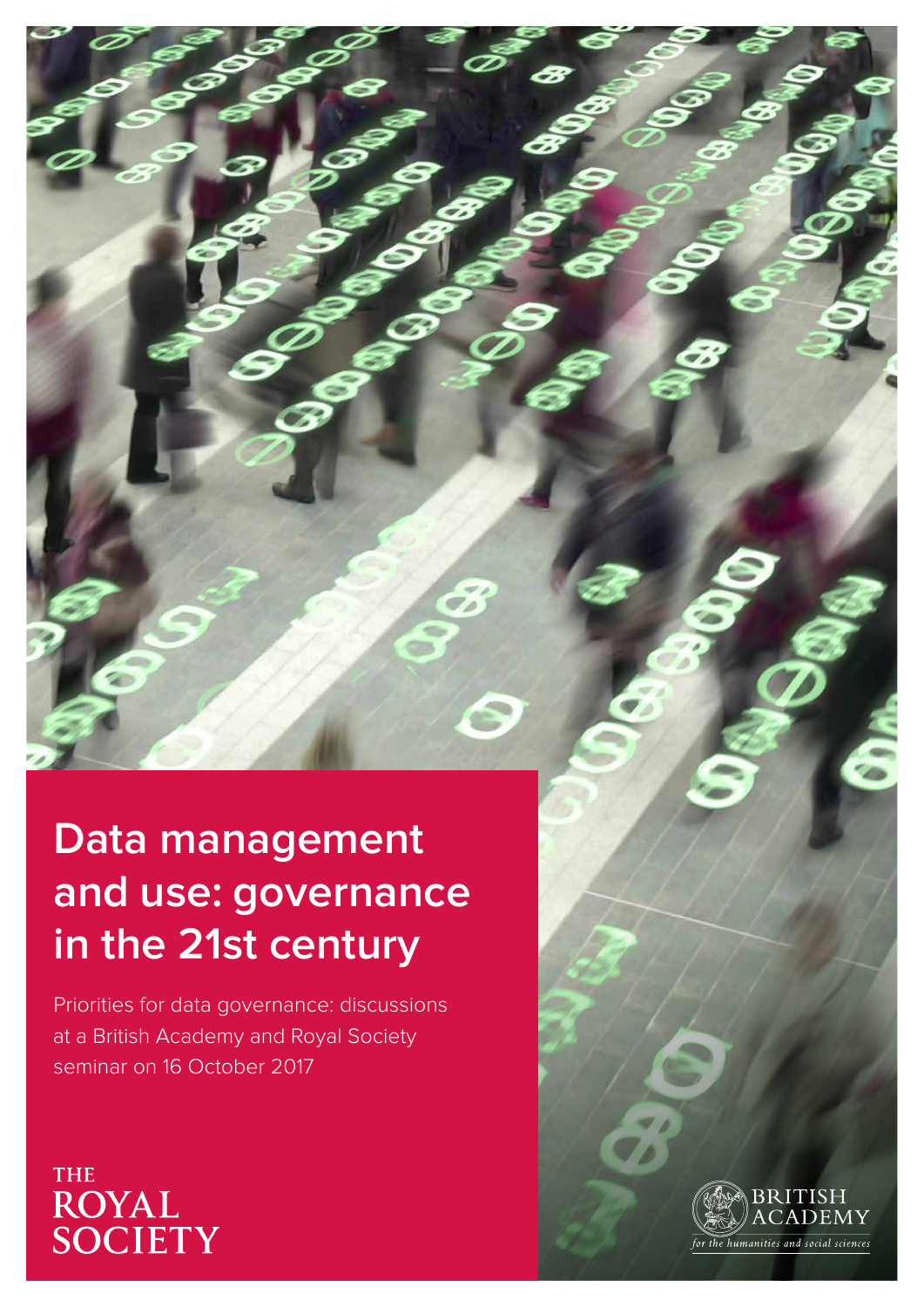The text of this work is licensed under the terms of the Creative Commons Attribution License which permits unrestricted use, provided the original author and source are credited.

The license is available at: **creativecommons.org/licenses/by/4.0**

**Images are not covered by this license.**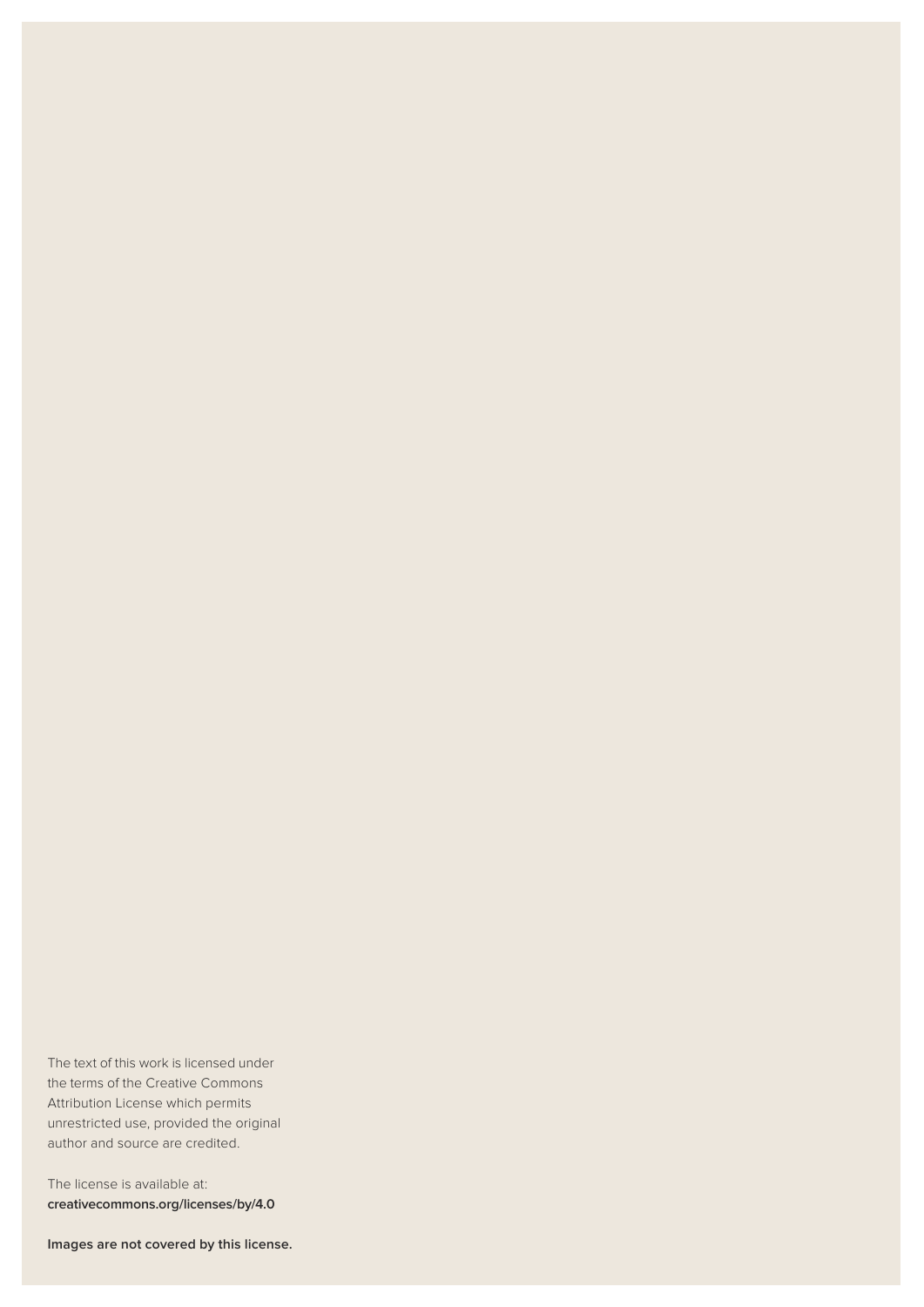## Contents

| B: Priorities for data governance <b>Exercise Community</b> 5<br>Discussions at a British Academy and Royal Society seminar on 16 October 2017 |    |
|------------------------------------------------------------------------------------------------------------------------------------------------|----|
|                                                                                                                                                |    |
| <b>Michelle Brook and Anthony Zacharzewski</b>                                                                                                 |    |
| <b>Simon Burall</b><br>$\begin{minipage}{.4\linewidth} \textbf{13} \end{minipage}$                                                             |    |
| <b>Estelle Clark</b>                                                                                                                           |    |
| <b>Guy Cohen</b>                                                                                                                               |    |
| <b>Matt Fenech</b>                                                                                                                             |    |
| <b>Tim Hill</b>                                                                                                                                |    |
| <b>Jackie Hunter</b>                                                                                                                           |    |
| <b>Irene Ng</b>                                                                                                                                |    |
| Nora Ni Loideain                                                                                                                               |    |
| <b>Kieron O'Hara</b>                                                                                                                           |    |
| <b>Hetan Shah</b>                                                                                                                              |    |
| Amanda Smith, Jeni Tennison, Leigh Dodds and Peter Wells                                                                                       |    |
| <b>Maeve Walsh</b>                                                                                                                             | 34 |
| Marko Balabanovic, Michele Nati, Anat Elhalal, Phil Young and Paul Galwas                                                                      | 36 |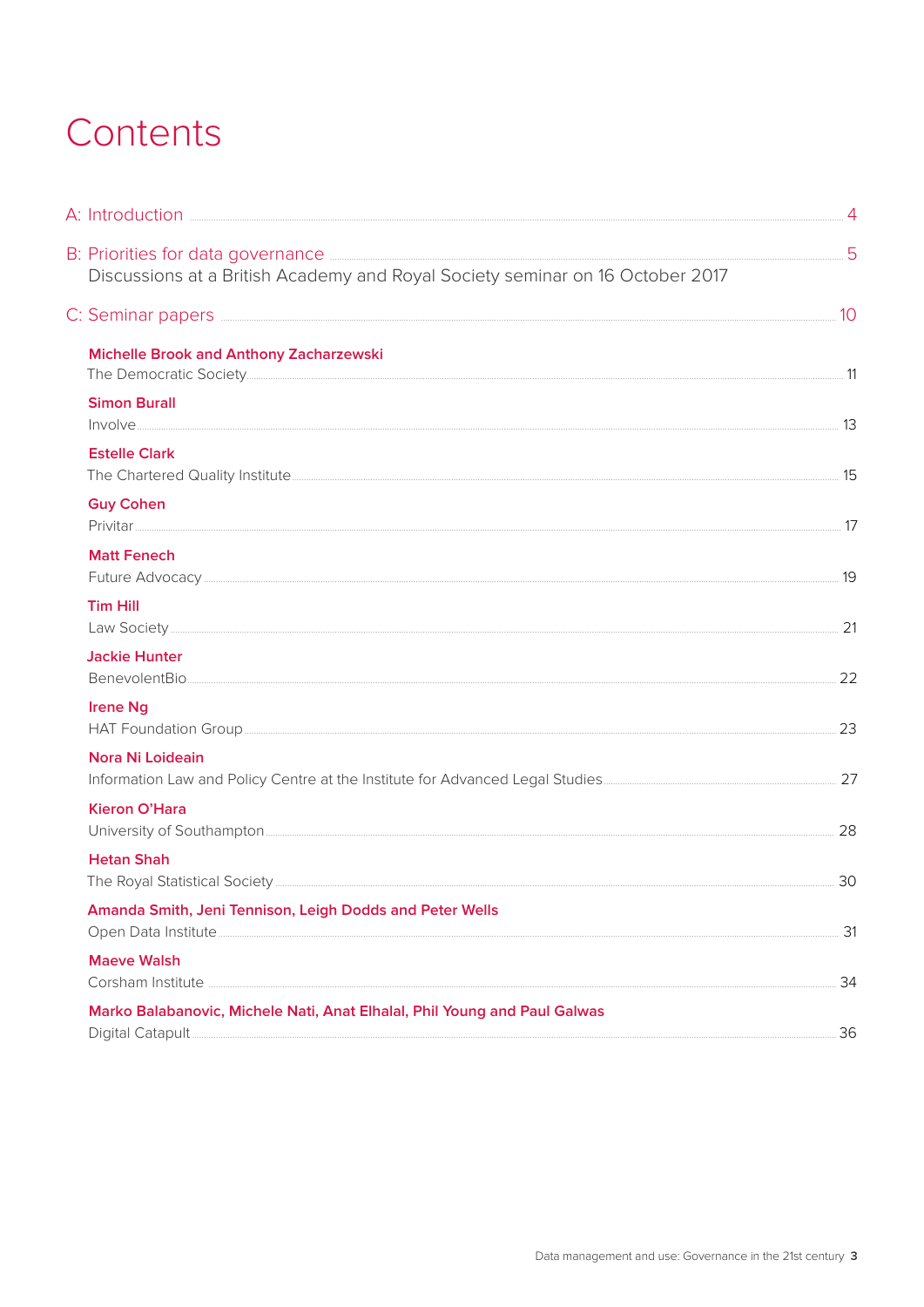# A: Introduction

As data collection activities continue to increase in speed, scale and variety, and the analytic techniques used to process these datasets become more sophisticated, individuals and communities are affected in new and unexpected ways. The Royal Society and British Academy's report *Data management and use: Governance in the 21st Century* addressed this changing data landscape and recommended a principled approach to data governance, and called for stewardship of the entire data governance landscape.

The Academies hosted a seminar to explore the priorities across sectors for such a stewardship body. The discussions at the seminar are summarised in this paper, and set out a set of governance needs, practical challenges and conceptual concerns that any such body could take on. Since the seminar, the Government has announced in its budget statement on 22 November 2017 the creation of a new Centre for Data Ethics and Innovation to enable and ensure safe, ethical and ground-breaking innovation in AI and data-driven technologies. The Nuffield Foundation has been working closely with a number of organisations, including the Alan Turing Institute, Royal Society, British Academy, Royal Statistical Society, Omidyar Network, TechUK and the Wellcome Trust, on plans to establish an independent Convention to tackle the ethical and social issues arising from data use, artificial intelligence and associated technologies.

The summary below is followed by a set of papers submitted ahead of the seminar which set priorities for data governance. We hope these considerations will inform the important deliberations of these bodies.

**Disclaimer:** This is a note summarising the discussion and debate at the British Academy and Royal Society's workshop on *Data management and use: governance in the 21st century*. It is not intended to represent the views of either the British Academy or Royal Society, nor does it represent the views of individual attendees at the event.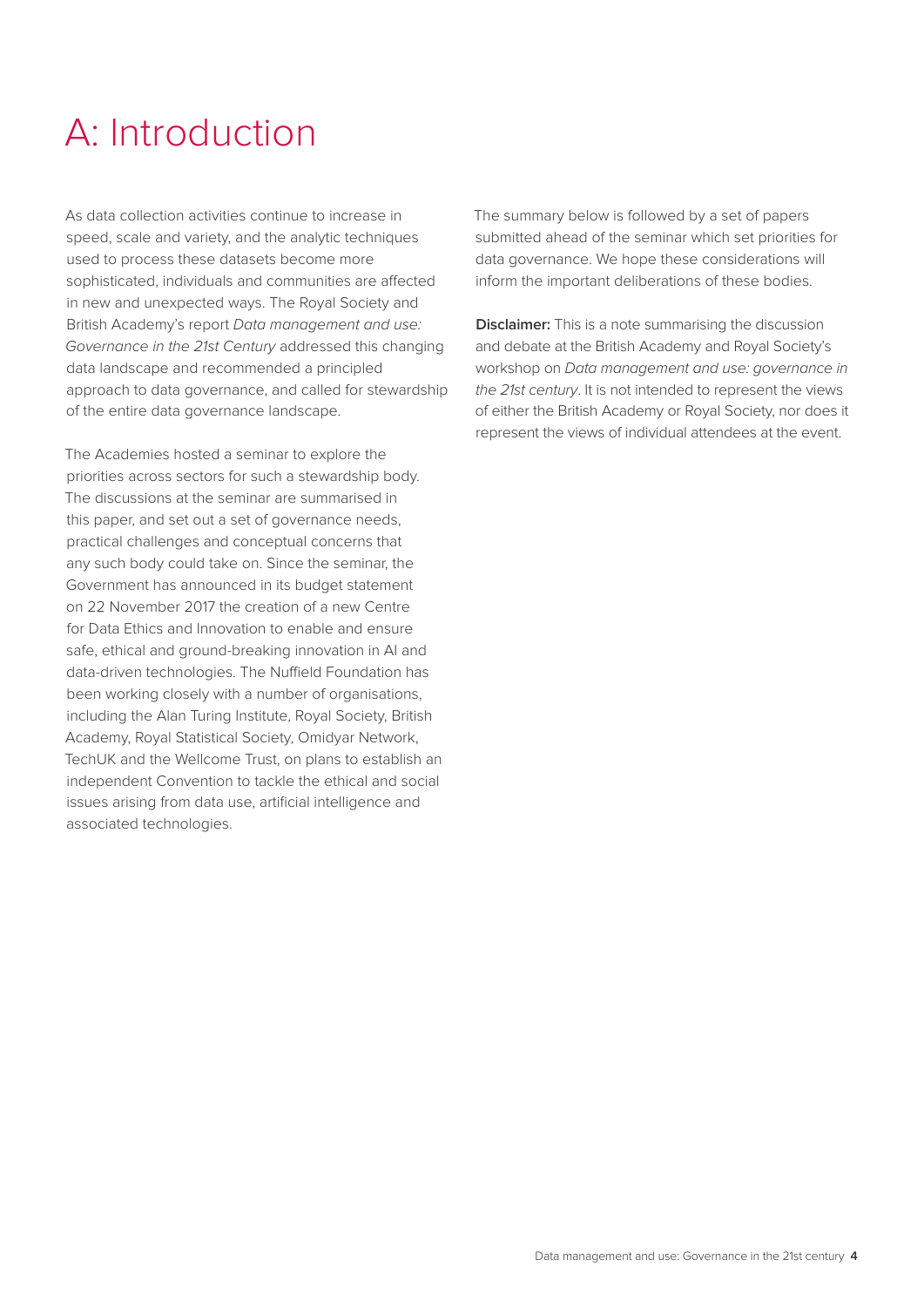# B: Priorities for data governance

Discussions at a British Academy and Royal Society seminar on 16 October 2017

#### **Changing data, changing society – the challenges of data governance**

Things are moving fast. Data is everywhere and increasing in an uncontrolled way. This influx of data creates exciting opportunities for improving pretty much every sector in public life and in private industry, but at the same time it generates concerns. There are huge new opportunities but also huge new challenges.

We need to make sure that we are entering this new world in a way that includes everybody; so that the benefits and the risks are equitably shared; and that the anxiety created by the pace of change is fully taken on board and mitigated by the governance systems that we put in place.

Currently, the system is moving forward largely in silos. There are many different people talking about these topics in many different contexts, not sharing best practice and they are not learning from one another. Connection is important in a situation where data from one sector actually has huge value in a completely unrelated sector.

How do we navigate tensions created by capturing the benefits whilst distributing risks as evenly as possible, along with those equally distributed benefits? How do we improve public services whilst protecting privacy? These kinds of tension need to be out there in the open, openly discussed with very clear and accessible routes for people to understand how those discussions are being held. We need a safe space, in which the range of different stakeholders are deeply engaged in discussions and decisions.

There are challenges with the concepts that often underpin engagement. Ideas like ownership of data, privacy and consent are under incredible strain in the current system. What new concepts do we need to develop new frameworks that protect people in the way that they would like to feel protected, but at the same time support and capture the benefits of these technologies?

What is very clear is that across the sector there is a huge amount of uncertainty. There are some actors who are just racing forward regardless, whilst there are other actors who are kind of paralysed into not quite knowing what to do.

To shepherd this system through into the engaged, inclusive culture that we think is necessary, the Royal Society and British Academy proposed that there should be a new body, a stewardship body, which should be at the centre of thinking about this landscape. As a guiding principle for this body, the Academies argued that governance of data use should promote human flourishing. And layered under that are some really high level principles that should also inform all these debates. Protecting individuals but also thinking about collective rights and interests; having any trade offs discussed transparently, accountably and, crucially, inclusively; having systems in place to learn from the good practice of others but also to learn from bad practice and to correct errors or mistakes in the system; in general, to bring forward this whole concept of democratic governance that we hope will then be sufficiently flexible and robust to move forward as these technologies continue to develop.

What does this mean in practice? How are these principles to be applied in practice? What challenges should a stewardship body prioritize in navigating the data governance landscape and addressing the challenges presented above?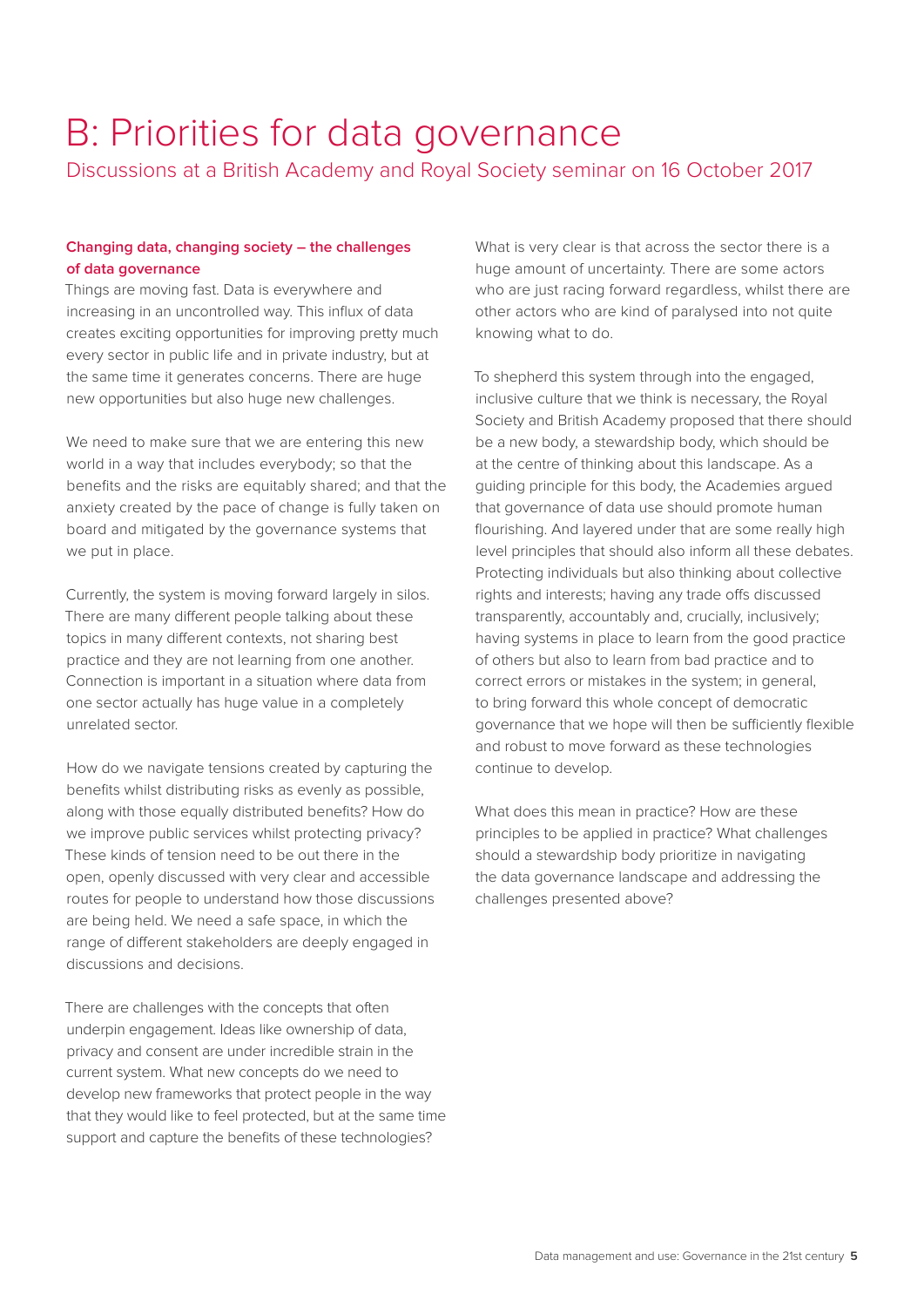#### **Data management and use: from principles to practice**

The overarching principle of flourishing and the subsequent principles for data governance are likely to be applied differently across sectors. Understanding how these principles are currently applied and the lessons that can be drawn across sectors provides an initial glimpse of the whole governance landscape.

#### Health

There is huge potential for the use of health data for research and clinic practice. But mistakes have been made in the past, such as those that occurred with care.data, meaning that governance issues have been the focus of much discussion. Looking at examples from the health sector can help shed light on how to balance individual and collective rights in deciding how to use data for good.

Data governance in health is as much about enabling good things – uses of data that actively support flourishing – as it is about stopping bad things from happening. Research conducted by Wellcome and Understanding Patient Data shows that there tends to be support for uses of health data for research purposes where there was a perceived public benefit – though further research was under way to find out how people define public benefit in practice.

The principle of transparency is probably the biggest and most complex challenge for data governance in health. Transparency is important to have a sophisticated conversation, but there is no value in transparency if what is shared is not meaningful to people and there is generally very low awareness among the public of how data is used. However, Wellcome has found that, provided they were prompted to think about these issues using accessible and appropriate language, people actually wanted to know more. Explaining notions such as anonymisation and pseudonymisation to the general public, in a way that is honest and accurate and does not come across as patronising and disingenuous, is not trivial and demands attention.

#### **Cities**

City-level data can be valuable for addressing issues central to human flourishing. For example, using data to identify rogue landlord activities, can save money to the public purse and can improve a range of public health outcomes. Improving air quality in cities has an ostensibly positive, public good at the end of it which is to create a better understanding of air quality and how we measure it. Yet there are risks associated with data and its use. Measuring air quality brings in questions about the optimum configurations of IoT sensors, and some of the risks about that. Using data about passenger journeys based on access to wifi data raises issues of adequate consent.

In particular, with increasing use of algorithms, it is important to find ways to ensure they are both fair and accurate. Understanding the risks, benefits and end utility of algorithms might need serious and close-up user engagement as much as it would quantitative analysis of the data itself. Making trade-offs in complex ecosystems that are still subject to developing business models requires transparency and greater clarity around data-related responsibilities. To be able to put data to good use, cities would need in the first place to be very clear about how they would use the data and what they would use it for.

When it comes to the management of city data, what matters most is not creating a super data warehouse but rather to make sure that data from a range of sources is made available and usable, so that value can be extracted from it. Local authorities can also benefit from engaging with partner organisations to learn from and develop best practice, from academic institutions to business. With new opportunities come structures that public authorities need to consider more closely, such as data-sharing agreements, privacy-impact assessments, or cross-border sharing of data.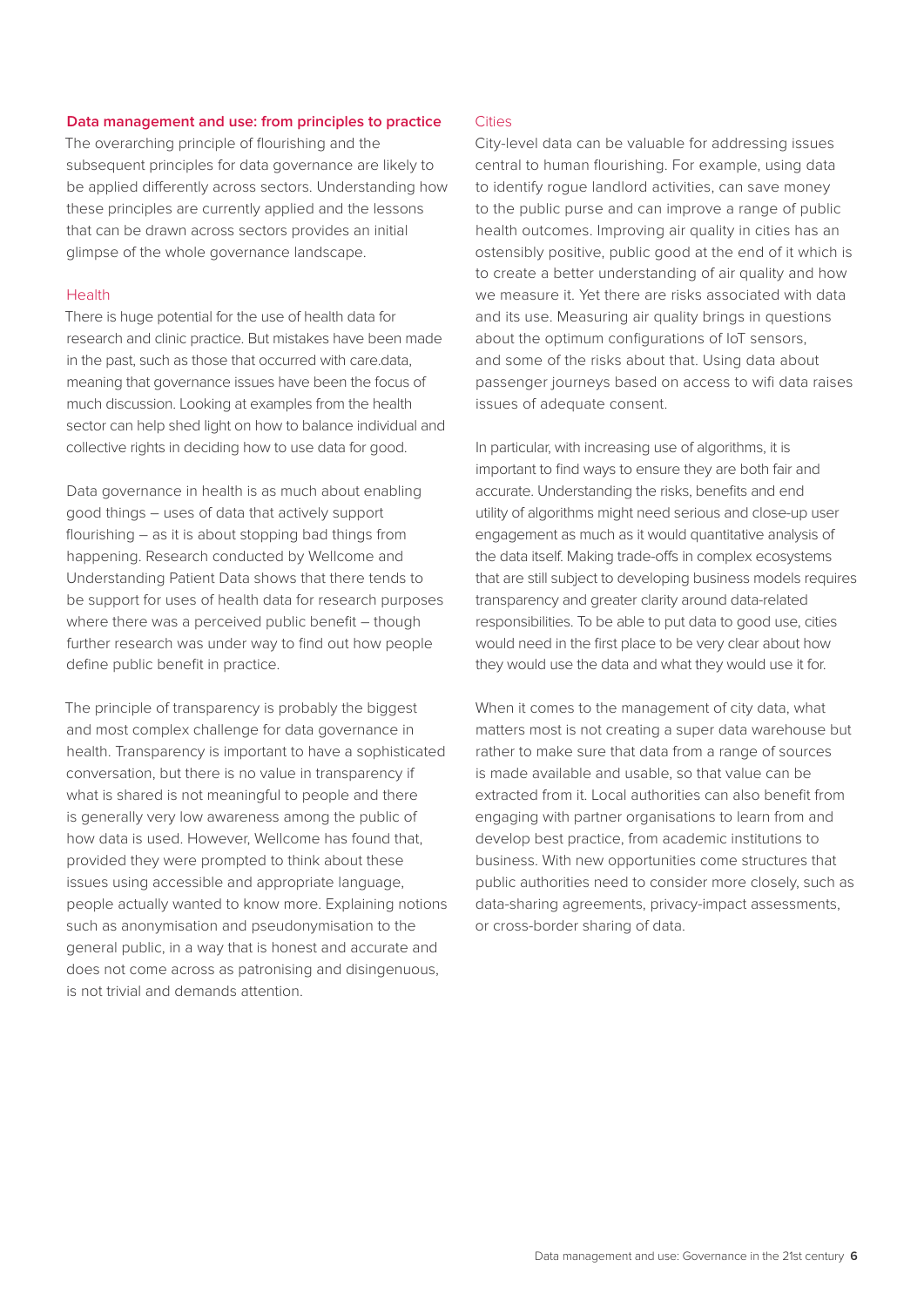#### Services

The privacy paradox is presented as individuals feeling that their data is being abused whilst continuing to share their data with services that bring convenience. But this might be the most logical thing to do in a given situation – people judge that on balance signing up to a service can be beneficial, even if not entirely risk free. The overall situation could be much improved if organisations made decisions about data management and use more transparently and inclusively – giving people a chance to spell out what they deemed acceptable or unacceptable use of their data.

Better engagement requires more clarity and developing a common understanding about what is meant by terms like consent, personal data and misuse of data. The phrases, understood in the context of data protection, have almost no connection with what the person on the street would think was happening with their data. There is currently a gap between data protection and consumer protection. One can sign up for a service that promises not to share personal data, which could then use the data on the same terms to infer personal preferences and sell that information to a third party, so that when the consumer went to that third party that organisation could infer many characteristics about them.

Using data in services brings to light some specific approaches to issues such as consent. Trade-offs are often framed in terms of protection of personal or corporate rights to privacy or property, versus some more amorphous future public benefit to society. Sometimes this is the right way to frame the debate – and is the norm in the context of research. However, audit focuses on the safety of individuals in the here and now, currently utilising a service, requiring a different way of addressing tensions in governance of data.

#### National security

National security can have very different meanings in different countries. The primary purpose for the UK's national security agencies is to help keep the country safe. This requires data on people who are believed to be up to no good, so-called 'subjects of interest', and the purpose of collecting this data is to let society as a whole flourish – allowing people go about their everyday lives with the liberties and freedoms that they expect.

The trade-off between individual and collective rights is at the heart of national security. Necessity and proportionality are key concepts that are embedded into decision making, with actions that may be beneficial not being carried out, because they are not deemed to be proportionate. There are also considerations about consent that are particular to national security. It would be impossible for agencies to conduct an investigation if they had to ask the subjects of interest for consent to collect data about them, and here weighing up collective and individual rights is really fundamental.

Transparency and accountability is provided through a system of regulation and oversight. The Regulation of Investigatory Powers Act (RIPA), parliamentary and security committees, surveillance commissioners, and the Information Commissioner have a role in overseeing use of the data in the security sector and also in making sure that any actions taken are necessary and proportionate. But much of that process, for understandable reasons, is not in the public domain and the degree of transparency would always be somewhat limited.

There is a lot of learning from good practice going on in the national security space, which is now much more open than it used to be. There is now substantial engagement with a whole range of other government departments, with businesses, with academia about the way that agencies operated, and to develop a common understanding of what it meant for data to be held and to be used in appropriate ways. Dialogue on what is socially responsible and acceptable would be very valuable.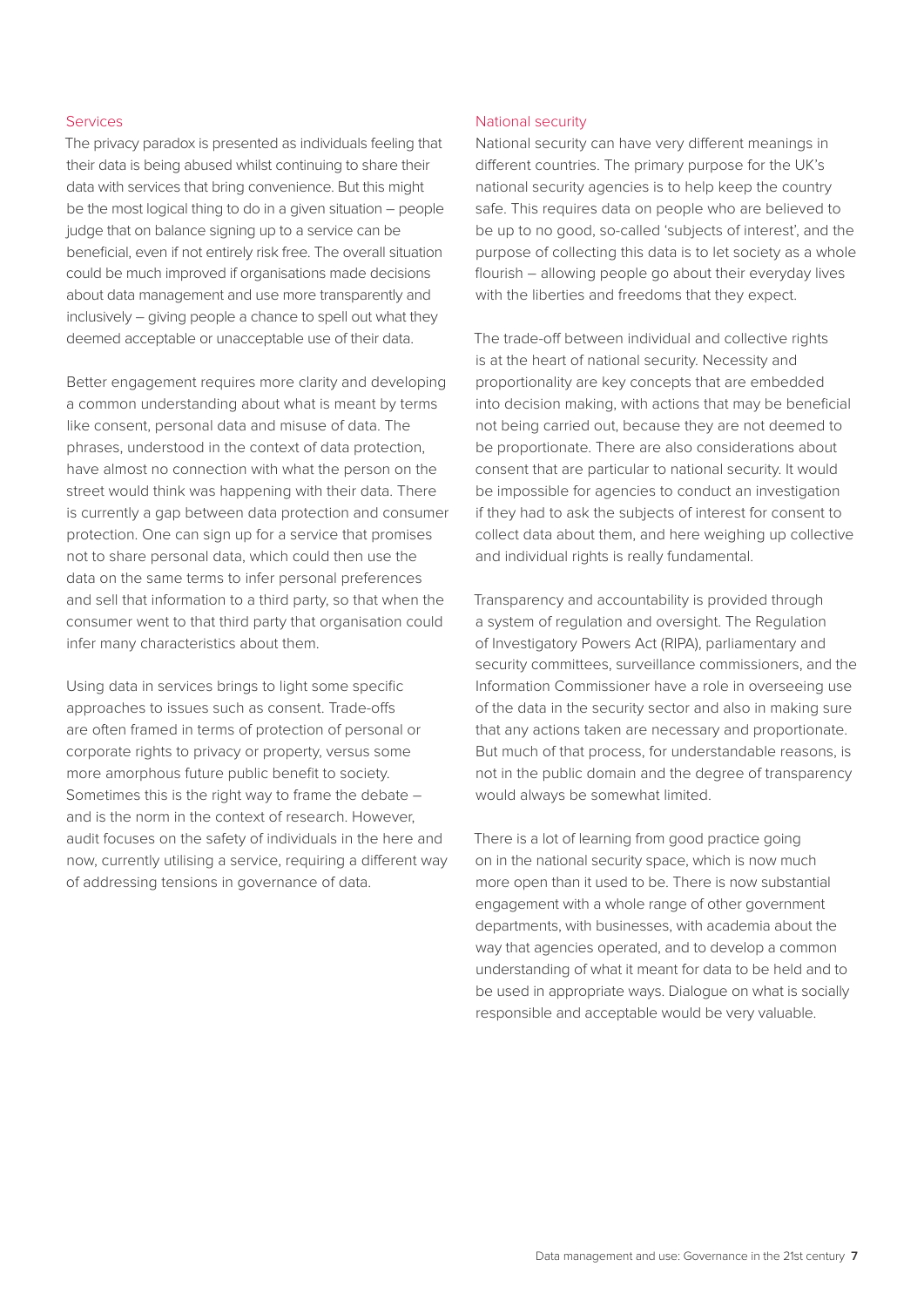#### **Data governance challenges: identifying and responding to the big issues**

The establishment of the Human Fertilisation and Embryology Authority (HFEA) has proven highly effective in a debate with potential to provoke strong reactions, and that could have led to major backlash and poor outcomes. The HFEA has been successful in taking principles, steering a debate, bringing all on board and allowing progress in areas like in vitro fertilisation (IVF). Early action, as in this case, can be very effective and lead to sophisticated debates and significant societal progress.

As with the industrial revolution, governance lags behind the revolution brought about by data. The industrial revolution started in a fairly unregulated way but eventually there were a host of regulations that allowed industrialisation to continue and to prosper. The examples above show that we are now dealing with a much more complex landscape and potentially more profound transformations in society, in economies and other aspects. What are the key priorities for data governance in this context, and how can they bring about similarly successful governance?

#### Model leadership in safe and rapid innovation

Britain is a leader in both data-based innovation and responsible research. It has a thriving science and technology ecosystem. The Government has set out an ambition for the UK to be the best place to start up and scale and run a digital business and to be the safest and most secure place in all things digital. There is a strategic opportunity in the UK to make the country the most sensible place for companies to locate and start up a business, not because it is the least regulated but because it is the most sensible in the way it regulates.

The UK could develop its culture of ethics even further, by building deeper connections between data science and social sciences, and by asking hard questions. This included figuring out exactly what the country is trying to secure, and to have deep debates about evolving concepts such as privacy and autonomy.

#### Build on, and connect, existing governance

The starting point for governance is data protection and data protection law. The UK has a very strong legal framework that is currently being updated and we have a world-class regulator with strong regulatory powers. And, for the first time in a generation, the data protection legal regime is being modernised. The ICO will be able to take more proactive action than we ever have before. Under the GDPR(General Data Protection Regulation) there are codes of conduct and certification, mandatory and compulsory audits.

But there is a gap for a body that coordinates across multiple regulators. There are also gaps in the rules around the use of non-personal data, and the safeguarding of information that is derived from personal data. Once data has been anonymised, then the rules of data protection fall away, so there is a governance need concerning non-personal data. Critically, we need a stewardship body that works across all sectors and disciplines, including those that do not necessary think of themselves as in the data sector.

#### Move from law to principles

Law always lags behind technology and law often lags behind social expectations and social norms. Data protection relies on solid principles of fairness, transparency and accountability. There is room to take those principles and apply them beyond personal data – to the use of data in smart cities, smart metering and autonomous vehicles has for communities at large. There is value in developing common codes of practice similar to those developed by professional bodies, councils or bodies like the Advertising Standards Authority, which is distinct from the regulator.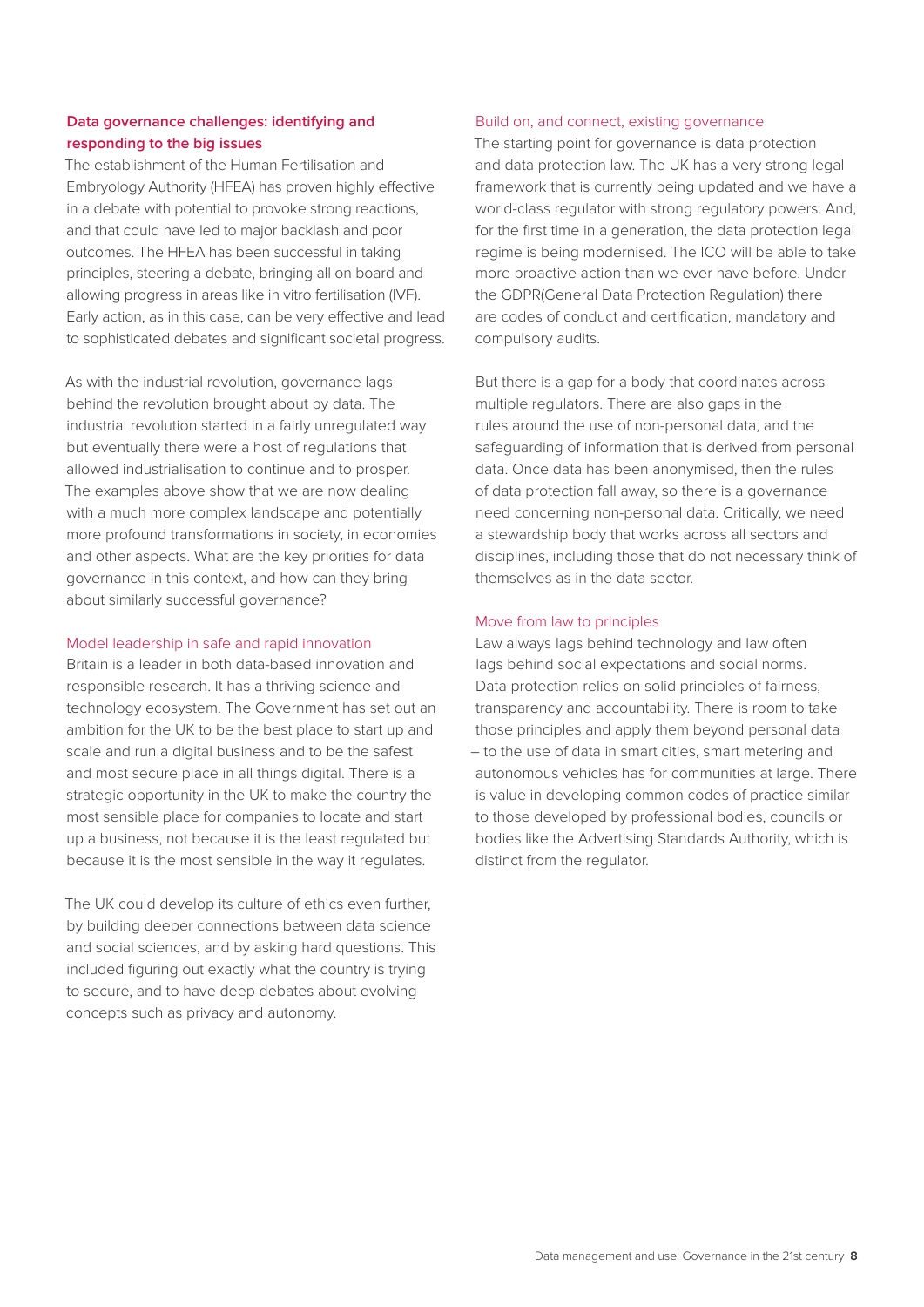#### Practice foresight

We need to look across the landscape at the horizon: what is going on? What are the problems? What needs doing? There is a gap in foresight that is available to take a look at the ethical challenges ahead that draws information and expertise from a wide variety of disciplines.

Anticipating future governance requires a deliberative body to ensure foresight. The Nuffield Foundation's Convention proposes to look into such long and medium-term issues. This initiative would need to be independent from government, involve practitioners, and could be modelled on the Nuffield Council on Bioethics.

#### Foster dialogue and deliberation

Getting governance right in the 21st century, developing some new norms as a society and building public confidence requires inclusive, high-quality and authentic public engagement. A continued, two-way engagement would also allow decision makers to monitor public opinion of what is reasonable and fair, and to make decisions accordingly. Effective engagement is not trivial, and it could benefit from communicating both about good uses of data and about tangible harms that can arise from not using data.

Deliberation however goes beyond public engagement. Convening a space that connects the research of data scientists, the research of other disciplines – social scientists and philosophers – with those working in industry and in the public and private sector can complement public dialogue to build rich deliberation and debate.

#### Enable access to data

Some of the challenges of our time, including social and health care, could lead to the view that it is no longer acceptable that that data is not shared and exploited to give individuals and households the best possible chance of gaining the best care. Innovation too requires access to data, and the biggest problem is access to data for innovators, companies and small start-ups.

How does a small company try to innovate around transport systems or healthcare in a city? How do they negotiate with a city council in order to get access to that data? How does the city council provide that data in a way that companies can use it to innovate? Data trusts, presented in a Government commissioned AI review, could provide a framework in which companies are helped to negotiate with a city council, a big company or the Government departments. Emerging privacy preserving technologies can enable access to data while protecting sensitive information.

#### Tell good stories

There is a need to tell stories about the use of data and exemplar projects around good use of data because that helps the public gain confidence in how data can be used. A body that goes beyond regulation can provide a forum to tell such stories.

#### Stay agile

Crucially, in order to be able to deal with the unprecedented speed and nature of changes brought about by data and its use, any stewardship body would need to be formed with a flexible structure and retain the ability to adapt over time. As presented at the outset of the seminar, the world enabled by data is changing quickly and will continue to do so.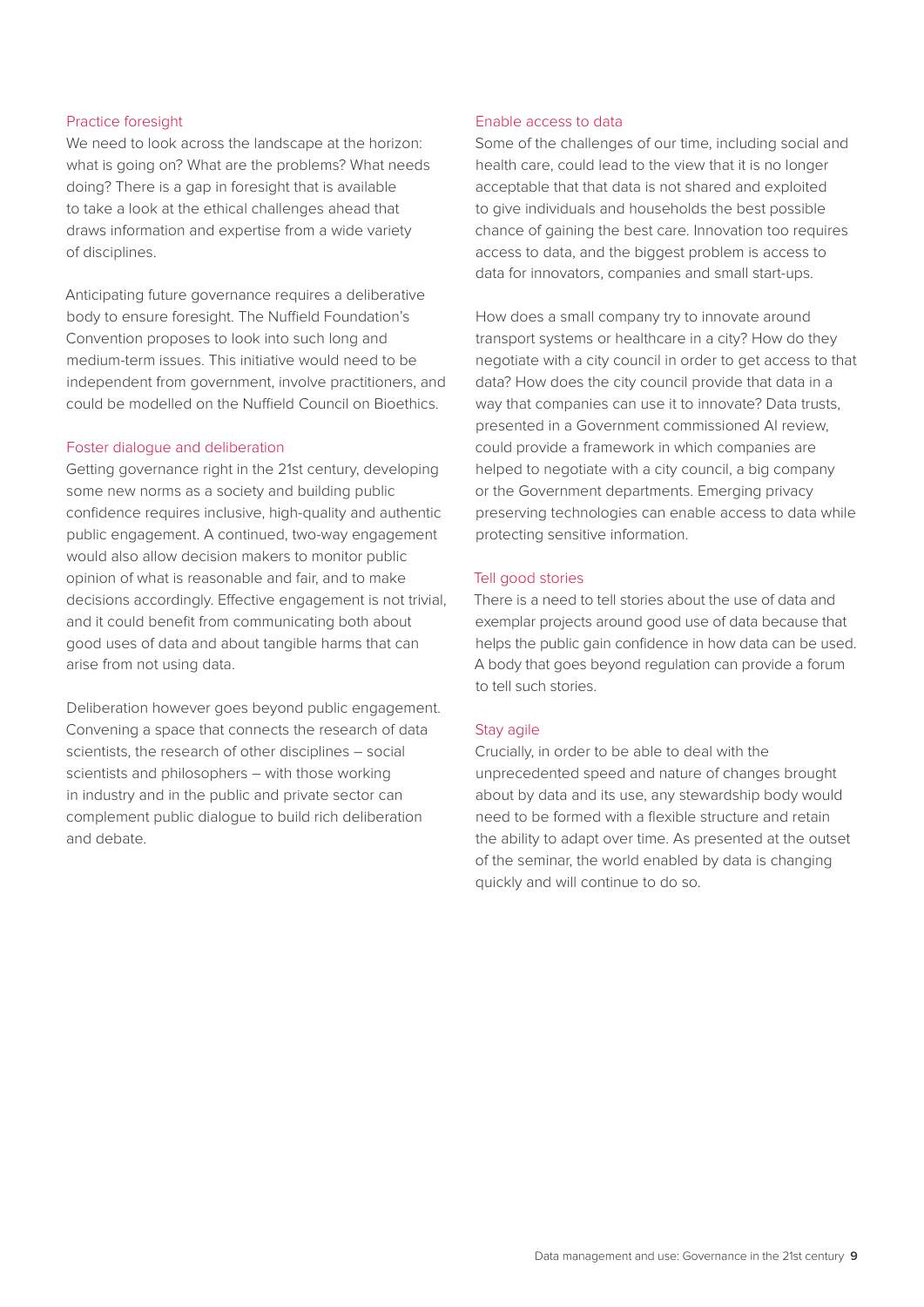## C: Seminar papers

The papers that follow have been produced in order to stimulate debate. They present various perspectives on what should be the priorities for a cross-sector governance initiative that would ensure the realisation of critical governance functions related to data management and use in the UK. This follows the recent publication of the British Academy and the Royal Society review, *Data management and use: governance in the 21st century*, which argues for the need to provide stewardship of the data governance landscape as a whole.

Several themes emerge from these contributions, including the following needs:

- Having a systemic approach, connecting debates further, and sharing learnings across the governance landscape.
- • Identifying and addressing a limited number of issues to address in priority.
- • Experimenting to determine what the operational model of an effective stewardship body should be.
- • Building in transparency and engagement with all key stakeholders and the public, to ensure the stewardship body retains trust and legitimacy.
- • Realising and sharing the value of data. This includes unlocking silos so that, for example, the most is made out of public data. It also includes exploring different models for ownership and consent.
- Providing an ethical framework, including for how organisations should develop and use data analytics such as machine learning and artificial intelligence.
- • Reviewing the evolution of regulations and recommending new legislation.
- Demonstrating global leadership.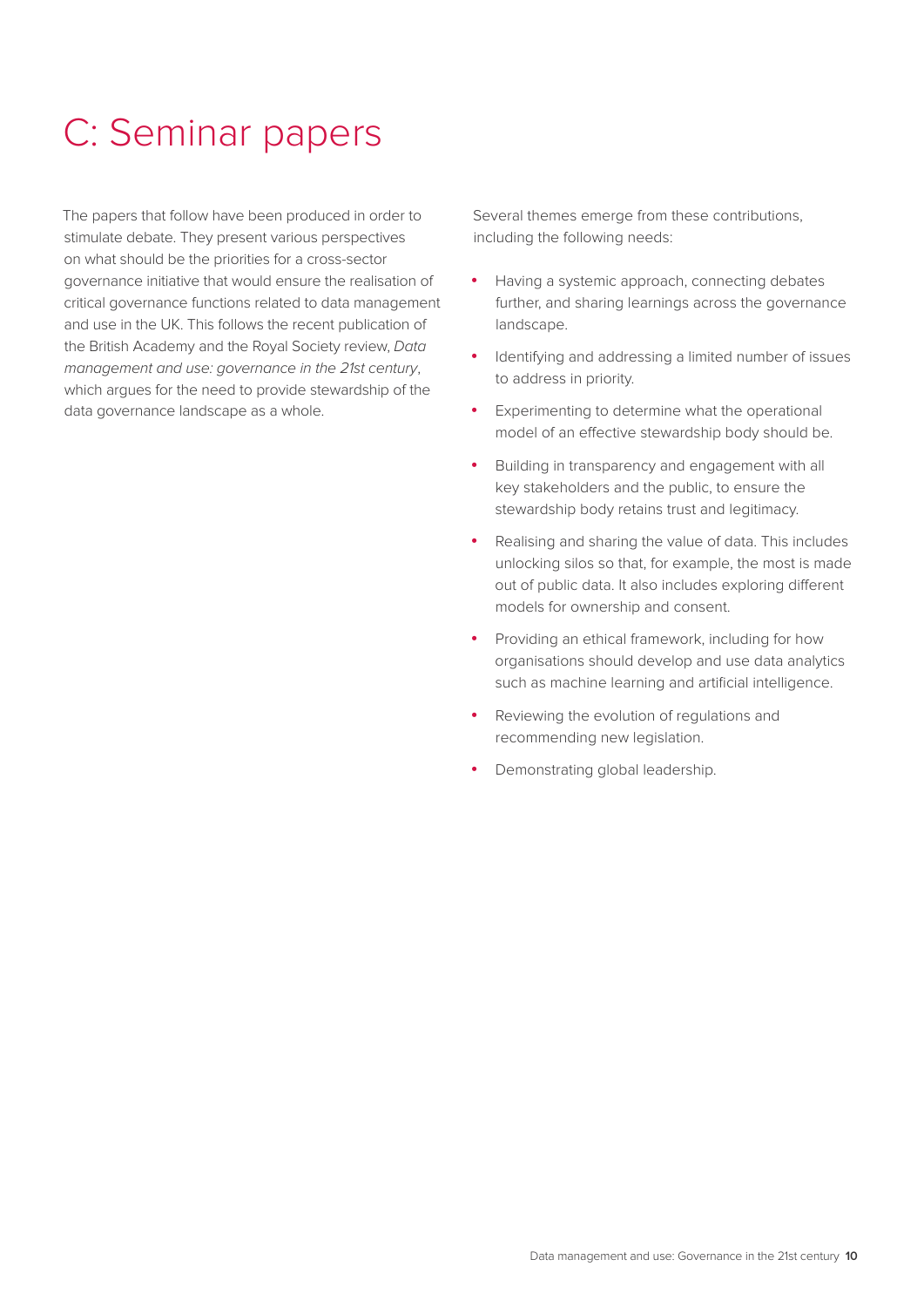### Michelle Brook and Anthony Zacharzewski

The Democratic Society

To rework the old joke about politics: you may not be interested in big data, but big data is interested in you. The new stewardship body has to take into account the views of the many actors interested in the current and emerging uses of data – academic researchers, industries, digital tool makers, NGOs and charities. It also must not forget the even greater numbers who are not that interested: the citizens.

It's not just in old jokes that data looks like politics. Like political power, data is widely dispersed, poorly explained and poorly understood. Its governance has to handle multiple conflicting and overlapping interests, in defence of an uninterested public.

There is a temptation to keep this an expert issue, to have good conversations with NGOs, academics, and charities, with commercial data users and innovative startups. The disagreement may be vivid, but it will always be well-informed.

We believe that this would be a serious mistake. If the stewardship body is to retain trust and legitimacy for its recommendations and actions, it needs to ensure that it hears from citizens – not just through campaign groups or representatives, but directly from people with a diverse range of experiences, insights, and values. It has to design its engagement methods – whatever its governance structure – for the age of 'show me' not the age of 'trust me'.

#### **What does this look like?**

The stewardship body has to aim for a way of working that brings diverse citizen voices into the conversation in different ways, and ensures that they are present and considered in every discussion. This starts from culture not structure. Creating an organisation which expects to involve citizens in decisions, and writes and thinks in accessible ways, will support the longerterm engagement and deeper conversations that the organisation will need.

Culture is repeated behaviour, and a sense of 'the way we do things here', so the first step is the right internal rules, rooted in the democratic principles of transparency, accountability, and enabling participation.

Learning from good practice that The Democratic Society, and many other organisations, recommend to governing institutions at local, national and international levels, core public statements and founding documents must ensure strong commitments to transparency and accountability. This is all the more important in policy areas that could drive fundamental shifts in our understandings of key concepts such as privacy and consent. Industrial actors have the potential to derive significant personal and commercial benefit – thorough transparency will enable engaged citizens and civil society to understand the trade offs and interests that are at stake, and the route through which decisions have been taken.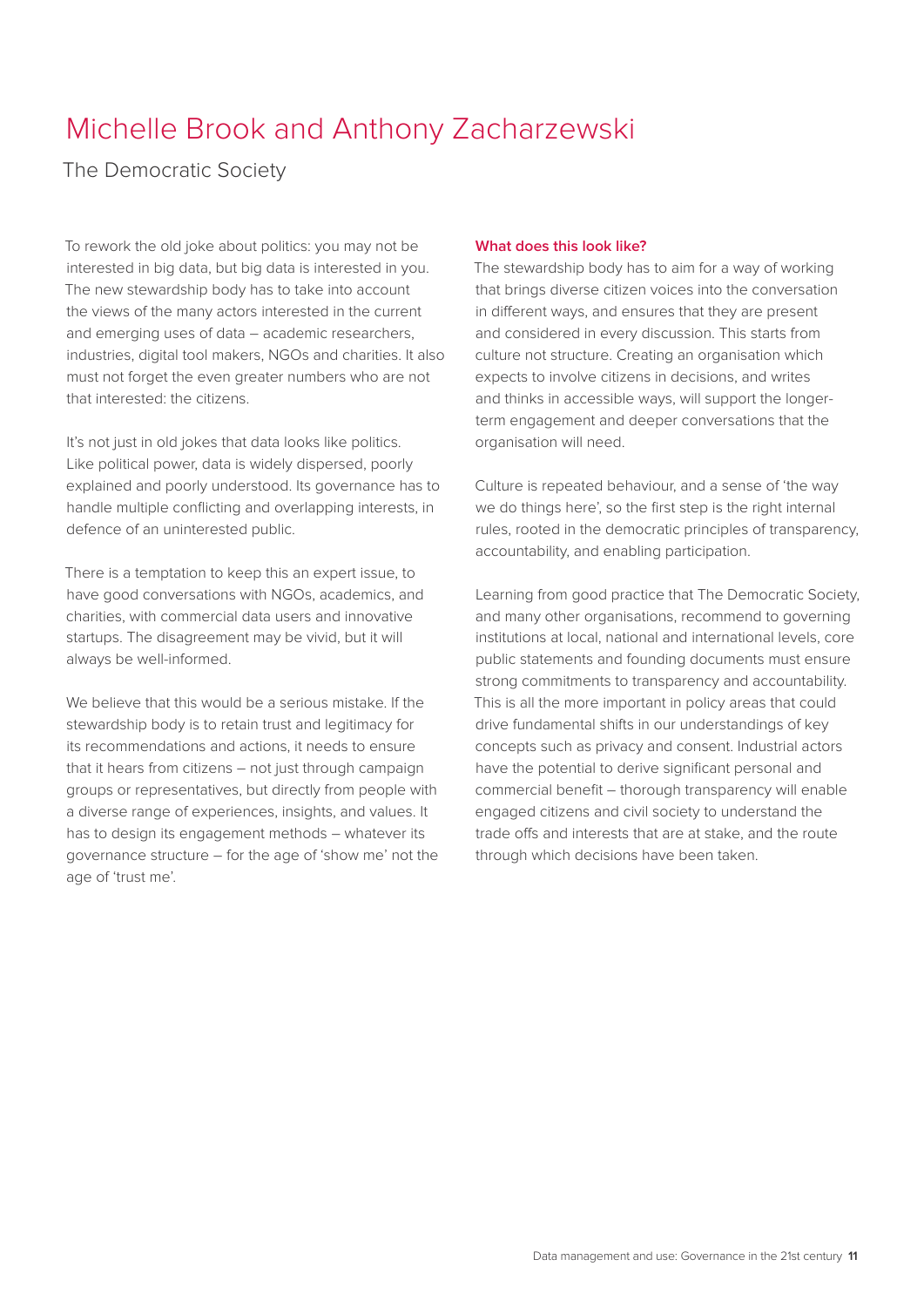In practice, this means transparency of meetings (eg ensuring every significant decision is taken in the open, at a streamed meeting where possible, and with publication of minutes and supporting evidence). Powerful, visibly enforced codes of conduct on conflicts of interest must be in place from day one. Experts from the many differing domains of data practice and theory will inevitably bring personal and commercial views and conflicts of interest. The stewardship body should acknowledge these and work around them, rather than pretending they do not exist.

Transparency must also be effective, if it is to be meaningful. A thousand-page technical report is not transparent just because it is on a website. The audience for transparency is a non-technical one, and it requires a consistent effort to find a language and communications strategy that works for citizens, and to develop it to keep up with a rapidly-developing field.

Alongside transparency and accountability, the stewardship body must also design participation into its processes – starting with experimentation on what forms of participation work for this technical field. This is a challenging problem, that needs time to develop, but where the right culture and attitudes are essential. Use of lay members to represent citizen voice is unsatisfactory. It risks these individuals becoming sufficiently expert that they start to take on the arguments of one actors or another, and stop being a check and challenge. Additionally, a few citizens can never provide the diverse perspectives and insights that is one of the most valuable aspects of citizen participation.

Although the right structures need design and experimentation – an important short-term action – there are some key principles which are already clear. Participation should not be on a 'who turns up' approach but a more representative one, with reach into diverse communities of interest, demography and geography, and support for those who feel less confident to engage and be active. Formal mechanisms like citizen juries may be of use on some significant issues, but their expense rules them out in the day-to-day, so online panels or other quick and cheap methods of seeking representative public views could be used. Tools that reveal priorities and trade-offs will be particularly important, and will provide better feedback than an empty comment box. Framing of questions is essential, and needs to involve independent expertise to avoid unconscious bias. Citizen voice must be brought in throughout the policy process, from issue identification to implementation feedback, 'before the beginning and after the end'.

Over the short and medium term the stewardship body has to clearly demonstrate that public views are being heard and having influence.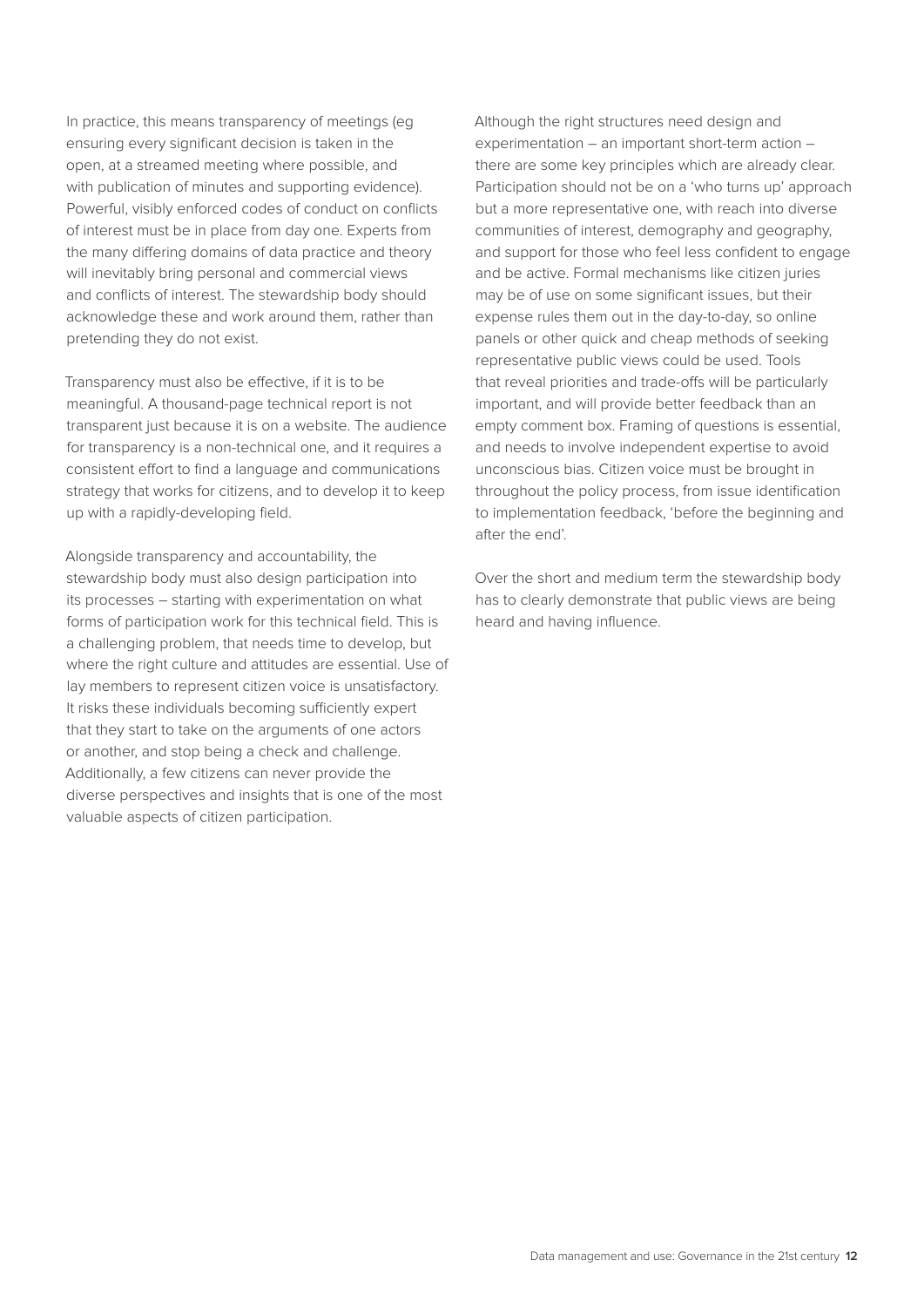### Simon Burall

Involve

This note, written at the request of the Royal Society, focuses on public engagement as one of the six key characteristics of the proposed stewardship body: deeply connected to diverse communities to create dialogue with and between publics, industry, civil society, academia and government.

#### **Why is public engagement a key characteristic?**

"At times…interests [regarding data management and use] will conflict, so openness is likely to be a key factor in enabling proximity to action while remaining truly and visibly free from capture by any one group." (page 75 of *Data management and use: governance in the 21st century*)

The challenge for the stewardship body is how to understand and support the negotiation between different interests. This is made more difficult because our understanding of the current diversity of perspective and interest across multiple communities and domains of data use and management is poor. It is compounded by the fact that the perspectives of the multiple publics are dynamic and responsive to immediate events (both national and international) and over time, for example:

- • different age groups appear to have different perspectives about privacy, but is this a cohort effect or the result of their stage of life?
- as data management and use embeds itself, society's reactions will change as the diverse nature of its impacts on different communities becomes more visible.

Effective social engagement by the data governance architecture should help reduce the strain which the report identifies on governance concepts such as privacy, ownership and consent. Given that the impacts of data use and management in different domains of data (health, education, defence etc) use will both affect publics' perspectives in the relevant domain as well as across the system, systemic stewardship is critical.

#### **A stewardship body doing the public engagement**  The risks

"…effective data governance strongly resists a onesize-fits-all approach, grounding efforts in underlying principles will provide a source of clarity and of trust across application areas." (page 7 of *Data management and use: governance in the 21st century*)

As noted above, perspectives on data management and use will vary between communities, domains of use and over time. The bodies actually controlling and using the data will need a deep and instinctive understanding of the complexities of these views. To do this they need to remain connected to and able to understand and interpret changing public perspectives within their own contexts. They need to engage themselves and not subcontract it to a central body.

The fact that society's reactions will be dynamic over time and that what happens in one domain will impact on and influence perspectives across the system, points to the role for the stewardship body being one of synthesising and building understanding of evolving public perspectives across domains, supporting those in individual domains to take account of the implications and cajoling domains and individual organisations to remain open and responsive to public perspectives.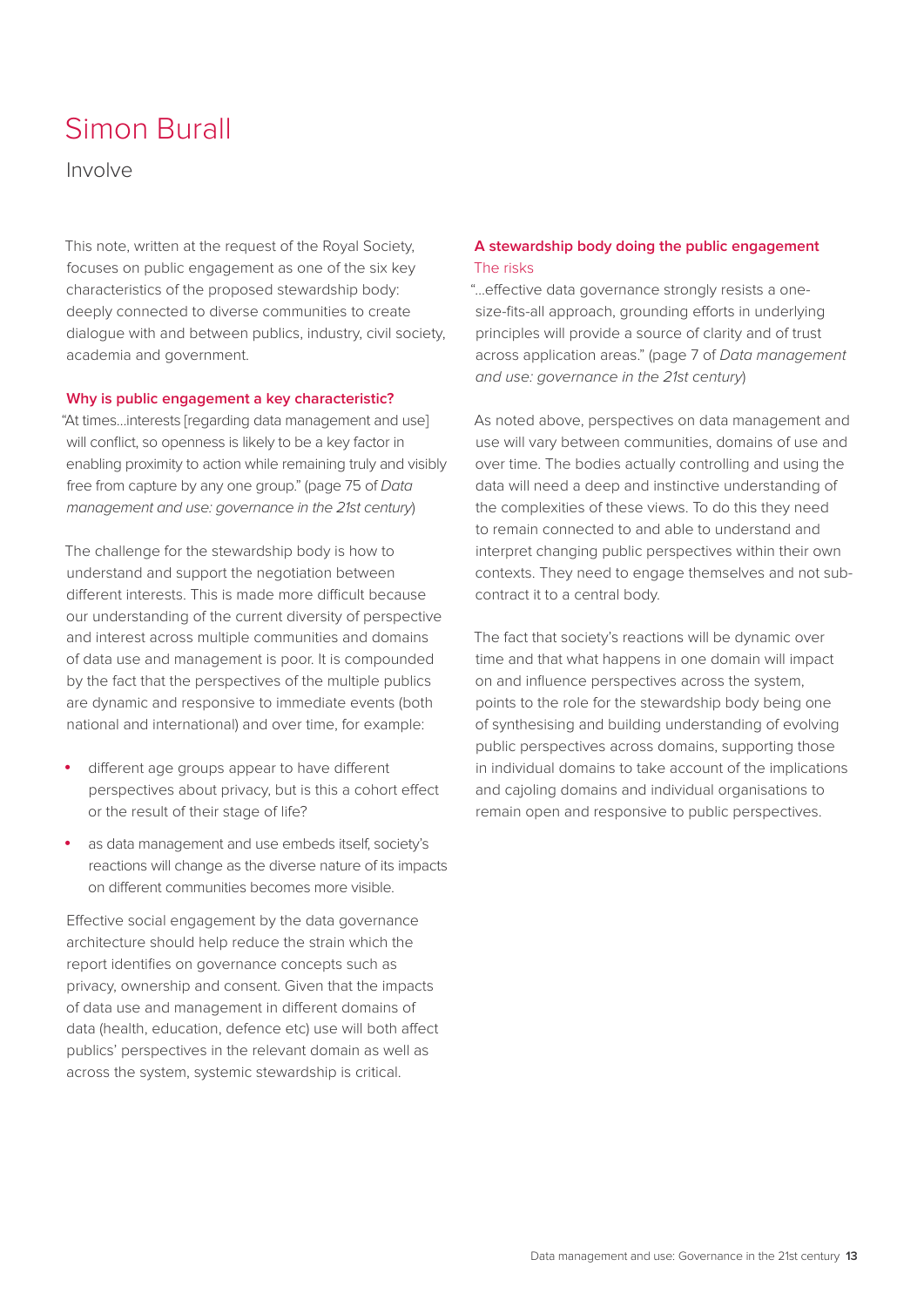#### **What should the stewardship body actually do?**

Short term: support the open and transparent development of a dynamic, shared framework for understanding and responding to public perspectives. This should include active co-production with key stakeholders across the domains of data management and use, and the public.

Medium term: support domains and individual organisations to build the capacity to engage with and become responsive to the public. Develop methodologies for synthesising understanding of publics' evolving perspectives in the system as a whole and support domains and individual organisations to respond effectively.

Long term: develop a longer-term picture of society's dynamic and changing perspectives. Governance architectures often become less effective over time as different centres of influence emerge. It will have a role in supporting the system to regularly step back and examine whether the system is still functioning according to the agreed principles.

#### **About Involve**

Involve was founded in 2003 to 'create a new focus for thinking and action on the links between new forms of public participation and existing democratic institutions'. Since then, we have developed world renowned expertise, skills and resources on public participation, open governance and democratic reform. We have partnered with international, national, devolved and local organisations – including the OECD, Open Government Partnership, UK and devolved governments and parliaments, numerous local authorities and public-sector bodies, and civil society organisations to:

- Develop innovative mechanisms for involving people in decision making;
- secure important reforms on government and corporate transparency and accountability;
- help build global norms and standards of openness and participation.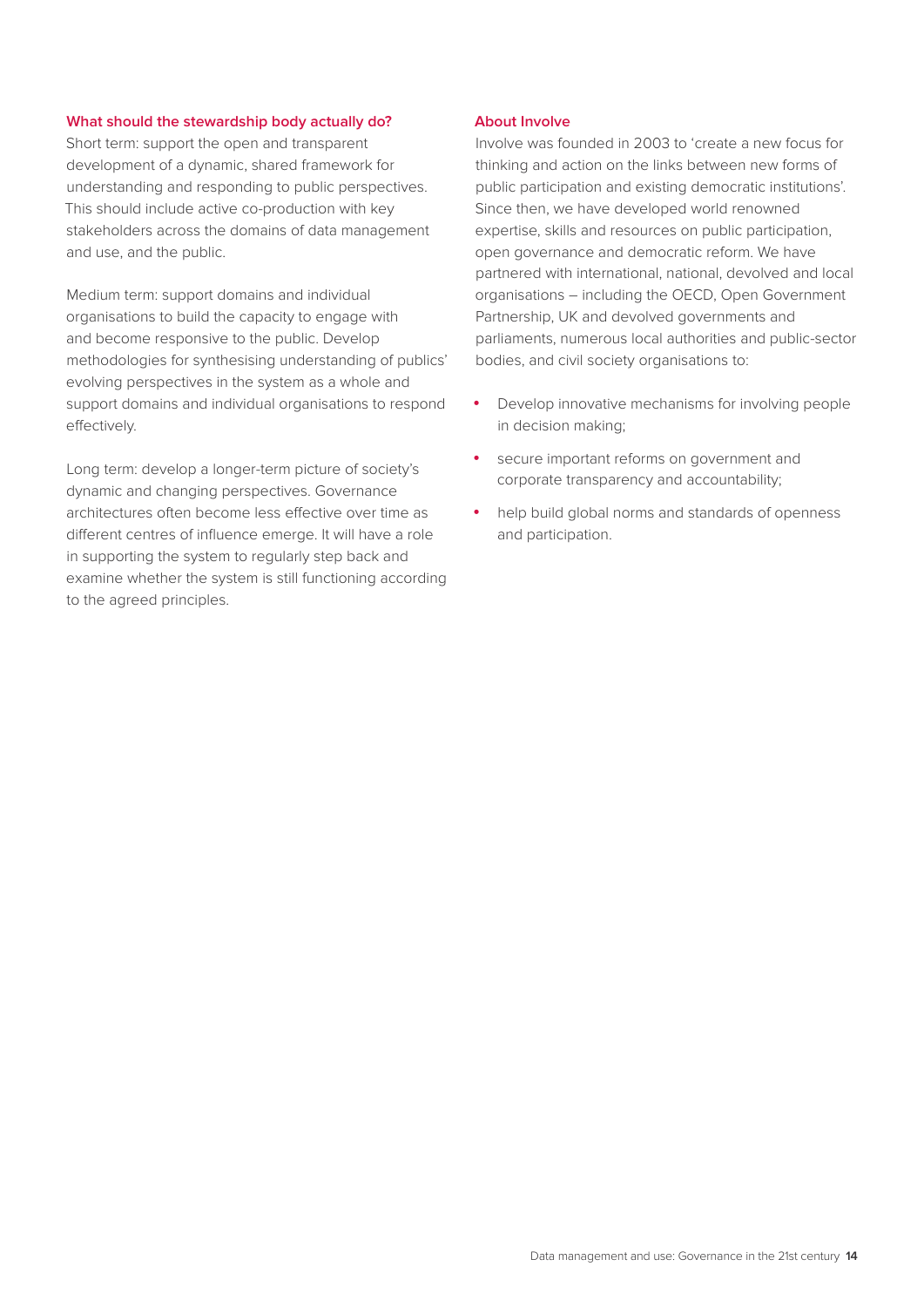### Estelle Clark

#### The Chartered Quality Institute

#### **Introduction**

I thank the British Academy / Royal Society for giving me the chance to offer my views about this vital subject and have relished the opportunity to briefly metamorphose into the chair of the new stewardship body!

I am highly impressed with the British Academy / Royal Society report, and associated documents, and understand the huge efforts that have gone into creating them. I also agree with the key assertion of the report; that human flourishing is the overarching principle that should guide the development of systems of governance.

It is not my place, nor could I, summarise all the considerations into this short paper. Rather I have distilled my thoughts into more operational concerns as the new stewardship body needs to be active as soon as possible and, recognising that I sound like the White Rabbit, is arguably already late!

#### **Beliefs**

Before I cover the short, medium and long-term I'd like to explain some overarching beliefs that inform my paper, and to consider the meaning of stewardship.

- 1. My starting point is that the world described in the report is one that needs to be inclusive. Inclusive in terms of everyone being able to be aware of, understand and control their lives and livelihoods in a world of new technology. And, inclusive in the sense of all strata of society being able to influence the debate and to inform the development of the new world ecosystem.
- 2. I fundamentally believe that the opportunities offered by the development of new technology, and the management of data, can be for the good of society; whilst also understanding that conspiracy, collusion or cock-up might cause the opposite to be true. Quite a conundrum, as the worst thing that we can do is to try to tame this new world. Rules can easily hamper those aiming to do good, whilst being easy to evade by those that desire to misbehave. And, we must remember that, there are no obvious national or international boundaries in this new world. Principles rather than rules must be the mantra and agile, adaptive systems our aim.
- 3. The UK is already a leader in the digital economy and I desire that the new body works to maximise the benefit to the UK wealth (in all its senses) recognising the UK's position not only as a technology leader but also in the province of good governance and the development of practical open standards.
- 4. Stewardship is the responsibility to shepherd and safeguard the valuables of others, in this instance by safeguarding the lives and livelihoods of people in relation to data management and use. To do so the new body must:
	- be orientated towards a future well beyond the time when any immediate issue has been solved - this is not a one-time fix scenario;
	- be capable of self-evaluation; frequent self-critical evaluations need to be built into the structure;
	- manage complexity and recognise the speed of societal change by being distributed as widely as possible, with no function being performed by any part of the whole if it could be reasonably be done by a more peripheral part;
	- be infinitely malleable yet extremely durable, being capable of constant, self-generated, modification of form or function without sacrificing its essential nature or embodied principle; and
	- embrace diversity and change, attracting people and partners comfortable with such conditions and providing an environment in which they can flourish.

See table on next page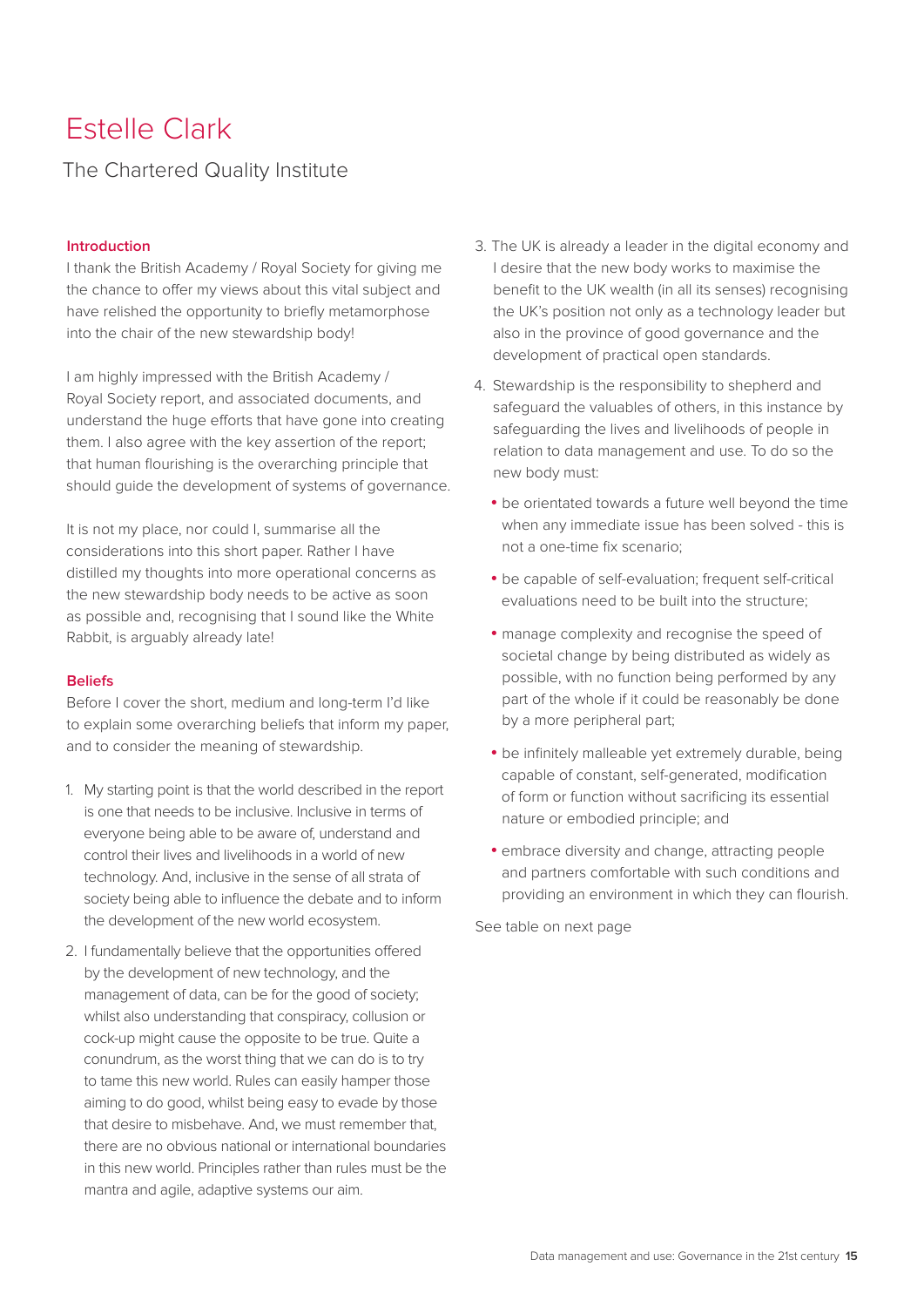|                  | Short term $0 - 6$ months                                                                                                                                                                                                                                                                                                        | Medium term $6 - 24$ months                                                                                                                                                                                                                                                                                                                                                                                                                                                                 | Long term 24+ months                                                                                                                                                                                                                                                                                                          |
|------------------|----------------------------------------------------------------------------------------------------------------------------------------------------------------------------------------------------------------------------------------------------------------------------------------------------------------------------------|---------------------------------------------------------------------------------------------------------------------------------------------------------------------------------------------------------------------------------------------------------------------------------------------------------------------------------------------------------------------------------------------------------------------------------------------------------------------------------------------|-------------------------------------------------------------------------------------------------------------------------------------------------------------------------------------------------------------------------------------------------------------------------------------------------------------------------------|
| Governance       | • Engage with UK population on<br>'what good looks like' for the<br>new body<br>• Agree the principles by which<br>this body exists<br>• Create the board and any<br>advisory bodies<br>• Establish a long-term budget<br>• Scan the wider international set<br>of institutions and standards                                    | • Engage with UK population on<br>'what good looks like' for the<br>new body<br>• Make decisions as to how<br>the UK participates globally,<br>including international<br>agreement about the need for<br>new standards                                                                                                                                                                                                                                                                     | • Work with international<br>bodies on the creation of new<br>standards                                                                                                                                                                                                                                                       |
| <b>Assurance</b> | • Start to build an organisation,<br>based on the ideas in page 1,<br>that the population can trust<br>• Consider how data<br>management will be used in the<br>operation of the stewardship<br>body itself<br>• Define the metrics that<br>stakeholders will use to<br>assess performance of the<br>development of the new body | • Complete build of the new<br>organisation<br>• Use data management to the<br>full in the stewardship body<br>• Use internal data to measure<br>performance of the set-up of<br>the new body<br>• Gauge opinions of full set of<br>stakeholders on the set-up of<br>the new body<br>• Define the metrics that<br>stakeholders will use to assess<br>performance of the operation of<br>the new body<br>• Establish enforcement and<br>remediation processes<br>• Openly report on progress | • Use data to measure<br>performance of the new body<br>against the original 'what good<br>looks like' criteria<br>• Gauge opinions of full set of<br>stakeholders as to whether data<br>governance and use supports<br>human flourishing<br>• Review enforcement and<br>remediation processes<br>• Openly report on progress |
| Improvement      | • Take account of lessons learned<br>from the establishment of other<br>new systems of governance                                                                                                                                                                                                                                | • Review performance and feed<br>ideas into rigorous improvement<br>system<br>• Create case studies of<br>good and bad practice in<br>the establishment of data<br>governance to aid learning in<br>UK and elsewhere                                                                                                                                                                                                                                                                        | • Review performance and feed<br>ideas into rigorous improvement<br>system<br>• Create case studies of<br>good and bad practice in<br>the establishment of data<br>governance to aid learning in<br>UK and elsewhere<br>• Review the efficiency<br>and effectiveness of the<br>improvement system                             |
| Leadership       | • Establish belief that the UK can<br>take a leading role<br>• Establish the desire to involve<br>the widest representation of<br>society                                                                                                                                                                                        | • Ensure that the UK is taking a<br>leading role<br>• Ensure that all strata of society<br>are included without a single<br>Cinderella                                                                                                                                                                                                                                                                                                                                                      | • Ensure the UK supports the<br>development of other nations<br>taking a leading role (complex,<br>adaptive, system)                                                                                                                                                                                                          |
| Context          | • Partner with existing UK data<br>and technical governance<br>bodies<br>• Understand the various sector<br>interests<br>· Identify and link to technology<br>leaders                                                                                                                                                            | • Partner with existing<br>international data and technical<br>governance bodies<br>· Identify and link to technology<br><i>leaders</i>                                                                                                                                                                                                                                                                                                                                                     | • Understand the various sector<br>interests<br>· Identify and link to technology<br>leaders                                                                                                                                                                                                                                  |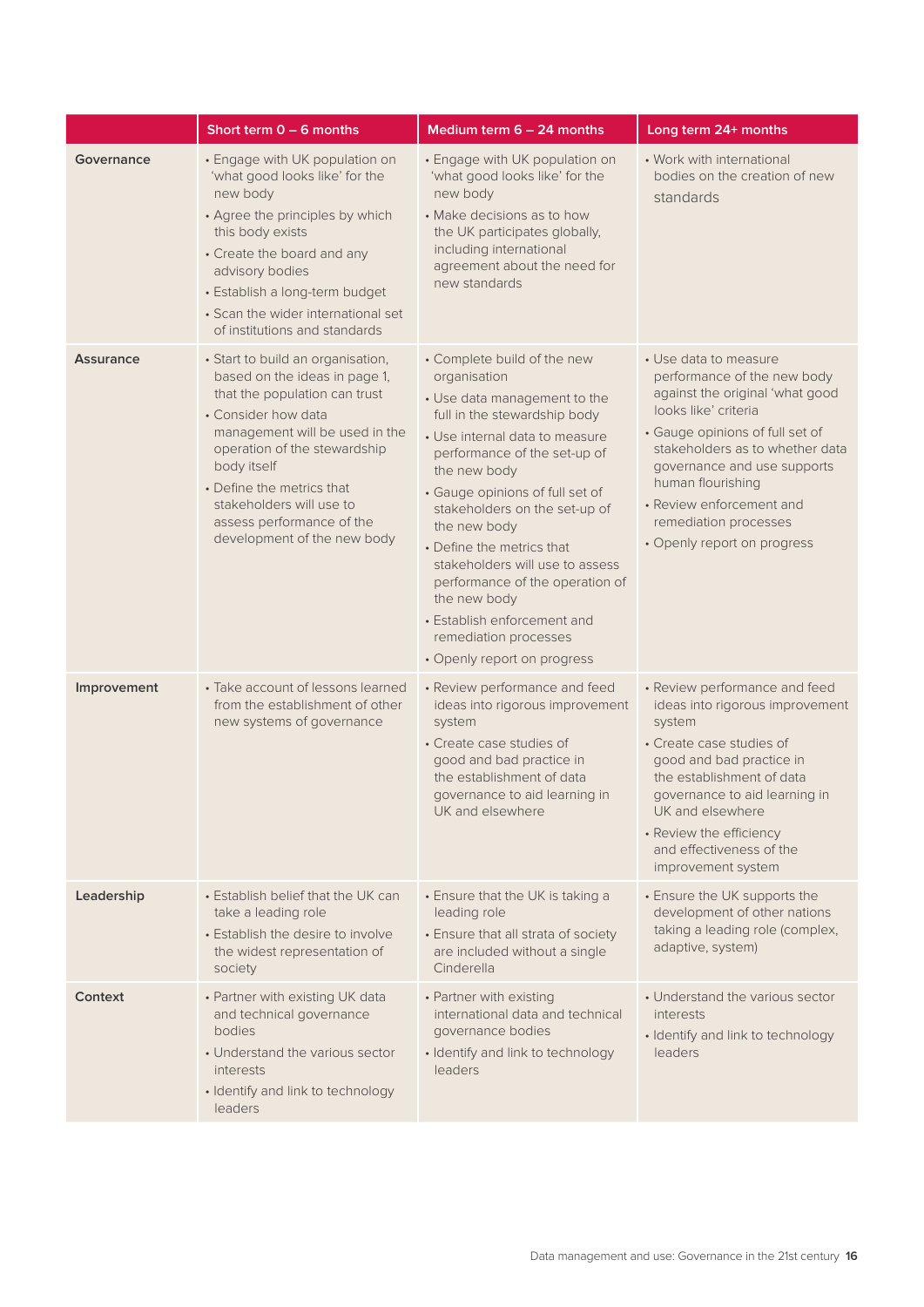### Guy Cohen

Privitar

#### **Short term – Identifying, engaging and advising on emerging risks**

New systemic risks to Critical National Infrastructure (CNI). As CNI is increasingly digitised, new risks emerge from the capacity for actions to be taken remotely, quickly and at scale. For example, with smart meters a home's power can be controlled remotely, creating the possibility for an attacker to cause a power surge by turning on many homes' devices at once. In financial markets consider the 2010 flash crash. The Body should engage with relevant authorities and develop a mechanism to report to those authorities on any emerging risks they encounter.

Direct threats to individuals. Big Data Analytics (BDA) can be unfair, opaque and harmful to citizen's privacy. The new stewardship body (Body) should support the ICO in its continuing work to protect individuals by developing a framework for how organisations should use BDA. The framework should include tests for fairness, a study of leading methods for increasing the transparency of opaque methods, and a comprehensive guide to privacy enhancing technologies (PETs).

Responding to changing liability. Digital disruption through AI can significantly change business models, at times this can mean that social functions once provided by these industries are no longer available and alternatives are required. For example, insurance provides a mechanism for individuals to share risk, which none could absorb independently. However, increased access to data and analytics will allow insurance companies to identify risk on an individual level to a much higher degree, meaning some individuals may become uninsurable and not have access to this protection. On the other side, growing numbers of connected devices through the IoT may require new liability models. Who is responsible for patching a second hand car and for how long? Who is liable for what when two automated vehicles crash? The Body should work to identify risks of this nature, and then engage with industry and Government to plan for solutions.

A new strategy to deal with antitrust issues. As industries digitise there is an increased propensity for monopolies to emerge due to a combination of network effects and benefits of scale. Consider law firms. Digitisation may increase the likelihood of a monopoly emerging. Partially this could be due to new network effects, for instance, disclosure is a time consuming process which requires many man hours as lawyers review legal documents to appraise relevance. As this process becomes automated, organisations which have seen more documents in various areas may be better at identifying what is relevant. Additionally, intelligent automated systems are cheaper at scale when considering capital costs of development; doubling the number of employees is around double the cost, doubling the application of an existing software product is not. The Body should review antitrust tools and explore alternative ways in which competition can be ensured and maintained.

Responding to emerging inequality. A combination of more winner takes most markets and automation threaten to further increase inequality on certain measures. BDA increases the share of economic benefit taken by capital and reduces that for labour. The Body should explore how this is happening and identify potential responses. These responses should include: evaluating the impact of increasing taxation on capital and reducing it on labour; requiring organisations to contribute to the retraining of the technological unemployed; changes to personal data rights which would aim to allow individuals to benefits from data they have provided; and distributed models which enable individuals to retain control and benefit from their data (eg Hub of All Things).

Restrictions on the use of BDA for specific purposes. There are certain applications of BDA which potentially should be restricted or banned. For instance, fully autonomous lethal weapons are potentially unethical due to the scale and speed with which they can kill. The Body should engage with relevant organisations to develop a list of applications of BDA which require Government approval, and then work with Government to review applications within those domains.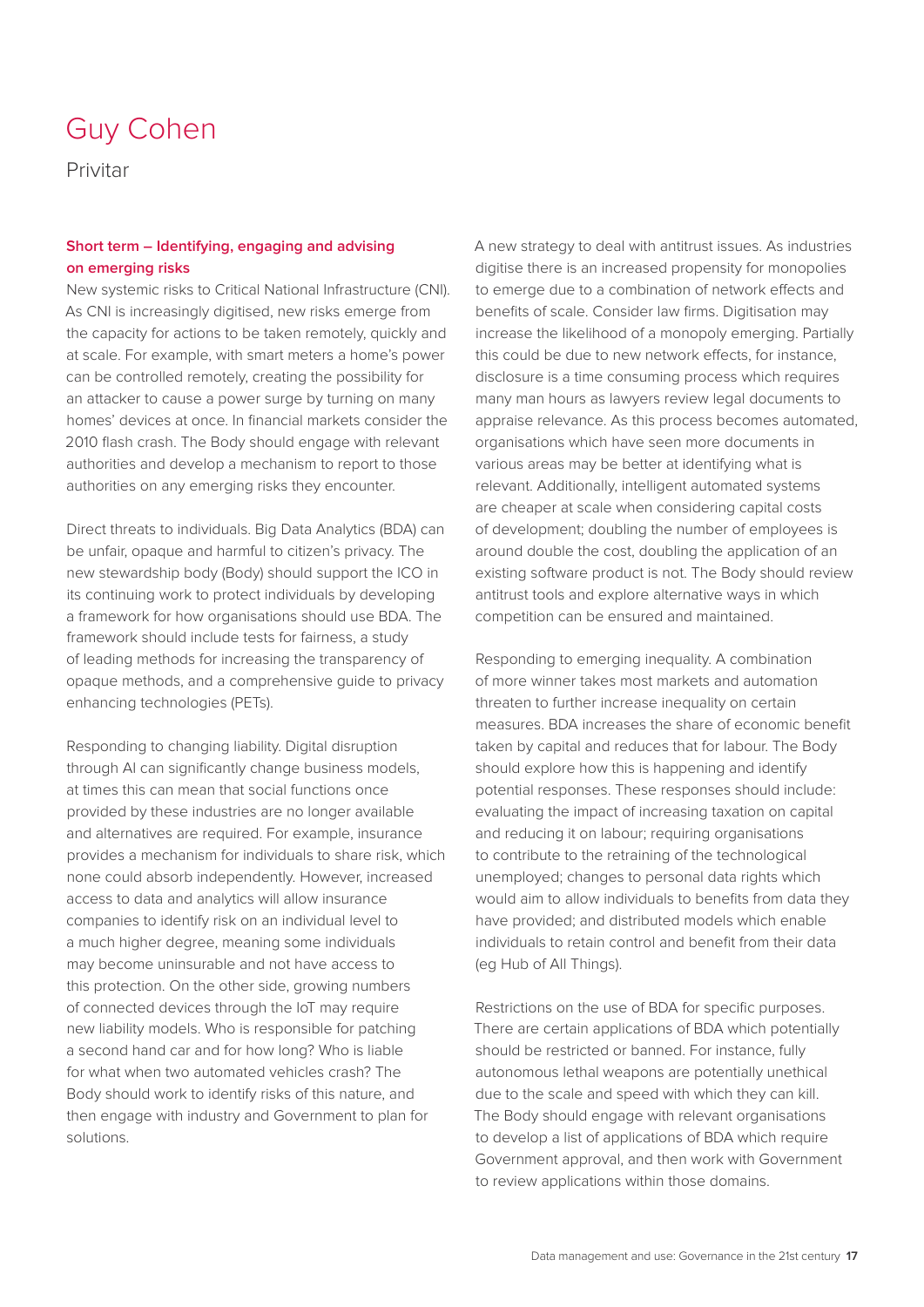#### **Medium Term – advocacy and education**

Advocacy. Whilst real threats exist, negative and exaggerated headlines relating to improbable threats posed by AI may reduce the adoption of BDA and so slow the huge benefits BDA tools can deliver. The Body should act to mitigate this risk by advocating for BDA tools.

Education. BDA tools are likely to have an enormous impact on society, but can be challenging to understand and develop rapidly. There is a risk that a large portion of the population will be disenfranchised. This would both be harmful to those individuals, and, if that lack of understanding and engagement leads to alternative narratives, damaging to society more widely. The Body should act to prevent this by working to help the wider public understand how BDA tools work. Efforts should be made to work with all ages and communities, and to respond to misleading or inaccurate representations of BDA tools and projects.

#### **Long term – the data social contract, information capital, and holding HMG to account.**

Reviewing the data social contract. Historically citizens have contributed to society through taxes and obeying laws, and in return benefitted from the state services. Now, data offers a new way of contributing, with commensurate benefits. Most rights are not absolute; compulsory purchase orders are a limit on property rights, and imprisonment is a limit on the right to freedom. Privacy rights are still in their infancy, due to privacy threats from BDA being a relatively recent occurrence. What should the constraints on personal privacy be? Consider a rare and dangerous condition, should those who have been successfully treated retain their right to privacy, if their data could save the lives of others? These issues should be explored and unpacked by the Body with the intention of a legislative change with appropriate public debate and democratic accountability.

Exploring information capital. Data is increasingly referred to as the most valuable asset of today's world, yet it doesn't appear on company books. By failing to account for the value of data, we allow asymmetric exchanges of personal data for free services, we fail to realise the value of data and so don't protect and invest in data assets appropriately, and we limit the actions we can take to regulate and tax data rich organisations. There are clearly issues with alternative concepts of data ownership and existing models of IP and licensing, but the current constructs are also not fit for purpose. The Body should examine the issue, aiming to advise HMG on the advantages and disadvantages of the various models.

Holding HMG to account. In recent years HMG has significantly increased the extent to which it can process personal data (Better Use of Data/Digital Economy Act), with relatively little debate or public engagement. BDA tools allow for the repurposing of data which was initially granted for specific purposes in ways not imagined by the parliamentarians who approved the data collection initially. The re-evaluation of the social contract should go both ways, with HMG's use of data being thoroughly and continuously reviewed and their policies held to account. The Body should work with HMG to develop a framework for ethical use of public data and should be able to review existing HMG projects to ensure their data processing is proportionate and necessary. This framework should draw on the tools recommended by the ICO for use by private companies to safeguard personal data.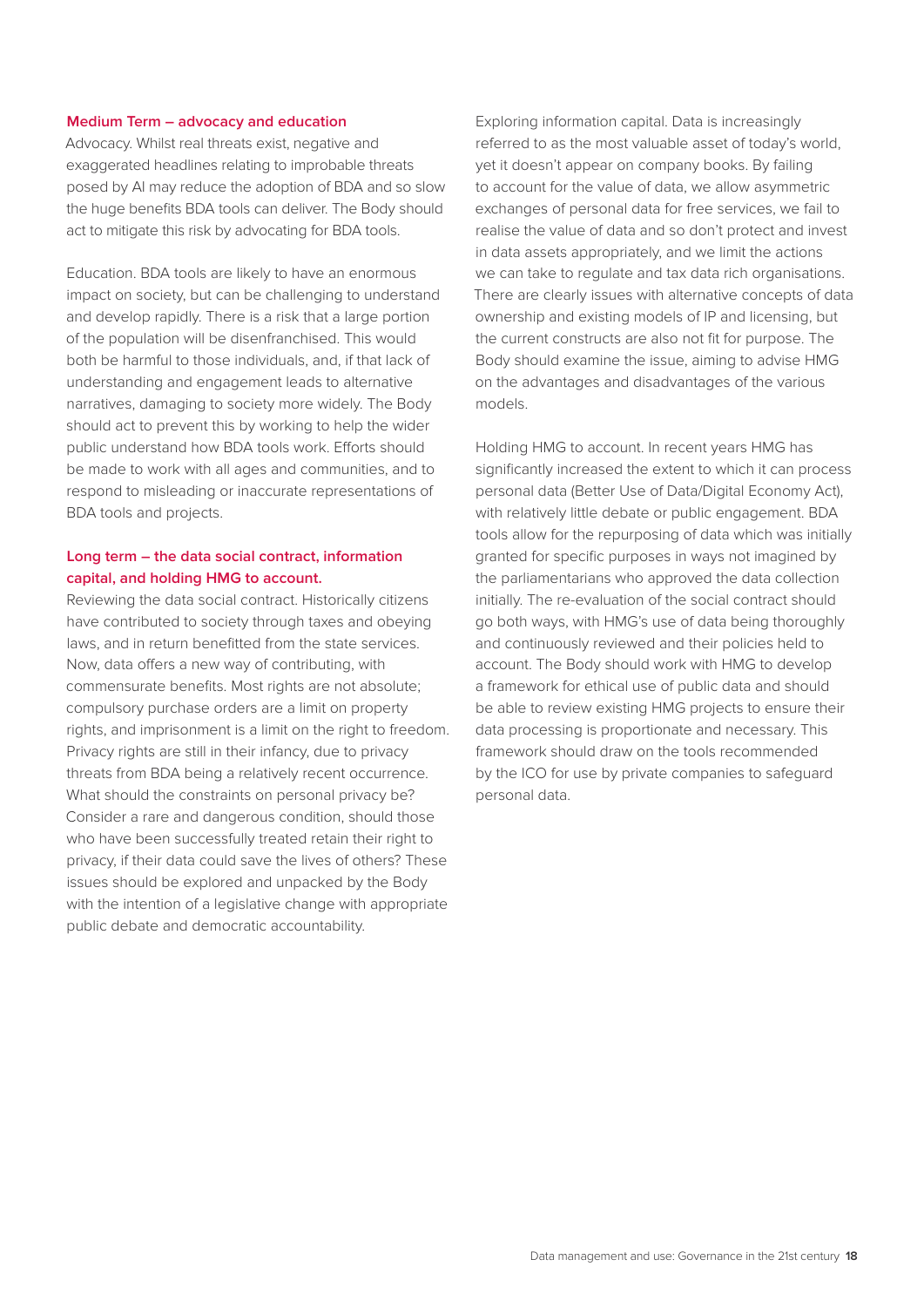### Matt Fenech

Future Advocacy

#### **Introduction**

The Royal Society and British Academy's report on Data management and use: Governance in the 21st century was a thoughtful addition to the important debate on the responsible use of data. By suggesting four principles of data governance, the conversation has been driven towards a more human-centric view of data governance, ensuring that all data use enables the 'promotion of human flourishing'1 . At Future Advocacy, we welcome the recommendations made in this report, including the creation of a new body 'to steward the evolution of the governance landscape'.

The need for such a body is made clearer when one considers the speed and scale of changes in this landscape. Over the last decade there's been an incredible increase in the data generated and retained by individuals, governments and companies. It has been estimated that 2.5 quintillion bytes of data are generated daily, and that more than 90% of the data in the world today has been created in the last four years<sup>2</sup>. The business models of the internet giants of today, including Google, Facebook and Amazon, are dependent on the analysis and commercialisation of data provided by their users. There is also the potential for this data to be used in public policy-making and implementation, and in public service delivery. In its 2016 report commissioned by the European Commission, Deloitte identified 103 cases of big data analytics by public institutions worldwide3 . Furthermore, these technologies have the potential to equip individuals and civil society with the necessary tools to participate in public decision-making processes, challenging the traditional hierarchies of public administration.

#### **If you were chair of the new stewardship body, what would be your priorities?**

#### **Short-term priorities**

The immediate priority for the community of academics, civil society organisations and other stakeholders in the data governance space concerns the implications of the changes in the UK legislative framework that are currently underway. Briefly, the EU's General Data Protection Regulation (GDPR) comes into effect in all EU member states on 25th May 2018. In parallel, the UK Government has published a draft Data Protection Bill (HL Bill 66), which is currently being debated in the House of Lords. When enacted in law, this Bill is intended to replace the Data Protection Act 1998, and also to transfer the provisions of the GDPR onto the UK Statute Book, in preparation for the UK's exit from the European Union in 2019. We have been made aware by our collaborators of a number of concerns surrounding the current draft of the Data Protection Bill. These include:

- • A lack of explicit transparency safeguards in automated decision-making - that is, the so-called 'right to an explanation', protected by GDPR, is missing.
- The lack of an Article 80 derogation carried over from GDPR. This means that bodies cannot bring class action complaints to a regulator, unlike the situation in Germany, for example.
- The current draft appears to criminalise 'recklessly' re-identifying de-identified personal data without controller consent. Security researchers need further clarity that they will not be prosecuted for undertaking research that 'stress tests' the law.

<sup>1.</sup> The four principles suggested are to: protect individual and collective rights and interests; ensure that trade-offs affected by data management and data use are made transparently, accountably and inclusively; seek out good practices and learn from success and failure; and enhance existing democratic governance

<sup>2.</sup> IBM 'Bringing big data to enterprise', available at [https://www-01.ibm.com/software/data/bigdata/what-is-big-data.html](https://www.ibm.com/analytics/hadoop/big-data-analytics)

<sup>3.</sup> Deloitte (2016) 'Big data analytics for policy making', available at [https://joinup.ec.europa.eu/sites/default/files/dg\\_digit\\_study\\_big\\_data\\_analytics\\_for\\_policy\\_making.pdf](https://joinup.ec.europa.eu/sites/default/files/dg_digit_study_big_data_analytics_for_policy_making.pdf)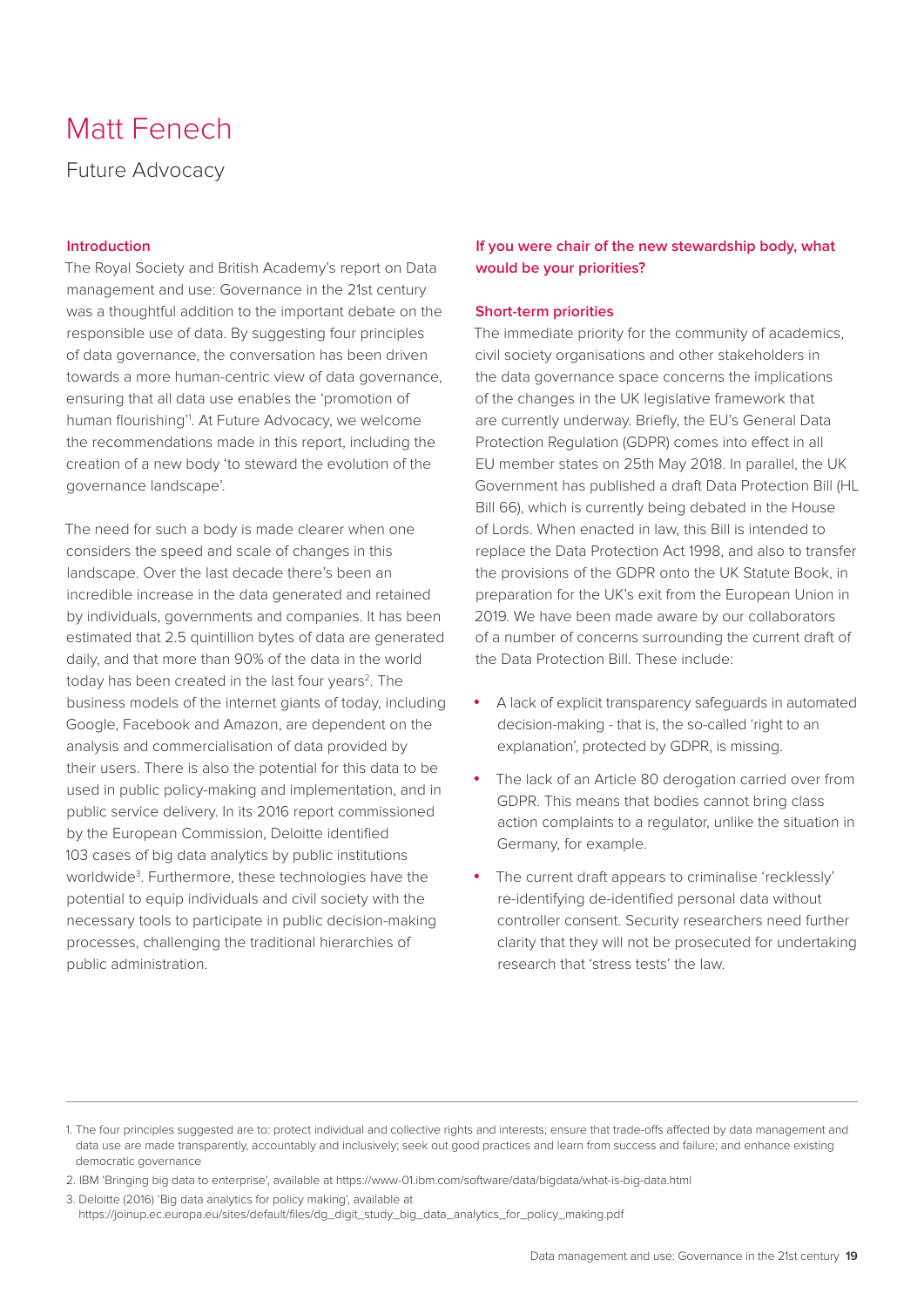We believe that these concerns raise the possibility that a new Data Protection Act comes into conflict with the Royal Society and British Academy's principles for good data governance, particularly the principle that we should 'ensure that trade-offs affected by data management and data use are made transparently, accountably and inclusively'. Although a stewardship body may not wish to undertake a direct advocacy/lobbying function, it may have a role in acting as a convener for the various stakeholders with an interest in ensuring that UK legislation is fit for purpose. It may bring together diverse views, ensure the distillation of a clear message, and act as a powerful amplifier for this message. In this way, it will ensure that the principles outlined in the Royal Society and British Academy's report are upheld in law.

#### **Medium- to long-term priorities**

The increasing collection and use of data has allowed incredible developments in both the private and public sectors, as outlined above. Such developments are not without risk, however. From data loss by companies and public bodies (eg Suffolk County Council in 20134 , Yahoo in 2013<sup>5</sup>, TalkTalk in 2015<sup>6</sup>) with attendant risk of identity theft and fraudulent financial activity, to the potential for surveillance and espionage activity by governments on their own citizens (as outlined by the Snowden revelations in 2013<sup>7</sup>), new data analytics techniques can allow information about groups of people and indeed specific individuals to be gleaned without the person's express consent, or indeed knowledge. There are also the perhaps more pragmatic issues to be considered:

- 1. To access so many services/amenities in the modern world, consumers need to supply large amounts of their personal data, very often in perpetuity and with little control or knowledge of how this data is used, shared and stored. There is a tension between this 'new normal' in our online interactions and a widelyshared need for privacy and autonomy when it comes to our sense of identity.
- 2. The discussion around data provision by consumers and use by private companies has become much more explicitly commercial over the last few years, but few users reflect on the implications of this and whether they are indeed getting value out of these data transactions. Put another way: are current data transactions between consumers/citizens and private/ public bodies fair, with all parties extracting equal or comparable value from the interaction?

<sup>4.</sup> [http://www.ipswichstar.co.uk/news/ipswich-suffolk-inquiry-starts-after-memory-stick-lost-by-county-1-3058290](http://www.ipswichstar.co.uk/news/ipswich-suffolk-inquiry-starts-after-memory-stick-lost-by-county-1-3058290
)

<sup>5.</sup> http://www.telegraph.co.uk/technology/2016/12/15/yahoo-hack-need-know-biggest-data-breach-history/

<sup>6.</sup> https://www.theguardian.com/business/2015/nov/06/nearly-157000-had-data-breached-in-talktalk-cyber-attack

<sup>7.</sup> Lyon D (2014) 'Surveillance, Snowden, and Big Data: Capacities, consequences, critique', Big Data and Society, available at http://journals.sagepub.com/doi/abs/10.1177/2053951714541861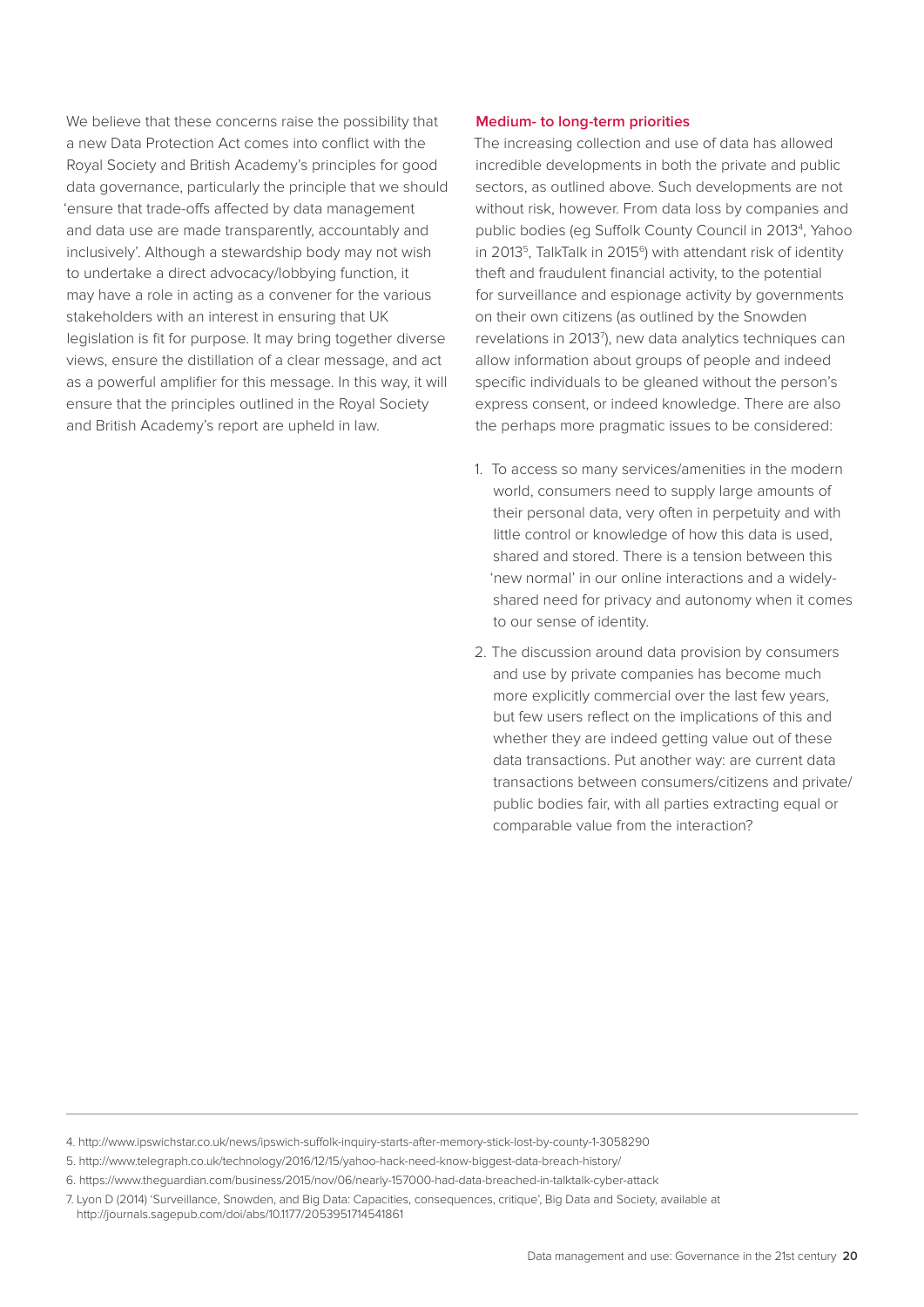A stewardship body on Data Governance should seek to address these questions in the medium- to long-term. It should work to ensure that data transactions between consumers and companies operate as a partnership. This partnership will entail a more equal relationship between participants in data transactions, where citizens are clear about:

- 1. How their data are being used (how/where their data is stored, how long for, who it is shared with) by companies and governments; and
- 2. What benefits they can expect to receive in return for the huge commercial benefits companies receive from access to this data. These benefits can be collectively termed the 'digital dividend'.

In the ideal world that the stewardship body will be working towards, each citizen will be well-informed and empowered enough to take control of their own data and ensure they are deriving appropriate benefit from it. In short, the stewardship body will recommend courses of action that will guarantee that data collection and use benefits everyone equally - this is the central principle that underpins what we have termed a 'New Deal on Data'<sup>8</sup>.

#### **About Future Advocacy**

Future Advocacy is a think tank focused on making sure the United Kingdom is best positioned to capitalize on the opportunities and mitigate the risks presented by artificial intelligence, big data, and similar technologies driving the Intelligence Revolution. Our vision is a world in which the social, ethical and economic opportunities of AI and big data are maximised, while the risks are minimised. Our mission is to work collaboratively to advocate successfully for the policy changes, business practice changes, and individual behavioural changes that will ensure that AI development, and the use of data underpinning this, is beneficial to all humanity.

<sup>8.</sup> Future Advocacy (2016) 'An Intelligent Future? Maximising the opportunities and minimising the risks of artificial intelligence in the UK', available at https://www.futureadvocacy.com/s/An-intelligent-future-3.pdf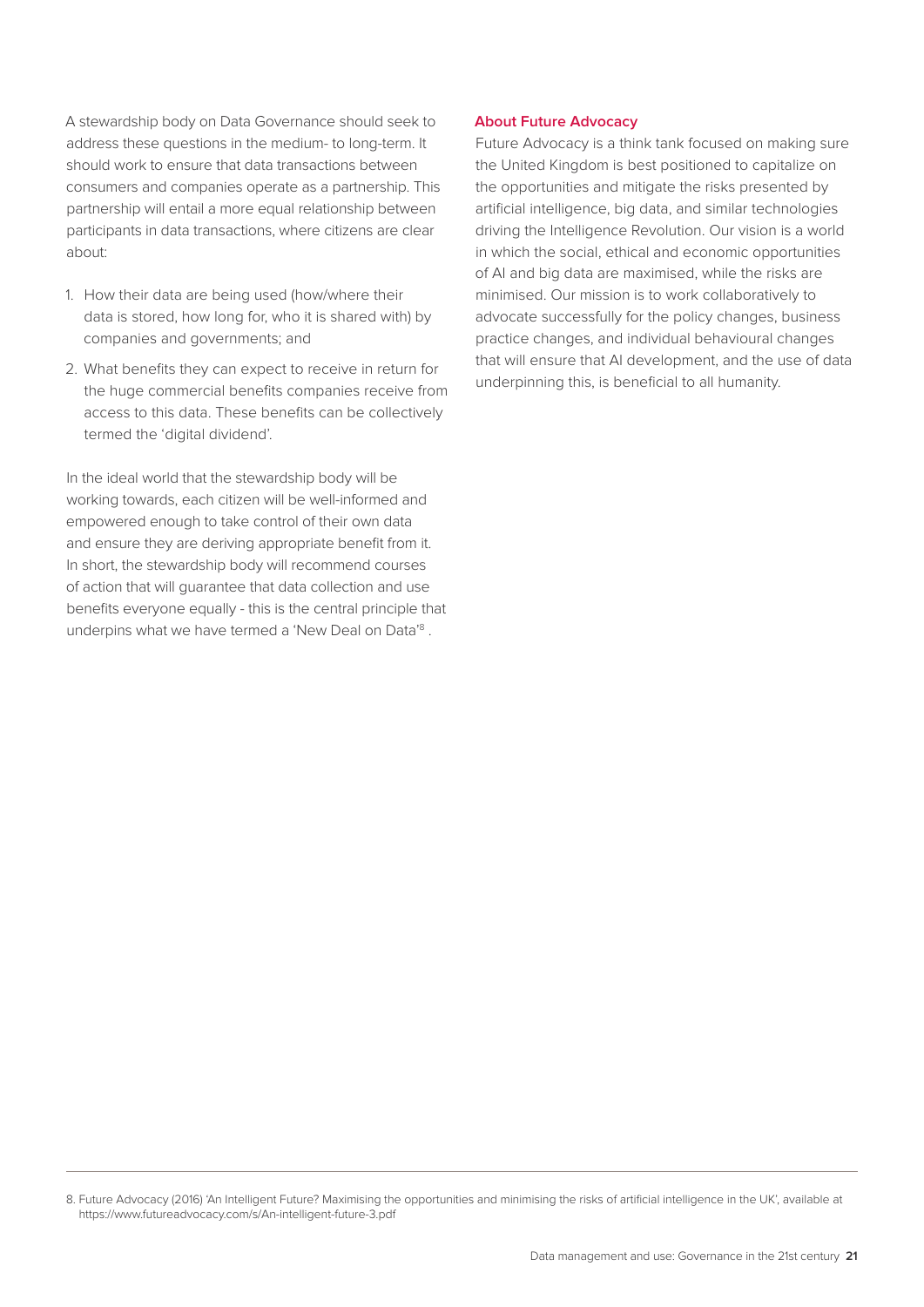### Tim Hill

Law Society

The core functions for a successful governance landscape could shape the short, medium and long-term priorities of the new stewardship body.

In 1942 the Beveridge Report anticipated the task of post-war reconstruction in seeking to overcome five giants: squalor, ignorance, want, idleness, and disease. Its vision captured the public imagination; its practical implementation, the development of a socio-technical data processing system that promoted human flourishing and influenced the world: the welfare state.

Human flourishing in the 21st century, like the post-war task of reconstruction over 70 years ago, is still held back by the old giants, but we need no longer rely on the same old hierarchic and technocratic systems to fight them. Nor need we imagine that we can look solely to the market.

The first priorities of the new body should therefore be threefold:

- 1. anticipate what is becoming possible in the use of data to tackle social ills and present this as an achievable vision;
- 2. orchestrate democratic and inclusive debate to identify the actual tasks we wish to tackle as a society; and
- 3. challenge public and private actors and individuals to participate in making a reality of this vision.

The actual tasks could perhaps model themselves on the Grand Challenges – ambitious goals to be achieved within a certain timescale – using individual, corporate and public data to tackle a particular disease, an area of poverty, or an environmental problem.

The difficulty that will be encountered in addressing these challenges should segue into medium-term priority of building practices and standards: the particular practical governance frameworks – data looms that weave the weft of personal data with the warp of nonpersonal data – that can deliver real benefits.

It is difficult to say now what these frameworks might look like. They will have been forged in practical fashion across a number of disciplines and with varying success. At this stage the priorities will be:

- 1. learning lessons from real world delivery;
- 2. generalisation of framework models; and
- 3. diffusion of workable governance models for adoption by others in tackling new challenges.

Having set a vision, learned lessons in seeking to making it a reality and promoted models for wider adoption (and as templates for new models), the new body might then turn fully to its core function of clarifying, enforcing and remedying.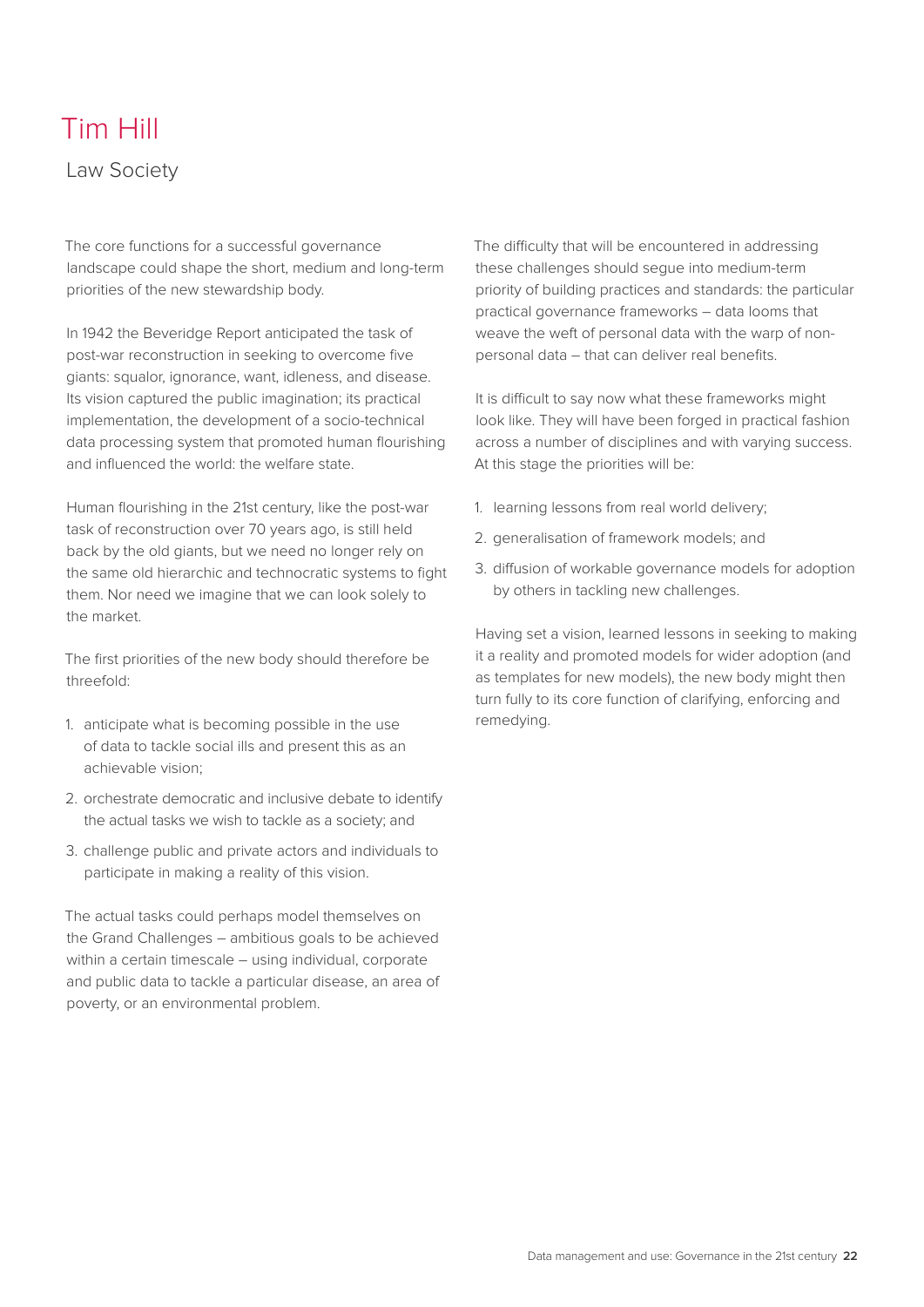### Jackie Hunter

#### BenevolentBio

#### **Situation**

A review of the data landscape across all industries will identify a diverse range of types, formats and challenges associated with access that can impact our ability to make informed decisions. In the biomedical space the five highest value types of data that can be content mined and lead to novel insights and innovation are: research data (papers, abstracts, supplementary material), raw clinical data, raw biological data, patents and chemical structures. Within a UK context, research institutions and the NHS, are primarily or totally funded by government and hence the tax payer. The access to this information for innovation is extremely limited, especially for SMEs and therefore its ability to drive and fuel innovation in the UK is stifled. The costs of licensing content for example from publishers of this publically funded work is extremely high, especially for SMEs. It is well recognised that the current system of green and gold access for research publishers is not working (eg Green et al 2017 doi 10.1002/leap.1116) and the default stance, often enforced by publishers, is to deny access to the publically funded research for data mining purposes.

Clinical information clearly needs to maintain patient confidentiality and even though some data is made accessible in summary form, rarely is the raw data made available. For biological data the onus is on grant holders and institutions to maintain data repositories or make raw data available and there is little or no incentive from funders or institutions to do this eg lack of recognition in both RAE/REF and promotion purposes.

This situation can and should change and a data stewardship body could be an excellent way to facilitate this – done wrong and a bureaucratic top down body could completely stifle innovation.

#### **Target**

As a minimum to have all publicly funded data and information available for mining (via bulk download access, as opposed to publishers offering the ability to mine data, but using their infrastructure, platforms, and algorithms) and knowledge creation to drive value for the UK economy and increased health and prosperity of UK citizens.

#### **Proposal**

#### Short term

Of course a governing body of this nature needs to be independent and represent the needs of all stakeholders. In addition such a governing body needs to understand the issues and subtleties around data sharing and therefore it is important that this body has some experience of reduction to practice. It is desirable therefore that this body has some operational function as well as governance oversight. In order to gain some of this experience, the body needs to identify and define the key stakeholders and then first assess what data is available for mining and how this is being done (or not) across the different types of data mentioned above.

Data that is funded by taxpayers but is not available should also be identified.

#### Medium term

Put in place mechanisms and incentives to permit access to key data sources eg publications, clinical trial data, biological data repositories. This might be through a master deal with publishers as is happening in Germany, through the use of a 'doi' system to recognise data and data sharing which would count towards research assessment, making use of the funding mechanisms to drive change (a good example of this is Sally Davies's making Athena Swan accreditation for medical schools a condition of receiving NHR funding) and using publishers to demand that raw data is made available for mining for publications (as was the case with microarray data).

Establish the governing body as an honest broker in terms of operationalising data sharing initiatives.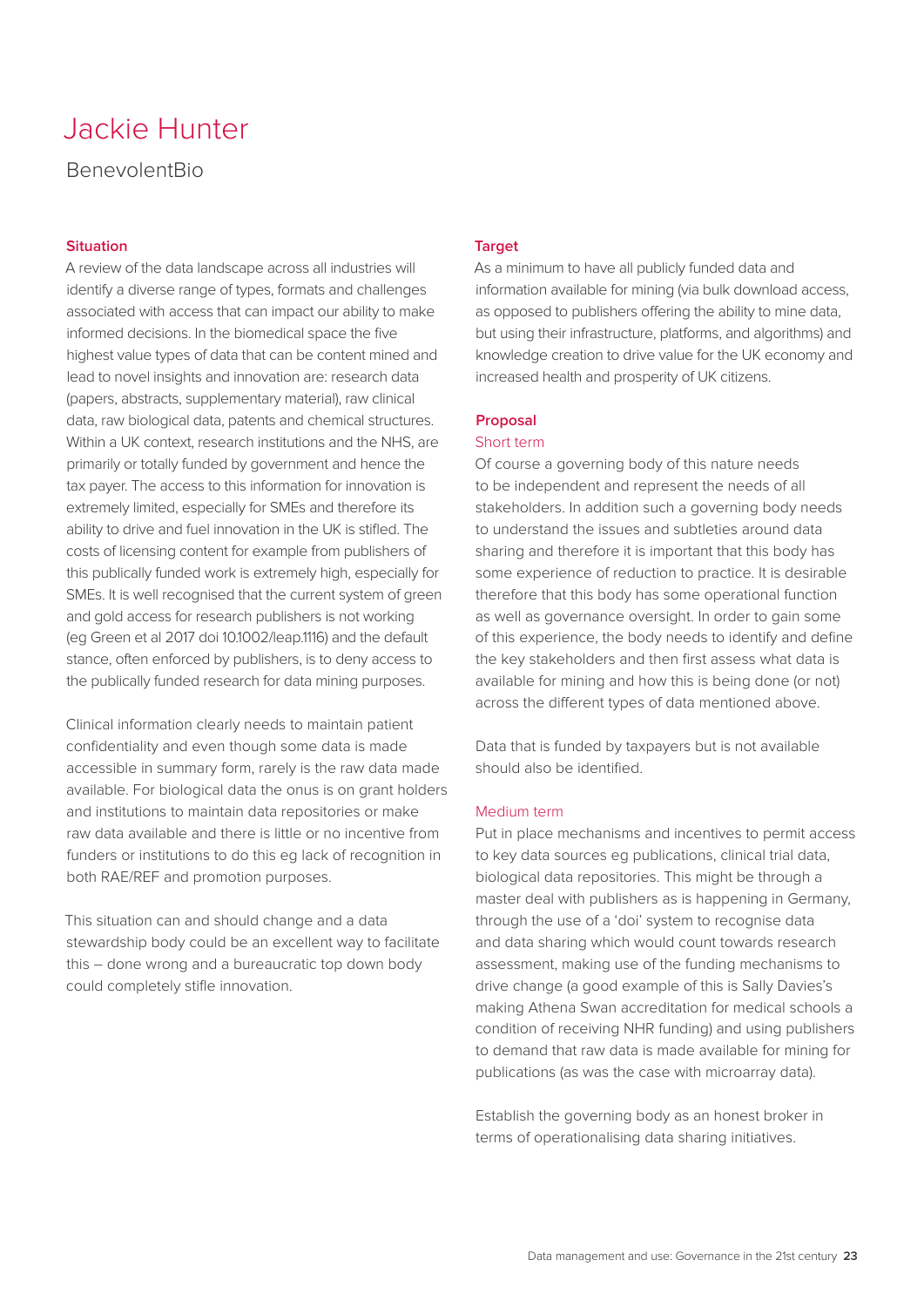### Irene Ng HAT Foundation Group

I write in response to your request for a provocation paper and attach below my views on the matter. My interest and experience in the personal data economy is on its economic impact, the design of the market and the alignment of incentives, as well as the engineering and design of personal data platforms, the data schema and structures. My experience has been to use technology, regulatory, market and civil society levers wherever they may be relevant to achieve the human flourishing objective as part of the mission of the HAT Community Foundation (https://hatcommunity.org). Of course, I am mindful that while choice and empowerment of the individual is key, it is for the individual to decide if he wants to flourish, instead of the decision taken for him by another entity, in the name of human flourishing. There is also consideration of the commons, and the necessary trade offs of commons v individual human flourishing.

As a foundational premise, I wish to acknowledge 2 separate types of personal data that require different approaches to stewardship.

#### **Corporation held personal data (CPD)**

This is 99.9% of personal data held currently. The practices are diverse. Some corporations do not collect the data (eg Telco) while some not only collect it, but run advanced analytics on it. Some SMEs are in fear of going anywhere near personal data as they feel they can't risk fallout. Many are shutting down login functionalities of websites. This potentially hands the market to businesses that operate outside the EU, through outsourcing contracts. On the other hand, other SMEs are hoovering up data to sell. The stewardship body could provide guidance and skills on data management and governance but also of innovation and opportunities.

#### **Individually controlled personal data (IPD)**

A fledgling group of private data accounts such as mydex, citizen.me, Digi.me, people.io, cozy.io, meeco. me as well as HAT (hubofallthings.com) private data accounts such as savy.io, nogginpod.me are bringing a wave of Individually controlled personal data. For example, Facebook data held by Facebook is CPD; the same Facebook data held by private data accounts are IPD. Individually controlled personal data are fully controlled by the individual; can generate new data through personal AI and are potentially a powerful force within the personal data economy. If data controller status is given to the individual (not all private data accounts are technologically or legally designed to do so), consultations with the ICO suggest that they may be also exempt from GDPR 2018.

Based on CPD and IPD, I would argue that personal data has 'polarity'. This means that for the SAME data, where it sits, how and where it's used, and by whom, will all have different value and different risks. There needs to be a recognition of that in data science and policy, which implies that approaches to data management and use is a combination of social science and science methodologies. The collaboration of Royal Society with the British Academy in conducting this review, a reflection of such awareness, is most commendable.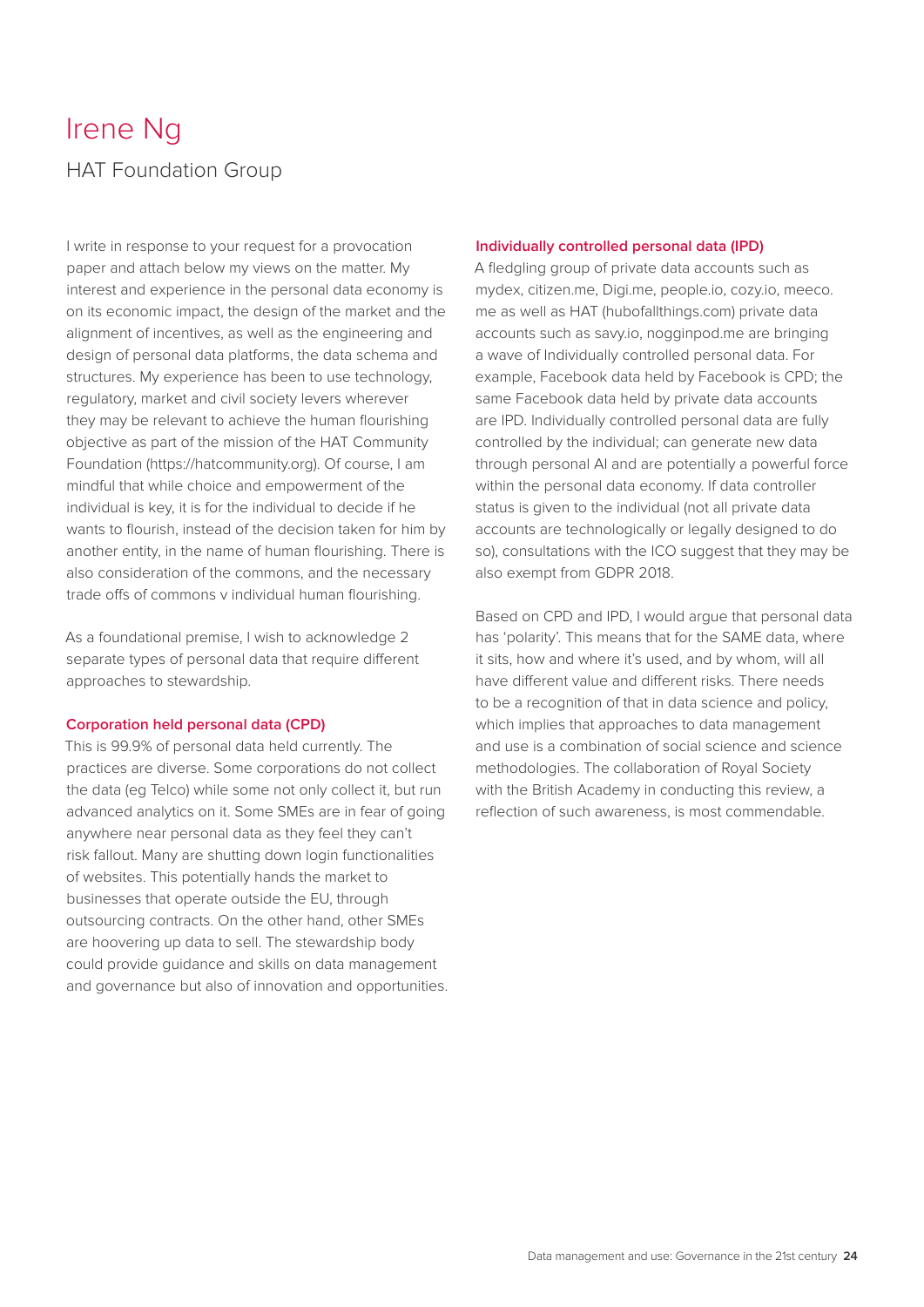#### **My thoughts on actions:**

The Internet is thriving on the trade and exchange of personal data, legal or otherwise. Personal data fuels a €272 billion economy of ad and ad blockers, real and fake news, real and satirical media; In short, almost all activity online. Where there are illegal practices, the law can barely be enforced. An Internet service that finds it hard to comply with some practices can move itself to a different jurisdiction and still provide the same service. For a stewardship body to have real influence it needs to understand all the different levers to have a chance at being effective and it must also understand the limits of legislation and the potential moral hazard it creates for digital services. If compliance or stewardship guidance is costly both in terms of economic costs and goodwill from the market, digital services can find another jurisdiction, leaving only the organisations that comply to carry the cost of compliance while others will cream off revenues to a jurisdiction outside the boundaries of legislation. Not only will this reduce the competitiveness of national industries and organisations in the digital economy, but the state will also lose the ability to tax digital services. The recent cases of Amazon and Apple reinforce this.

For this reason, this provocation deals almost entirely with economic levers.

#### **Short term**

In the short term, it is important to consider treatment only of data that hold the highest risks, of which they are often also providing the greatest gains. In other words, it is not merely the content of the data that is risky eg personal data; but where they are held and how they are accessible. Highly personal data locked down without any access by the organisation outside of their own offices (ie not cloud enabled) would have lower risk than data that can be accessed. In other words, there is a need to address data that has high mobility – because mobility of data brings opportunities and risks. By self-selection, firms that allow their data to be most mobile would want to reap the greatest opportunities - they must be aware of the costs, and data governance must be aware of the economic levers for both risks and opportunities brought about by data that has high mobility.

The short-term priority is to engage, document and report the economic levers.

Engage with supply: Engage with tech and non-tech companies that hold personal data. Understand their costs, risks, and opportunities. Engage with IoT device makers and apps that are generating petabytes personal data, some anonymising and selling them to fund their activities. Others are expunging personal data to mitigate risks. Understand practices and motivations. Summarise the economic levers that would influence supply and potential interventions.

Engage with demand: Get a full understanding of what models are fuelling the 31 billion dollar Advertising tech market. Specifically, this market buys 'signals' which are transformed personal data that tells the marketer the person's propensity to receive what kind of messages, content, ads etc. Transformation of data to signals is what fuels the personal data economy. Raw personal data is still valuable, but its proportion of real worth is likely to be the same worth of a lump of charcoal to the beautiful diamond sold in retail shops. The multiplier effect from the multiple transformation levels (whether within one organisation such as Google, or in the market such as other big data or analytics firms selling insights) cannot be underestimated. Google profits from personal data not because they trade it, but because they can convert data into signals. Hence USD31b advertising economy can generate create a company with a market capitalisation of USD600b. A good understanding of the monetisation, revenue streams, and intermediaries is needed – see how complex the landscape is. http:// chiefmartec.com/2016/03/marketing-technologylandscape-supergraphic-2016/

Summarise the economic levers that would influence demand and consider potential interventions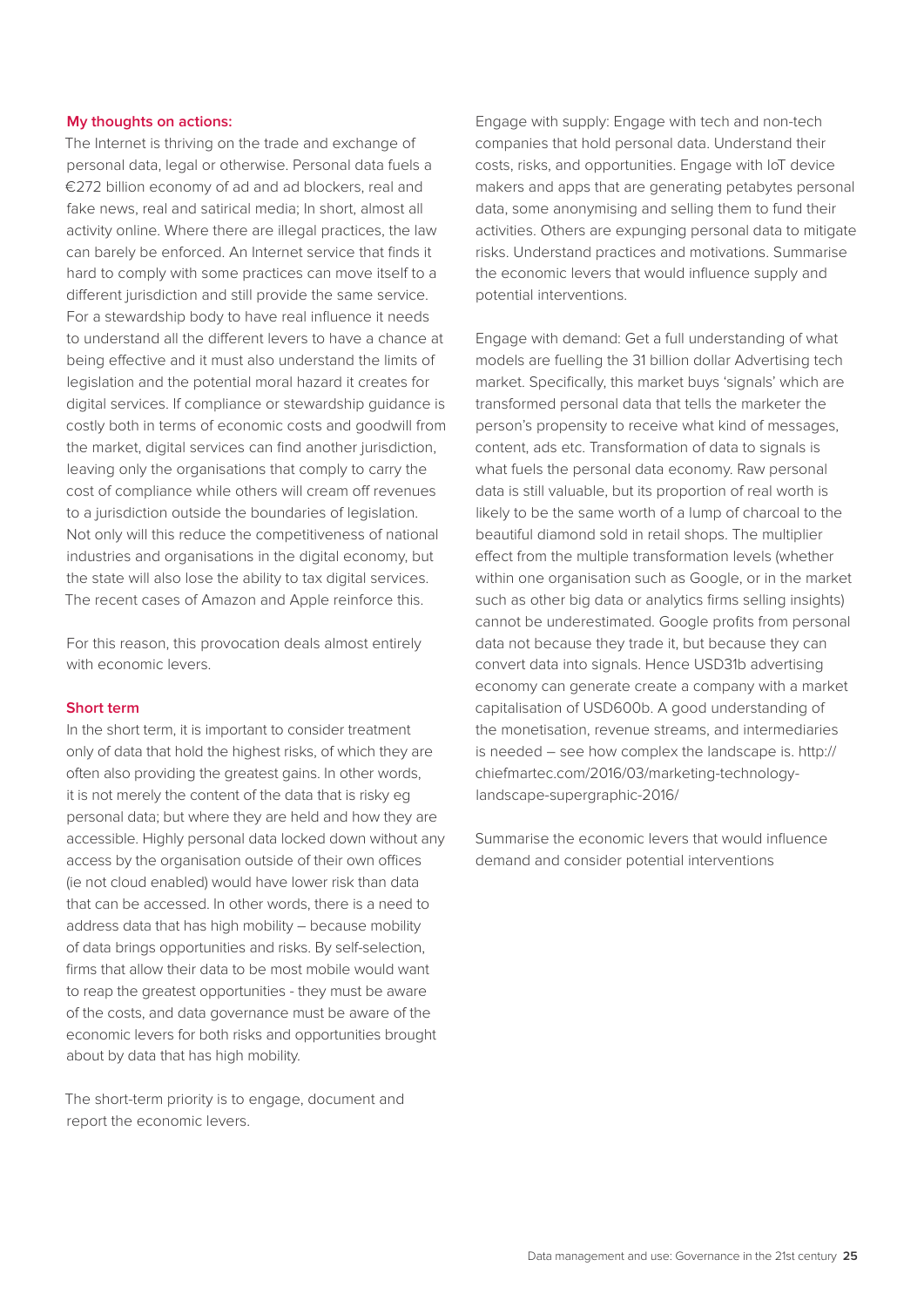#### **Engage with use**

Many consumers do not even know that the underlying fuel for their digital services is personal data. The old saying of Uber having no cars, Airbnb no property and Facebook having no content just means that these services that are able to coordinate and use personal data or information about user contexts are an asset class of its own. An understanding of what personal data fuels what kind of use would be needed. Understanding the many perceptual and actual challenges around trust, identity, privacy, security, vulnerability, control is key. Summarise behavioural challenges and levers such as scripting, nudges and other design levers that can provide assurances, which alleviate perceived risk but on the other hand, could also heighten fear, create concerns and stop usage. Summarise potential interventions.

Engage with management practices, processes and policies: Consolidate some of the useful frameworks that have been developed by consultants and organisations and create a set of best practices.

Engage with tech giants on how they have been governing personal data to document practices.

Summarise best practices and management levers that impact supply, demand and use.

Short term, there need to be an empirical understanding of the personal data economy (PDE) and the personal data asset class. As your report has indicated, governance and management cannot be separated. I would argue that with the intense connectivity of both online and offline human personas, all personal data flows are not separable. The key to the stewardship body having any relevance or success is to have a systemic view, with systemic methodologies and to understand the levers for interventions that can assist to achieve the objectives.

#### **Medium to long term**

For the personal data economy model, the medium term is a richer and more robust model with data, able to provide better guidance, stewardship of personal data supply, demand, use and management for governments, policy makers, businesses, citizens.

It would be wise to begin empirical economic costbenefit modelling (and other modelling initiatives) to stratify personal data to provide useful guidance on what personal data, sat in what environment, would be risky in what context, and with systemic model assumptions. The parameters are known, even in the IoT space<sup>9</sup>. Build scenario models - specifically societal impact, GDP impact.

Support the proliferation of Individually controlled Personal Data accounts – they provide genuine alternatives to the current Internet model of Corporate controlled Personal Data.

Work with consumer advocacy groups such as Which! (Who are starting to develop policies in the personal data area) and the ICO on ways to create a more transparent environment of data usage so that enforcement of wrong doing can be possible - both through market mechanisms such as consumer class actions, as well through penalties.

The HAT Foundation Group has provided guidance globally on data governance, in particular the economic models of personal data. It is independent and members owned, but also have oversight and guardianship over an open sourced technology platform for personal data exchange adopted and operated by several providers globally. For almost 6 years, we have been working on the personal data economy, and some of our briefing reports can be downloaded here: https://hatresearch.org/ hatoutputs/hat-briefing-papers/

The foundation's agenda is fully aligned with the human flourishing agenda of the report. Indeed, the empowerment of individuals is central to the foundation's mission. With a full innovation programme of startups building on private data accounts, and a host of partners globally, we stand ready to contribute to the stewardship body.

9. Operationalising IoT for reverse supply: the development of use-visibility measures http://www.emeraldinsight.com/doi/full/10.1108/SCM-10-2015-0386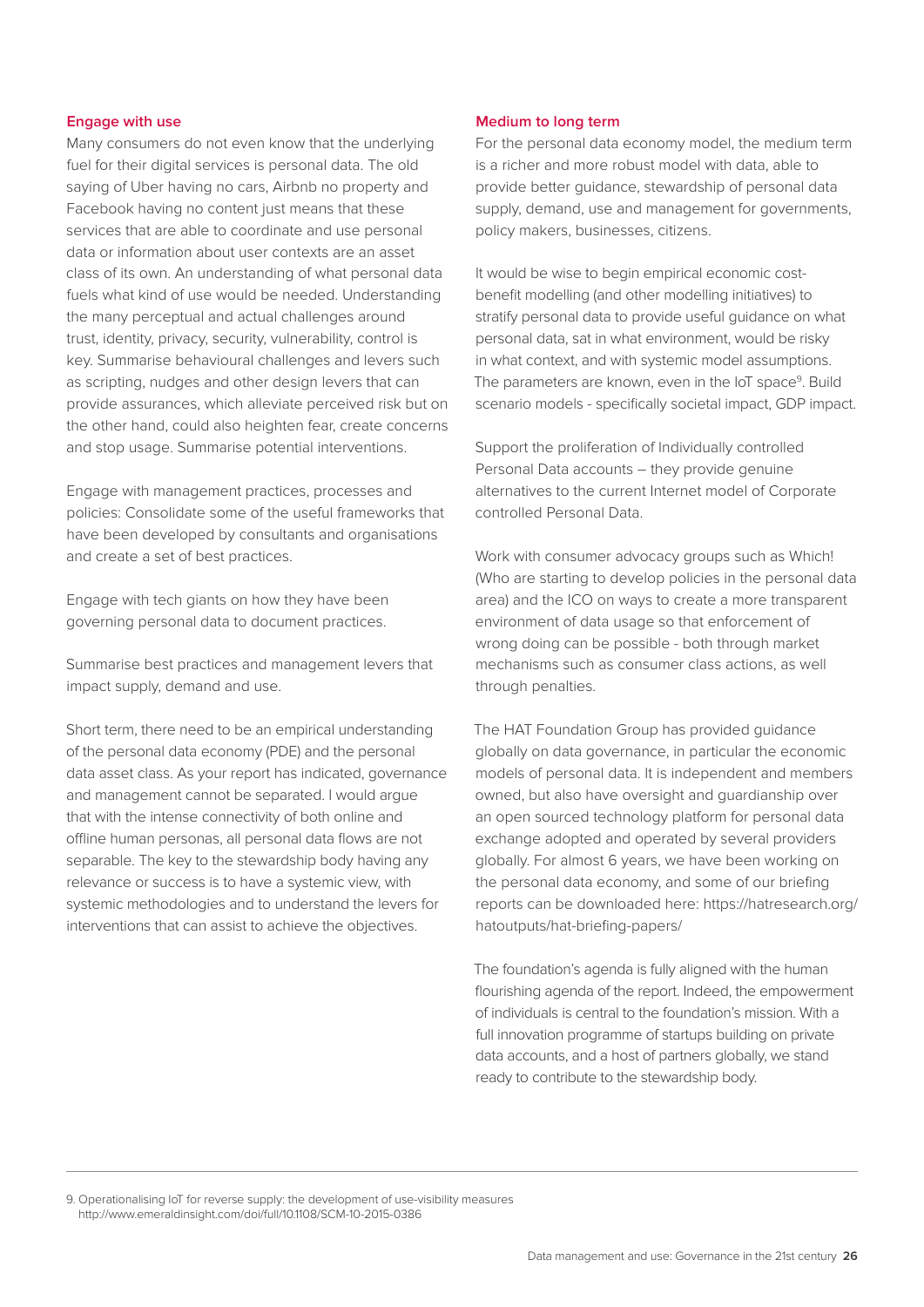### Nora Ni Loideain

Information Law and Policy Centre at the Institute for Advanced Legal Studies

#### **Greater power should come with greater accountability: revisiting the roles of data controllers and processors**

The processing of personal data is becoming increasingly more complex and encompasses more tasks by different actors than ever before. In addition to the management and use of data by the public and private sectors separately, the rapidly growing 'third space' (where both sectors are involved at different key stages of the data processing cycle) is now providing for ever more entrenched data-driven systems that will increasingly underpin the governance of cities, homes, and essential public services, such as health, transport, and law enforcement<sup>10</sup>

EU data protection law has traditionally (and continues to do so under the GDPR) accorded different levels of responsibility to the actors involved this management and use of information who fall without the scope of 'data controllers' and 'data processors'. The former concept comprises the party who alone or jointly with others 'determines the purposes and means' of the processing, whereas the latter is the actor that processes the data 'on behalf' of the data controller. In line with the requirements to implement the GDPR, this approach has also been adopted in the UK Draft Data Protection Bill 2017.

In light of Big Data processing, which is becoming more automated and reliant on data-driven decision-making (eg via the use of AI), and the trend of outsourcing any (especially complex) data processing task, the distinction between the roles and responsibilities of data controllers and processors has become less clear<sup>11</sup>. In particular, the question of who is determining the purpose(s) of the processing in question within this particular context may be less than obvious.

Consequently, the relevant actor responsible for ensuring a culture of good data governance compliance (the data controller) may not be in a position to exercise the adequate and necessary levels of scrutiny, oversight, and enforcement over a data processor (eg a much more technically expert vendor)<sup>12</sup>. Such opaque data processing arrangements invariably raise concerns for the protection of individual's and society's rights and interests and the implications of the 'trade-offs' resulting from these systems for the data protection principles of transparency and accountability, and good governance.

In order to ensure adequate and effective accountability across the data processing landscape, the concept of data controllers being the main actor tasked with the overall responsibility of ensuring compliance with good data governance should be reconsidered. For instance, if principles such as data protection by design and default (or privacy by design) are to be implemented at every stage of the data processing cycle, then each relevant actor should be directly legally required to implement technical and organisational measures, eg such as data minimisation.13

In other words, it is an insufficient guarantee of ensuring good data governance in the 21st century to simply state that producers of products, services and applications should be 'encouraged' to take into account the right to data protection when developing and designing such products, services and applications.

<sup>10.</sup> See e.g. Kitchin, R. (2016) Getting smarter about smart cities: Improving data privacy and data security. Data Protection Unit, Department of the Taoiseach, Dublin, Ireland.

<sup>11.</sup> See e.g. ICO, Big Data, AI, Machine Learning and Data Protection (Version 2.2., 2017), 56.

<sup>12.</sup> See e.g. N. Ni Loideain, 'Cape Town as a Smart and Safe City: Implications for Governance and Data Privacy' (2017) International Data Privacy Law (forthcoming).

<sup>13.</sup> This proposal departs from GDPR, art.25 which limits the implementation of data protection by design and default to the responsibility of data controllers.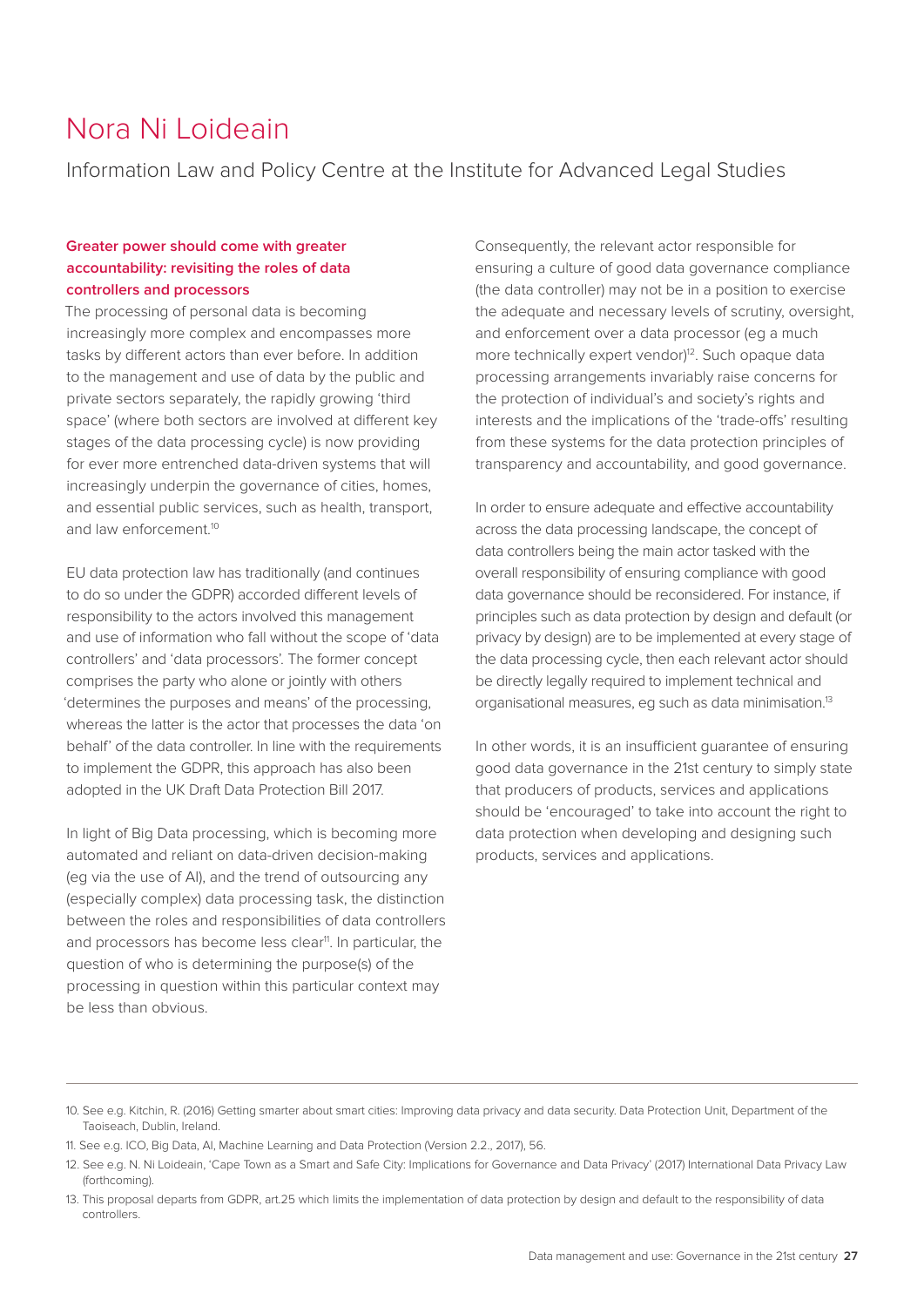### Kieron O'Hara

University of Southampton

#### **Privacy discourses and a Data Governance Stewardship Council**

Data Management and Use, a joint report from the British Academy and the Royal Society, has recommended that a data governance stewardship council be set up to influence the evolution of the landscape, as data play an ever more prominent role in our daily lives. The report leaves open the question of what principles the council should be endeavouring to preserve, and what its priorities should be.

There are many potential functions that such a body could undertake. The report itself focuses on three broad groups of function: anticipation and evaluation of trends; building practices and setting standards; enforcing norms and remedying harms. In this short paper I don't want to enter directly into the debate about precisely where such a body should focus its resources and attention. Rather, I want to propose a framework for separating out and distinguishing the functions it might take on.

I will apply a framework currently under development to understand and disentangle the many overlapping discourses on privacy<sup>14</sup>, whose aim is to resolve at least some of the confusion, complexity and category error characteristic of privacy discussions<sup>15</sup>. Privacy is of course one of the central factors in data governance, indeed a factor which, according to the report, is "under unprecedented strain" (p2). I will therefore focus on privacy; however, the framework may be extendable to other aspects of data governance. Privacy is only a part of such a council's competence, but an important part.

The framework separates out seven distinct types of privacy discourse, which are often confused and inappropriately mixed. For each of these levels, we can ask should the data governance stewardship council operate at this level?

#### **Level 1: concepts**

Privacy takes many forms, and the various conceptions of what privacy consists in are the topic of level 1. In the realms of data, conceptions include informational privacy (Bob does not process data about Alice), decisional privacy (Bob doesn't interfere with Alice's decisions, eg by providing her with partial data), and economic privacy (Bob doesn't appropriate Alice's intellectual property). Discussion of privacy at level 1 concerns the nature of privacy relations implicated by particular uses of data.

There are few pressing functions at this level for the council. However, this would cover horizon scanning, to explore the privacy implications of alternative and possible futures and 'black swan' events, and also scrutinising the status quo to determine what privacy issues exist today that perhaps have not been surfaced.

#### **Level 2: empirical measurement**

Given a particular conception of privacy, the level 2 discussion is whether people in actual fact have privacy in that sense. Eg if the privacy notion under discussion is that Bob doesn't process Alice's data, then the level 2 discussion would be the fact of the matter of whether Bob actually does or does not process Alice's data. If the former, then Alice does not have privacy in this sense; if the latter, then she does. She may not care if she does not have privacy in this sense, or she may have provided her consent – these are irrelevant to the question of whether or not she actually has privacy.

If the council had level 2 functions, then these would connect with an ombudsman-like role, exercising quasilegal powers to: demand information about their data processing from data controllers; conduct assessments and spot inspections; determine whether privacy policies were being followed; or mandate particular cybersecurity techniques.

14. Kieron O'Hara, 'The seven veils of privacy', IEEE Internet Computing, 20(2), 2016, 86-91. 15. Cf. e.g. Daniel Solove, Understanding Privacy, Harvard University Press, 2008.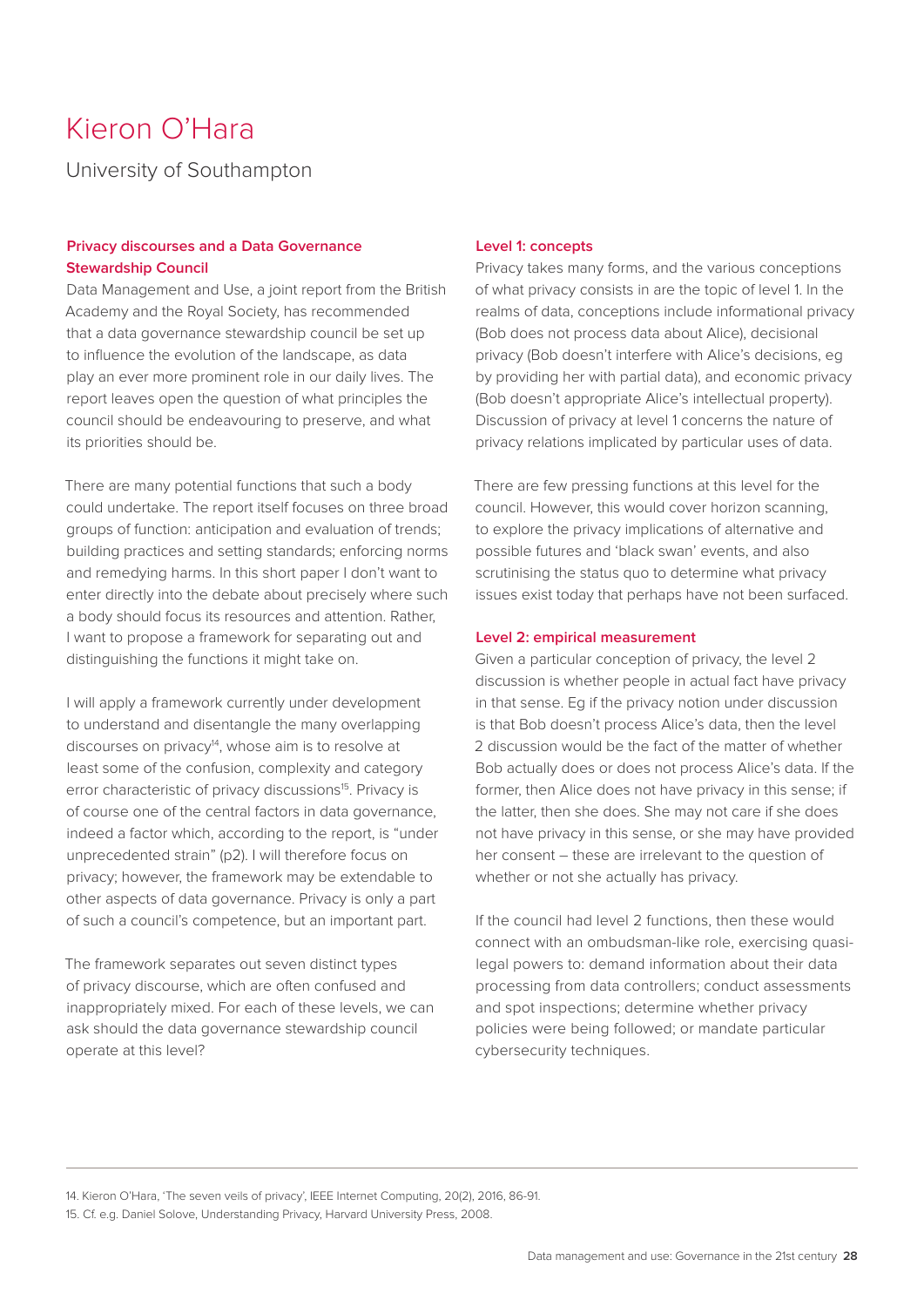#### **Level 3: phenomenology**

Level 3 contains the (relatively rare) discussions about what privacy (or its lack) actually feels like to an individual. Face to face privacy breaches tend to produce feelings of shame or embarrassment, but data breaches can be unnoticed. Facebook spends a lot of resource in making its users feel private even while they haemorrhage data in the general direction of Zuckerberg. Toospecific, too-timely adverts can give people feelings of creepiness. Users of smartphones feel that their phones are extensions of themselves, not that they are gathering and disseminating data. On the other hand, in many cases a lack of privacy can feel invigorating or exciting.

Level 3 functions for a council would be relatively rare, and unlikely to be its sole focus. However, there are numerous opportunities for Human-Computer Interaction research to change the status quo around data consent, but fundamental to such change is that people see a need for it. One may have very well defined terms and conditions, but if people don't even know their data is being accessed – if this use is not apparent in the first place – transparency about the process will add very little. Potential level 3 roles for the council would be to monitor data-users' advertising to ensure it is not misleading, or to promote designs which signal the fact of data use in some way.

#### **Level 4: preferences**

Level 4 contains discussion of individuals' privacy preferences. These can be entirely idiosyncratic, and need not be consistent, rational or reasonable. It is hard to generalise; sometimes people wish to be concealed, and sometimes they wish to be visible to their network. On other occasions, people might want privacy in the abstract, but have a greater preference for some other type of good (eg free services). At this level, we find ideas such as consent, personal data stores and privacy markets, which allow individuals to impose their own conditions on the use of their data.

If the council was to be focused around level 4, then we would expect its role to be to ensure that individuals' preferences about the use of 'their' data (however that phrase is understood) are respected.

#### **Level 5: norms**

At level 5, we find discussions about social norms of privacy, conventions, regularities, expectations. These norms are unenforced. To complicate the issue, they also vary across culture, generation and gender.

A focus at this level for the council would mean that its role was to preserve the reasonable expectations of privacy of citizens, and to help manage the contextual integrity or appropriacy of information flow.

#### **Level 6: law and regulation**

Level 6 is the level at which we discuss the legal questions of privacy – what privacy breaches are against the law, and when does the state mandate transparency? Jurisdictional issues are relevant here as well. Data protection (unlike privacy) is an entirely legal concept, and lives at this level.

This is perhaps the least likely level at which the council might find a role, as it would usurp functions of the courts (for privacy and rights judgements) and the Information Commissioner's Office (for data protection issues).

#### **Level 7: politics and morality**

The final level is that of the value of privacy, and when privacy is right or wrong. Issues here include whether privacy is essential for vital civic functions such as democratic deliberation, or psychological well-being and the development of individual autonomy, and whether privacy is damaging for other important social goods, such as security, or investigations into criminality or terrorism.

These are essentially political matters, so if the council worked at this level it would share an arena with Parliamentary politics and the media. However, it could help pronounce on, or shape opinion about, complex questions in this zone such as when concerns about privacy are trumped by the social value of, say, datadriven medical research.

The council could work at any or all of these levels, as deemed appropriate. However, it would also be reasonable to expect that it would work best if it was targeted directly at one or two levels, in order to ensure clear lines of control and power, and to establish its particular expertise. This paper is agnostic about which levels they may be. However, it is hoped that the 7-level framework outlined is helpful in framing the future discussion.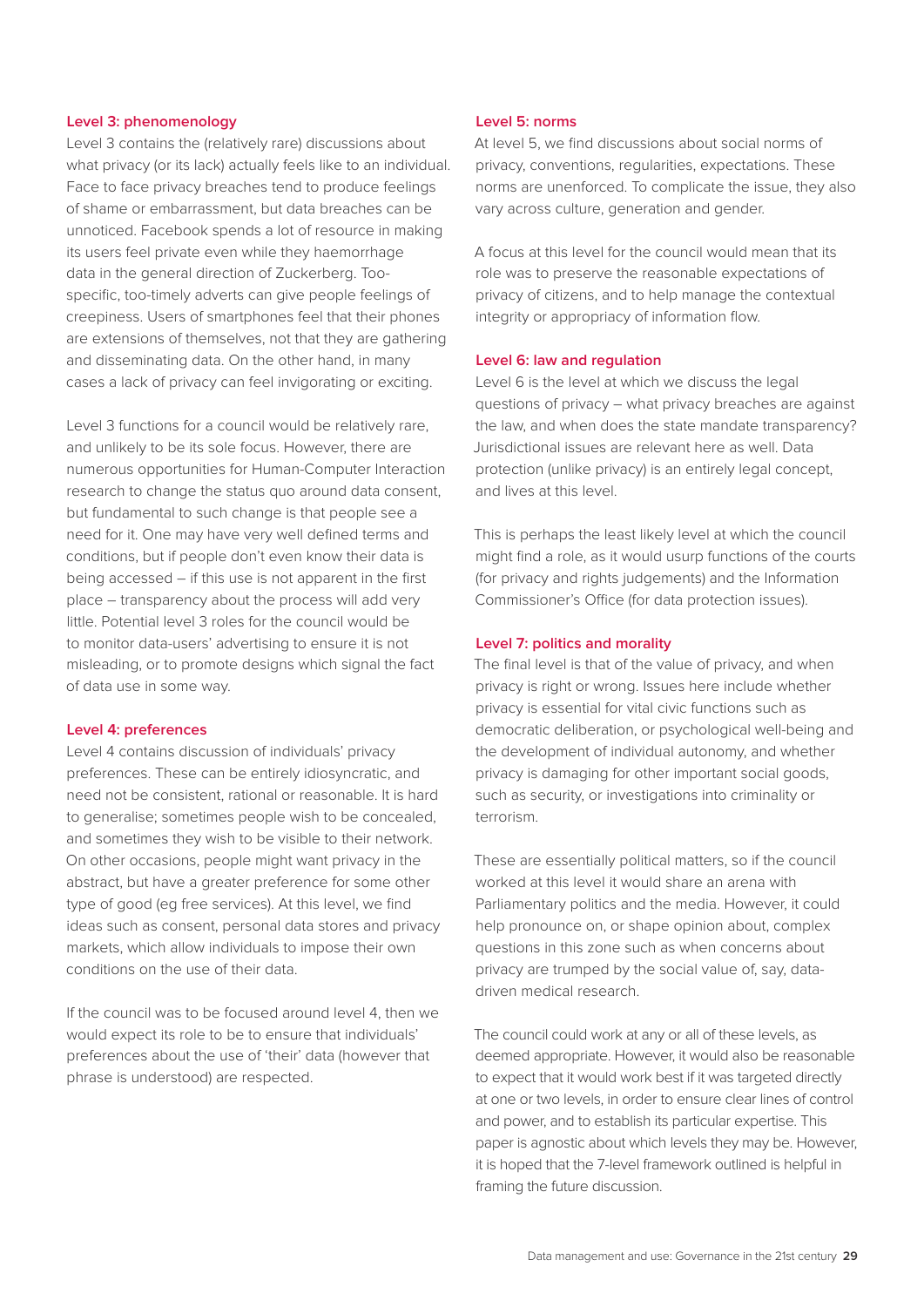### Hetan Shah

The Royal Statistical Society

#### **Practical matters**

The RS/BA report helpfully identifies the issues that need grappling with and some missing functions that need to be picked up. My view is that the more regulatory type issues should be housed in the Information Commissioner's Office rather than in an entirely new body. It would save time and cost, and would strengthen the role of the ICO at a time when it is much needed.

The more reflective functions could be picked up by the new Nuffield Foundation Convention on Data Ethics. The two bodies might develop a supportive working relationship similar to that of the Human Fertilisation and Embryology Authority and the Nuffield Council on **Bioethics** 

#### **Priorities**

On the regulatory side, the ICO type body might consider:

- • Regulation of biometrics, in particular facial and voice recognition.
- What does GDPR miss and how should these gaps be dealt with? Eg concerns about inference which do not break DP rules.
- Making regulation across different data fields more coherent.
- Making the case for simplifying researcher access to administrative data.
- Breaking down silos for data sharing in government (particularly around health data).
- Consideration of what a regulator can expect in terms of transparency / explainability around algorithmic outcomes.
- Building capacity and knowledge amongst other regulators in specific industries of what new issues might arise through new data technologies such as machine learning / algorithms.

The Convention on Data Ethics should focus on a set of rolling questions (ie pick a few areas of focus, work on them and then move on). It might consider:

- • Clarifying terms (as the Warnock commission did).
- Considering the philosophical question of what new ethical and governance issues arise from the changing nature of data, and which are the same old questions as before. From this to develop an ethical framework.
- Code of conduct for data science community (working in partnership with professional bodies such as the Royal Statistical Society).
- More deliberative dialogue consultations with the public particularly around data linkages (ie not just how they feel about any particular personal data being used, but how they feel when it is linked up).
- New models for regulating data monopolies  $-$  eg data as commons.
- • Creating a safe space for, and providing guidance to private sector organisations on the ethics of particular potential projects.
- Bringing together those working on addressing bias in algorithms to develop guidance on how this can be done.
- Tackling specific issues as they appear (often tied to new technologies) – eg autonomous vehicles.
- Developing links with other bodies internationally that are working in this area.

If there are other matters outside of the regulatory and the deliberative which need picking up, one might consider if these should simply be tendered out as discrete projects, rather than incurring the costs of having to set up an entirely new body. There are many organisations working in this area (eg the Open Data Institute) which one could imagine might pick up any remaining issues if they were tendered with appropriate funding.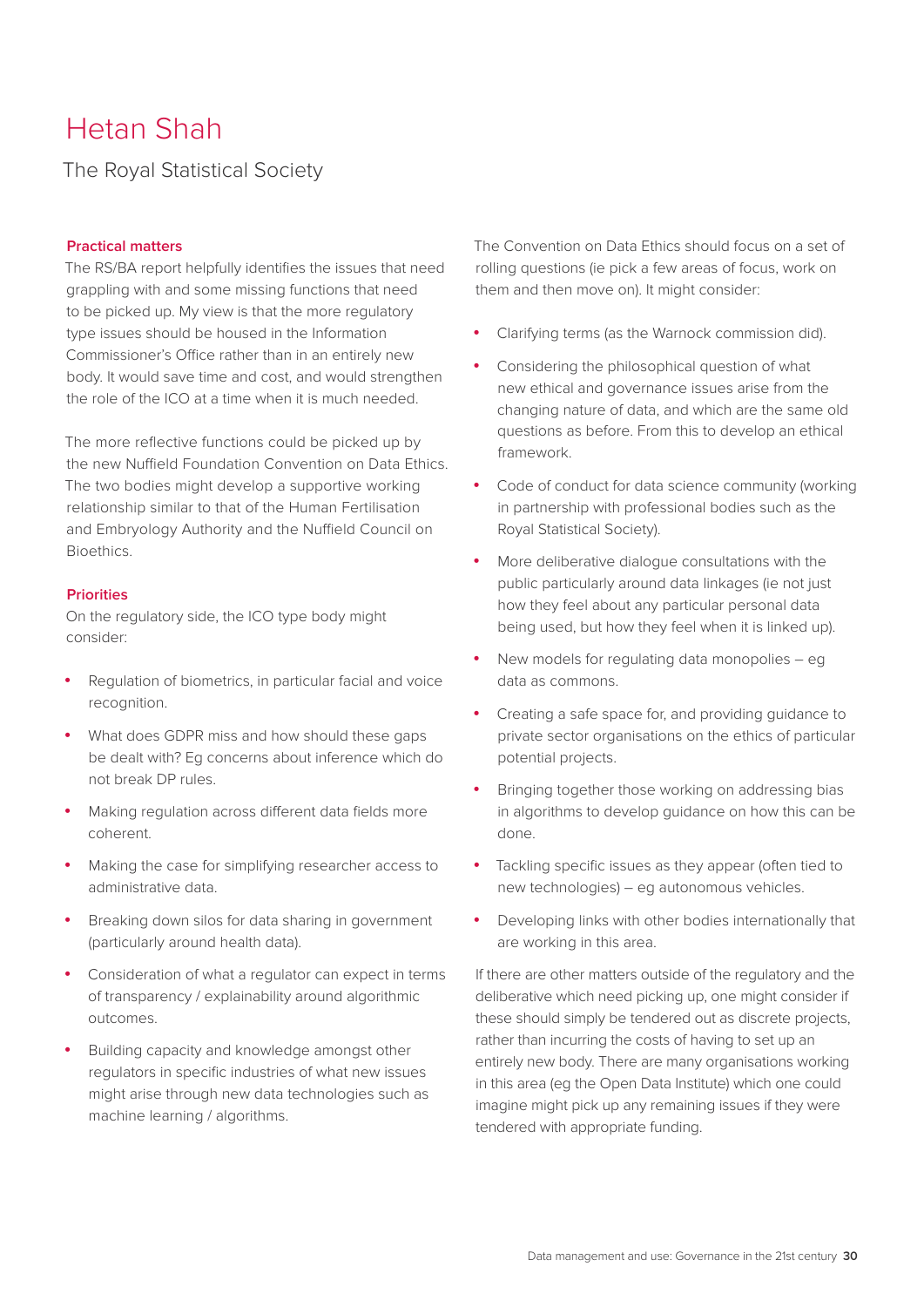### Amanda Smith, Jeni Tennison, Leigh Dodds and Peter Wells

Open Data Institute

The Royal Society has conducted a review on data governance for the UK. The review used a broad definition of data governance: "everything designed to inform the extent of confidence in data management, data use and the technologies derived from it".

The report recommended the development of a set of high-level principles and creation of a stewardship body for the UK's data governance landscape. They have asked participants at a roundtable to submit short,  $1 - 2$ page, responses to the following questions:

"If you were Chair of the new stewardship body, what would be your priorities, 1) short-term? 2) medium-term? 3) long-term?"

The Open Data Institute is a global organisation, headquartered in London. Our response is intended to supplement the Royal Society's report and its recommendations for the data stewardship body.

Our response is also based on our belief that data is a tool for innovation and an emerging virtual and vital infrastructure that all countries and all sectors of the economy rely on. The data in this infrastructure should be as open as possible. Better access to data maximises the use and value of data but this must be balanced against controls to protect the privacy, interests and security of people, organisations and states.

#### **Short-term (100 days)**

#### 1. Deepen understanding of the landscape

For the data steward to be effective it will need a deeper understanding of this organisational landscape and strong engagement with people and organisations across the country.

The review assessed the UK's regulatory landscape but did not review the existing organisations that are already performing some of these data governance functions. There are many of these organisations both in particular sectors and at local, national and global levels. For example devolved administrations, local authorities and company/university internal ethics boards; national organisations for sports, banking and the Information Commissioner's Office; or international organisations for academia and agriculture. UK government has agreed to create a new data ethics council.

Decisions about data should often be made by those closest to the decision: such as the people identifiable in or impacted by the data, the organisations working in those contexts or the appropriate democratically accountable public body. These organisations have existing capabilities, tools and practices. Their good practices could be extended into more contexts.

#### 2. Start building peer networks

There are many ways that the data steward could choose to work with this landscape of organisations. We recommend building peer networks.

At the Open Data Institute we work with a peer network of ODI Nodes across the world. This includes nodes in all four UK nations and many UK city-regions. Each of the nodes help local and regional government, businesses, community groups, academia and innovators and provide a neutral space to convene different groups to solve data-related problems and grow a strong, fair and sustainable data economy in their locality. All of the nodes in the network share lessons with each other. We have similarly built peer networks across particular roles (Open Data Leaders in the public sector in multiple countries) and sectors (for example in sports and retail).

We recommend that the data steward follows a similar model and state that it will build a range of peer networks across the UK and across every sector of the economy. Our method report on building one of those networks may be useful.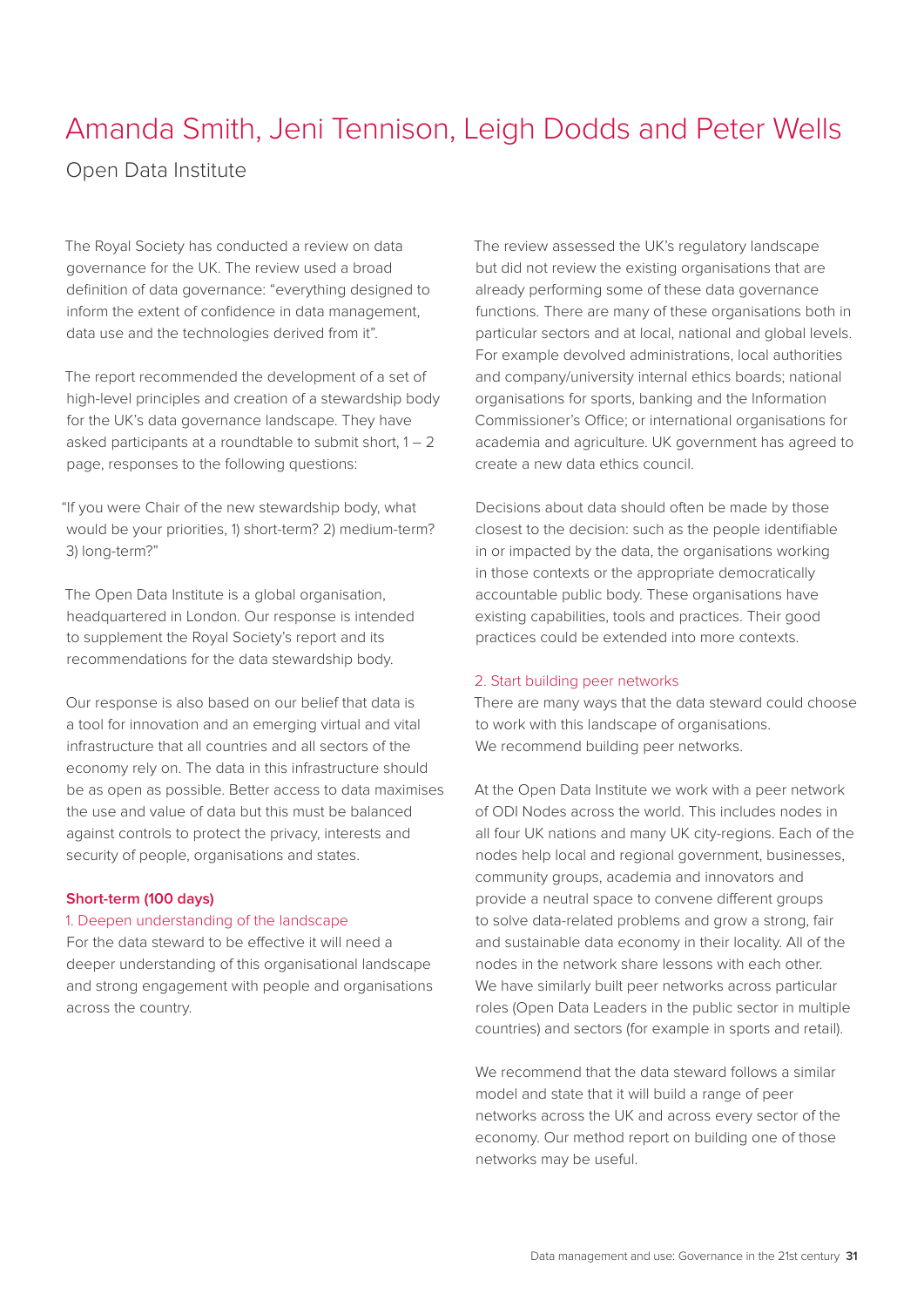#### 3. Pick a specific challenge (or two, or three) to tackle first

There are many challenges identified in the report, and many challenges faced by the current data governance organisations. It is not possible to tackle them all immediately. There will need to be some focus along with the general direction of promoting human flourishing. That early focus will help establish the organisation and demonstrate its capability to create change. An early priority for the data stewardship should be to openly identify and clearly communicate the challenges it will initially focus on, how it intends to start tackling them, and how people and organisations can get engaged with the work.

One initial challenge may be to develop better approaches for certification by looking for learnings from and common patterns across the multiple approaches currently in place, engaging stakeholders to understand needs, and collaboratively developing a better process for the many new certification needs in coming years.

Another initial challenge may be devolution. The data stewardship body could lead research on where, why and which functions of data governance could be devolved, models in use in other countries, and suggest options for future devolution deals within the UK. Greater devolution for some data governance powers may allow greater democratic involvement through devolved national administrations and city-region mayors. This could help those regions to achieve their goals such as improving transport, reducing homelessness or increasing economic growth and jobs.

#### **Medium-term (in 2 years)**

#### 1. Demonstrate value by tackling those challenges

By the end of its second year the data steward should be able to demonstrate progress on some or all of those initial challenges. It should have experimented to discover how it can create change and what its operating model should be. It should have shared learnings and case studies. It should have worked in the open to show the value of open culture in widening debate and encouraging more organisations to work together to solve common problems. It should have improved the lives of citizens.

#### 2. Build the capacity of the networks

The peer networks of UK data governance organisations will be an asset. The data steward should understand their needs and build their capacity including, where necessary, supporting new organisations to emerge in particular geographic or sectoral contexts. It might need to source funding for new organisations for an initial period.

The data steward organisation should help disseminate learnings - both of what works, and what doesn't across the network. This might take the form of training materials, workshops, case studies, etcetera.

#### 3. Engage with citizens and understand their expectations

The review looked at existing studies on UK citizen's views on data use. It will have noticed that there are few, if any, longitudinal studies that help us understand how expectations are changing over time and in different sectors of the population. Many citizens now expect data to be shared by new digital services, many other citizens feel threatened by these services, others might have no change in expectations as they do not use them due to lack of skills, access, or desire.

The new stewardship body should establish a model for continually engaging with, understanding and measuring UK citizen's expectations. This will help the body make decisions and help us all understand whether or not we are making progress in a direction that lets humans flourish.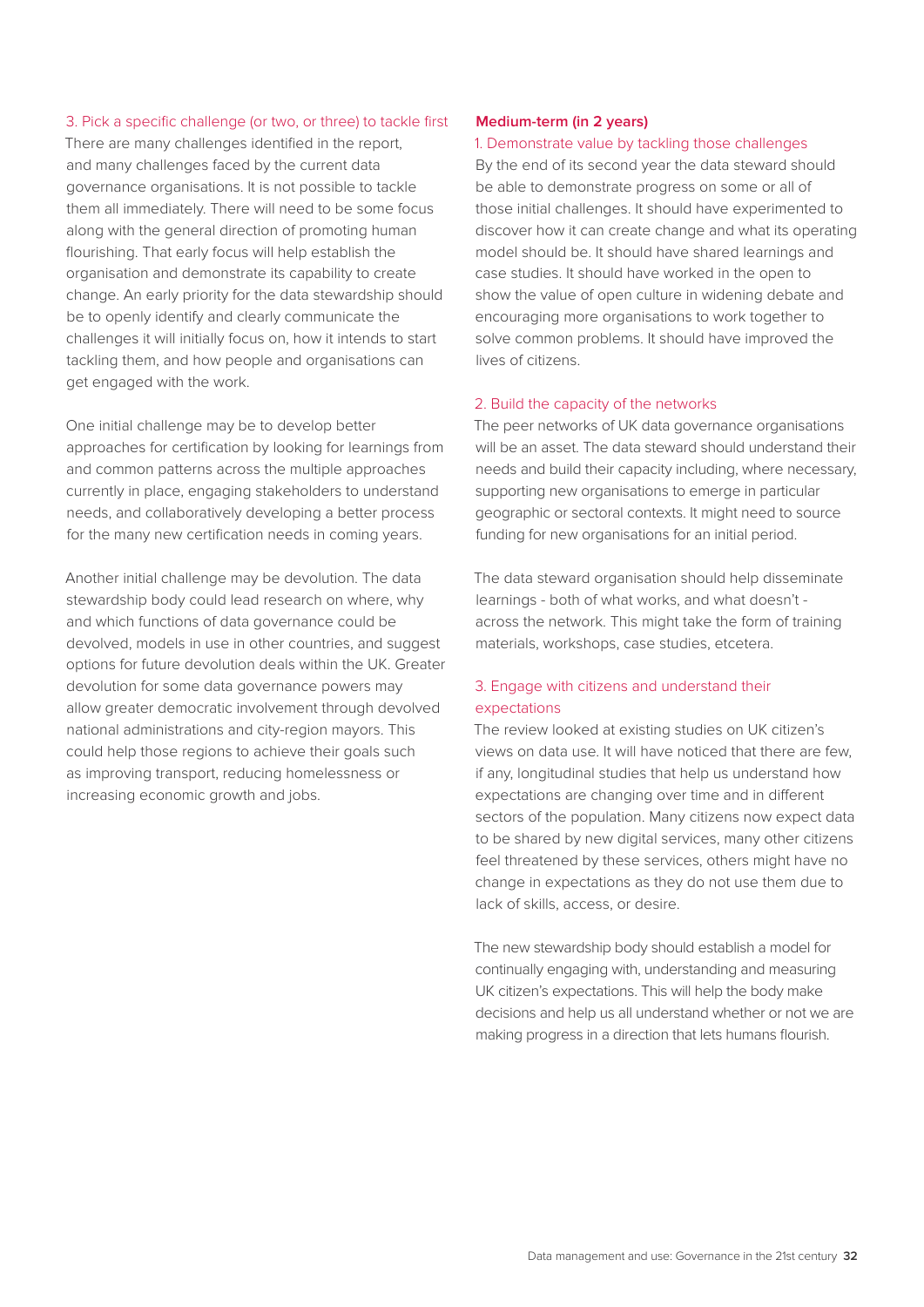#### **Long-term (+ 2 years)**

#### 1. Revisit the principles

The principles recommended in the review are a useful starting point but will need to be revisited. The process for revisiting them will need wide engagement with public sector bodies, businesses and with people in their multiple roles as citizens, consumers and creators. This creates the opportunity for a wider public debate about the future options for how data interacts with the UK's social contract.

#### 2. Recommend new legislation

The UK is going through a period of significant change for data-related legislation with the recent passing of the Investigatory Powers Bill and Digital Economy Bill, and the imminent introduction of the EU General Data Protection Regulation, the UK Data Protection Bill, and the UK's expected exit from the European Union. As these changes settle down and their effectiveness, or not, is understood then it will be time to establish what is needed next.

We suspect that the next wave of legislation will move from an individualistic approach to data rights to combining elements of group access rights, such as those in the 2016 French Digital Republic bill or our ideas on legislation for data infrastructure, with some of the emerging academic thinking that group privacy may be a necessary next step to supplement current data protection legislation.

Depending on the body's earlier research into devolution then the next wave of UK legislation may also include steps to devolve some data powers to more local institutions.

#### **3. Demonstrate global leadership**

The data stewardship body should help the UK demonstrate global leadership in data. We should see more individuals and organisations using data to inform their decisions. We should see data being more open and creating more economic and social value. We should see greater trust in data by individuals, due to greater engagement and more ethical and equitable outcomes.

Success will be measured both through seeing data improve the lives of UK citizens but also by seeing other countries following the UK's lead.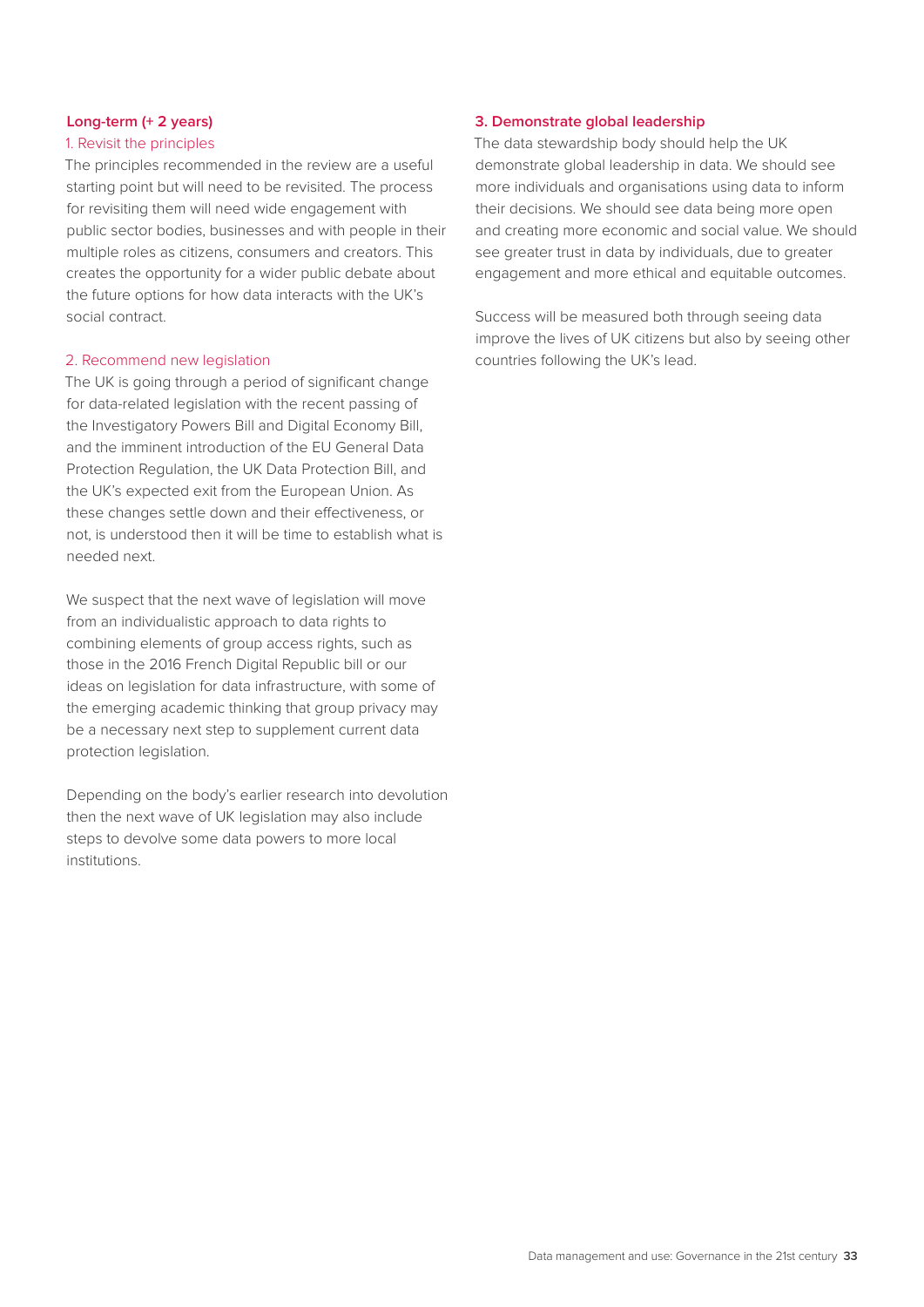### Maeve Walsh

#### Corsham Institute

The Corsham Institute (Ci) is working "to build a fair, inclusive, prosperous and creative society, based on trust and security". We believe that this can only happen if the citizen is placed at the heart of all decisions relating to the use, application and regulation of technology. As our society becomes ever more connected and the pace of technological change accelerates, this requires constant vigilance, openness and an ongoing dialogue between the technology companies, government, public and not-for-profit sectors, and the public.

There is an opportunity for the new stewardship body to place itself at the centre of this dialogue and establish data governance frameworks that protect the rights and opportunities of individuals, equally, across all parts of society. These frameworks should not just be for citizens, but designed in consultation and collaboration with them.

The establishment of a new body presents huge opportunities to start a transparent, inclusive and comprehensive discussion on some of the challenges posed by the uses of data, both now and in the future. Indeed, an open, public-facing approach will be a prerequisite if the new body is to establish the authority it needs to function in the future: to address complex ethical and legal issues while earning and retaining the trust of individuals.

#### **Putting the citizen at the heart of its objectives**

The impacts of an increasingly data-driven society are already felt in individuals' lives in many ways. For example:

the information collected about them from their online activities and connected devices, and used to target (or manipulate) the content they receive through search engines, news and social media outlets, and other platforms;

- the unseen data analytics, and unconscious human biases, that shape algorithmic decision-making: whether to sell products online, decide on an individual's creditworthiness or employability, inform a medical diagnosis or, in future, take control of their driverless car; and
- the implications that the collection, sharing, trading and analysis of data has for individual's security, privacy and anonymity; and the related data protection and cyber security risks arising from everyday online transactions and the connection of IoT-enabled devices.

All of these scenarios raise complex legal and ethical questions that will take time to resolve. But as policymakers, regulators and others work through the complexities, there is a risk of widening social and economic divisions through unequal access, application and understanding of data-driven services and products.

#### **Establishing the new body**

As the body establishes itself, it needs to engage the public, including difficult-to-reach sections of society, in its aims and to demonstrate clearly the relevance of its work to their daily lives and to their futures. The manner in which it sets itself up will determine its long-term success. From the outset, it must be outward-facing and committed to openness. Given that issues around data are complex and often difficult for individuals to grasp, and that faceless organisations don't often readily engender public trust, the stewardship body will need to work extra hard to make itself relevant and transparent.

It needs also to engage representatives from all sectors in its design, principles and mode of operation so that the evidence and advice it can call on is diverse, and that its medium-to-long term work programme is informed, flexible and responsive.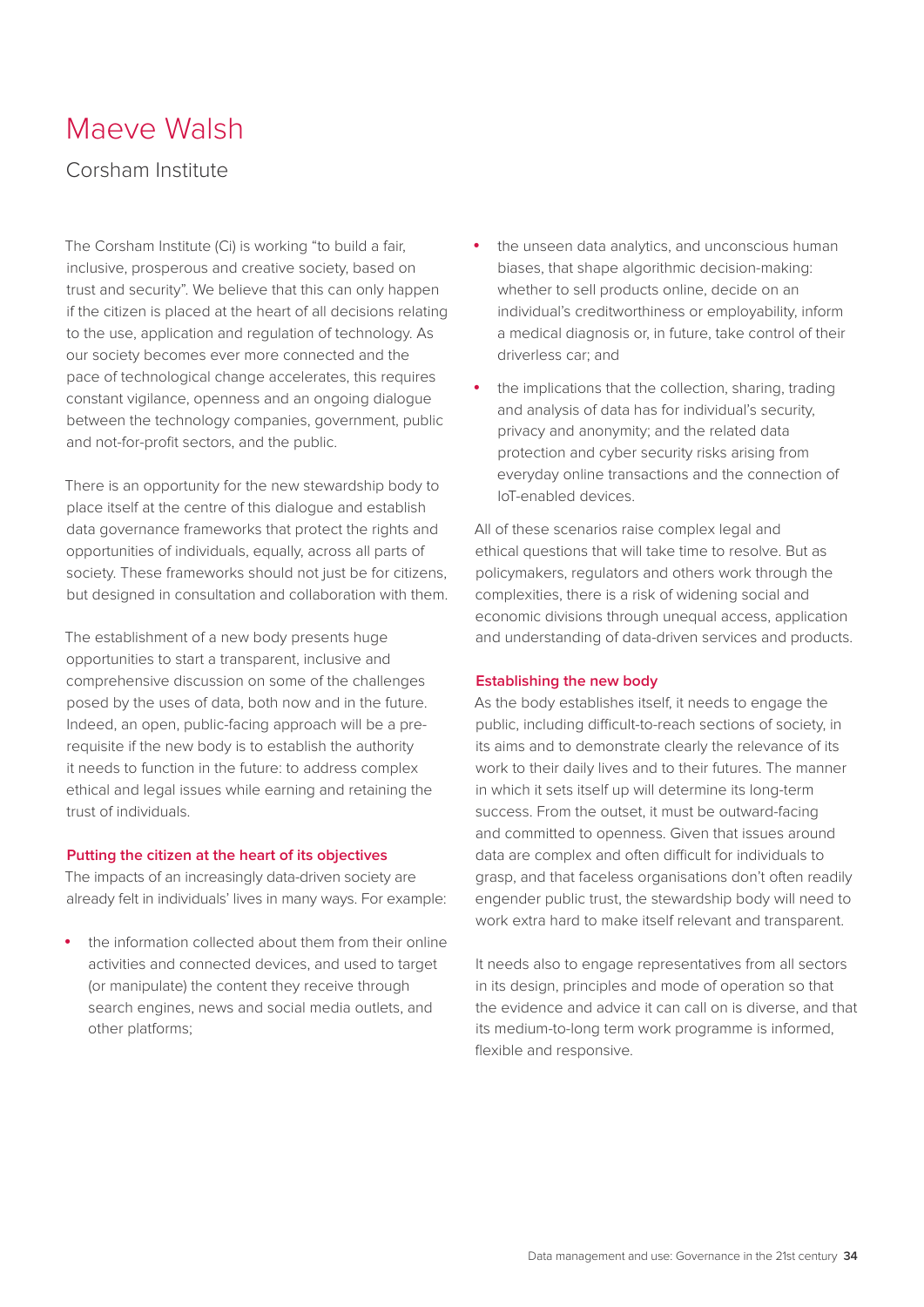#### **Short, medium and long-term priorities**

Public engagement and building trust should be at the heart of its approach. For example, in the short term it should:

- Design and develop a high-profile, accessible campaign to set out the issues in terms relevant to individuals' daily lives and activities; and run national and online engagement and outreach events to test public attitudes to data use and governance and shape future principles
- Design and deliver a public consultation, informed by the engagement activities and early input of sector specialists, to: agree the Body's principles, functions and approach, including referral, accountability and recourse mechanisms; seek buy-in to the priorities for its medium-term programme; define the interrelationships with other bodies in the governance landscape; and further increase and deepen public understanding of the issues.

In the medium-long term, it will need to ensure ongoing, clear communication of the stewardship body's principles, activities and work programme and maintain open channels for public engagement, referral and recourse.

Cross-sector collaboration will also need to be embedded from the outset into its structures and decision-making. This should include: recruiting specialists and practitioners from across all sectors who understand the specific management, applications and future developments relating to data use in their areas. An advisory board should be established, comprising legal and ethical experts and representatives of existing regulatory bodies, academics, civil society and consumer groups.

In the medium-long term, the body will need to develop and disseminate clear principles and supporting technical, regulatory and organisational responsibilities to address its agreed work programme priorities; and a robust system-wide infrastructure to ensure they are applied and adopted across all sectors.

These foundations (public trust and transparency, and cross-sectoral representation) are pre-requisites if the body is to be successful in defining and addressing the complex ethical, technical and regulatory issues in a truly cross-cutting way. In the short term, it might lead a review of the regulatory and enforcement landscape to identify gaps and achieve consensus on any extension of the role of the stewardship body to fill them. In the mediumlong term, it should undertake an annual review of the priorities for cross-sectoral investigation and resolution, supported by public engagement and consultation.

#### **Opportunities and challenges**

Recent work undertaken by the Corsham Institute, as part of its 2017 Thought Leadership programme, has highlighted some of the current challenges in this landscape<sup>16</sup>; in particular, how the speed of technological, data-driven change is such that it is increasingly difficult for the policy and regulatory landscape to keep pace while, at the same time, there is a growing lack of public trust in the organisations that handle our data.

This has a number of far-reaching social and economic consequences, not least in relation to fair and equal access to new services, the success of disruptive business models and inclusive economic growth, and the opportunities for improved community and civic engagement.

The new stewardship body has the potential to shape and lead the debate on the kind of data-driven society and economy we want to create both now and in the future, to protect and represent the rights of individuals and the wider good of society, and to challenge all players across all sectors to keep the impact on the citizen at the heart of all their data governance decisions.

#### **About Corsham Institute (Ci)**

Ci is a not-for-profit organisation that is working for a fair, inclusive, prosperous and creative society based on trust and security.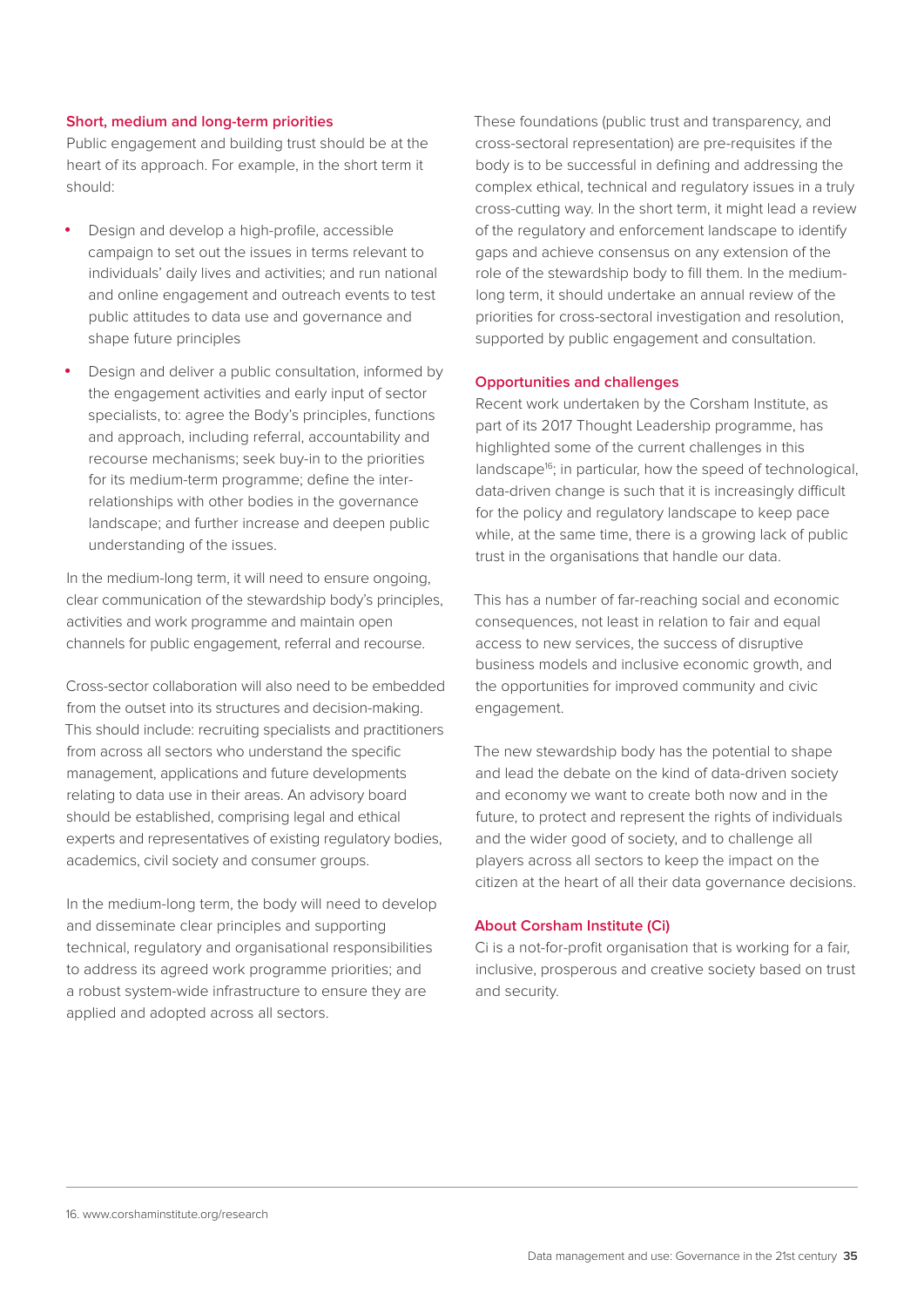### Marko Balabanovic, Michele Nati, Anat Elhalal, Phil Young and Paul Galwas

Digital Catapult

#### **Considerations for a data governance stewardship body in the era of Artificial Intelligence**

The growing adoption of Machine Learning (ML) and Artificial Intelligence (AI) is increasing the complexity of decisions that machines can take and also the range of contexts in which such decisions can be applied. Moreover, the upcoming General Data Protection Regulation (GDPR), with rights concerning 'automated decision making and profiling' is aiming to re-introduce individuals into the loop of data collection and decision making. This poses new challenges for an overarching governance stewardship body.

The situation is further complicated by the emergence of different actors. They span from (1) individuals, contributing data and/or being the subjects of decisions; (2) model and algorithm creators, conducting algorithm training, modelling and development; (3) algorithm controllers, analogous to data controllers in determining the purpose and manner in which the algorithms will be used and (4) algorithm executors applying the algorithms or models to specific data and usage contexts analogous to data processors. While (1), (3) and (4) were already present in the traditional data processing model, already covered by the Data Protection Act as data subject, data controller and data processor, (2) represents an emerging new category.

#### **Figure 1**

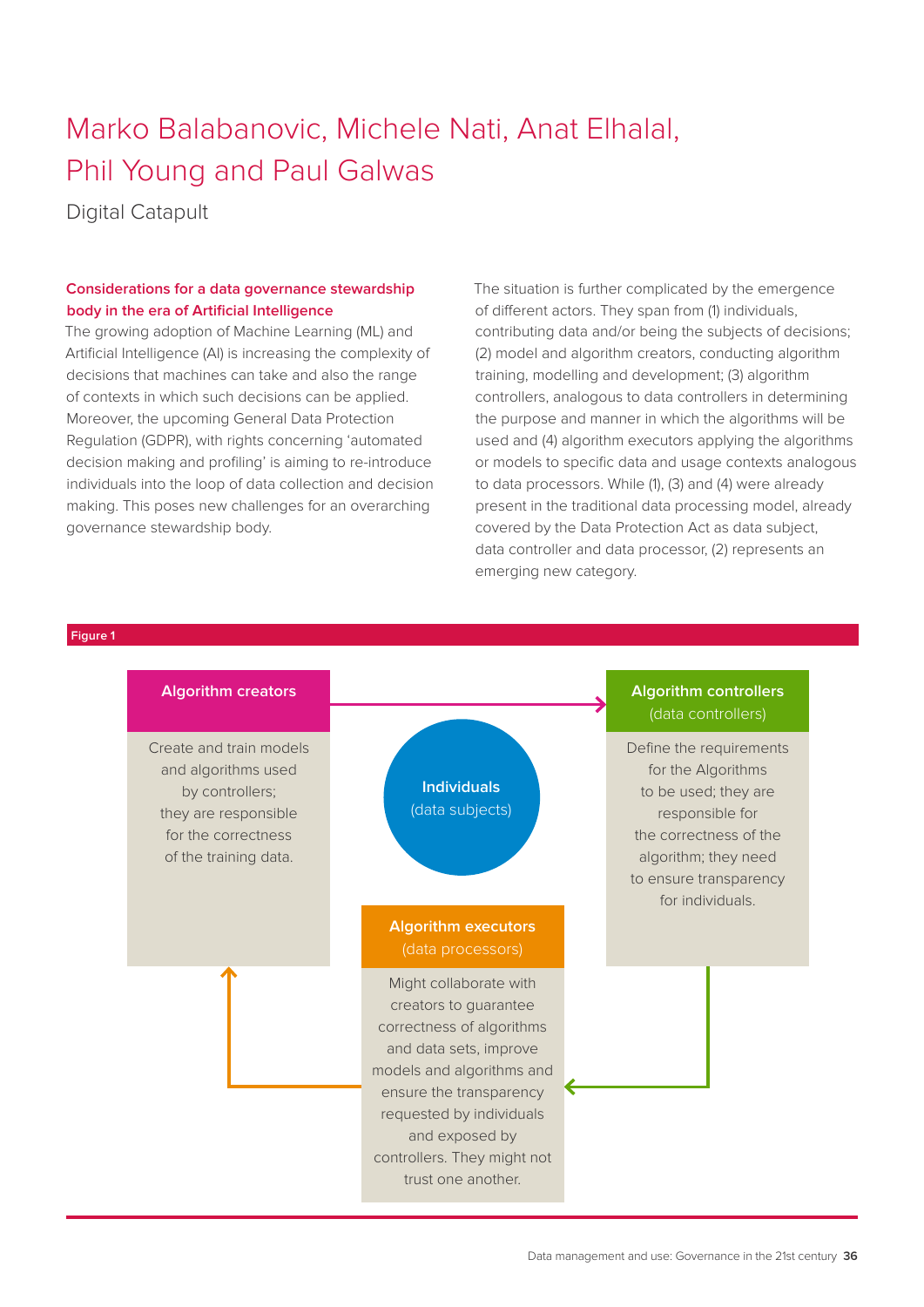This complexity of relations introduces new challenges for governance to ensure transparency, trust and assign liability among stakeholders, while guaranteeing compliance.

To understand the range of responsibilities of proper data governance in the case of AI-driven processes, the diagram below shows how the information feeding into AI/ML algorithms is captured and used during the lifecycle of an associated AI-driven service, retained and afterwards disposed of.

We highlight the new challenges posed by the usage of personal information at the different stages of AI/ML solutions, by comparing them to previous simpler data workflows.

**Figure 2**

We also identify the role and recommend responsibilities for a new governance stewardship body to consider.

It is worth noting that we consider it vital that a stewardship body explicitly addresses the issues of jurisdiction and scope, national versus international. For example, 'protect individual and collective rights and interests' varies from culture to culture, from nation to nation, yet the internet generally does not conveniently partition 'data'. In particular, when considering applications of AI and ML, we expect complex constellations of cloud providers, multinational organisations and deep learning technology stacks, where jurisdiction may be unclear.

We suggest the role of a stewardship body should be to actively investigate the edges of this space as it develops, according to the dimensions below, and work with related organisations to form policy, gather evidence and create new schemes, to champion experiments and trials, and to disseminate best practice as it develops.

| Information and<br>Al challenges |                                                                                   | Stewardship governance<br>responsibilities                            |
|----------------------------------|-----------------------------------------------------------------------------------|-----------------------------------------------------------------------|
| <b>Capture</b>                   | Capture and provide information on heritage<br>of algorithms and training data.   | <b>Require trustworthy provenance,</b><br>transparency and 'fair' use |
|                                  |                                                                                   |                                                                       |
| <b>Use</b>                       | Who's responsible and accountable<br>for distributed Al-derived information?      | <b>Encourage trustworthy behaviour</b><br>of services and algorithms  |
|                                  |                                                                                   |                                                                       |
| <b>Explain</b>                   | Explain findings and conclusions; communication<br>with users and ensuring trust. | <b>Enable ongoing</b><br>communication, transparency                  |
|                                  |                                                                                   |                                                                       |
| <b>Retain</b>                    | 'Fair' retention and appropriate availability.                                    | <b>Governing accumulation</b><br>and linkage of historical data       |
|                                  |                                                                                   |                                                                       |
| <b>Dispose</b>                   | Removing the effect of historical training<br>data from future outcomes.          | <b>Assuring trustworthy disposal</b><br>of information and data       |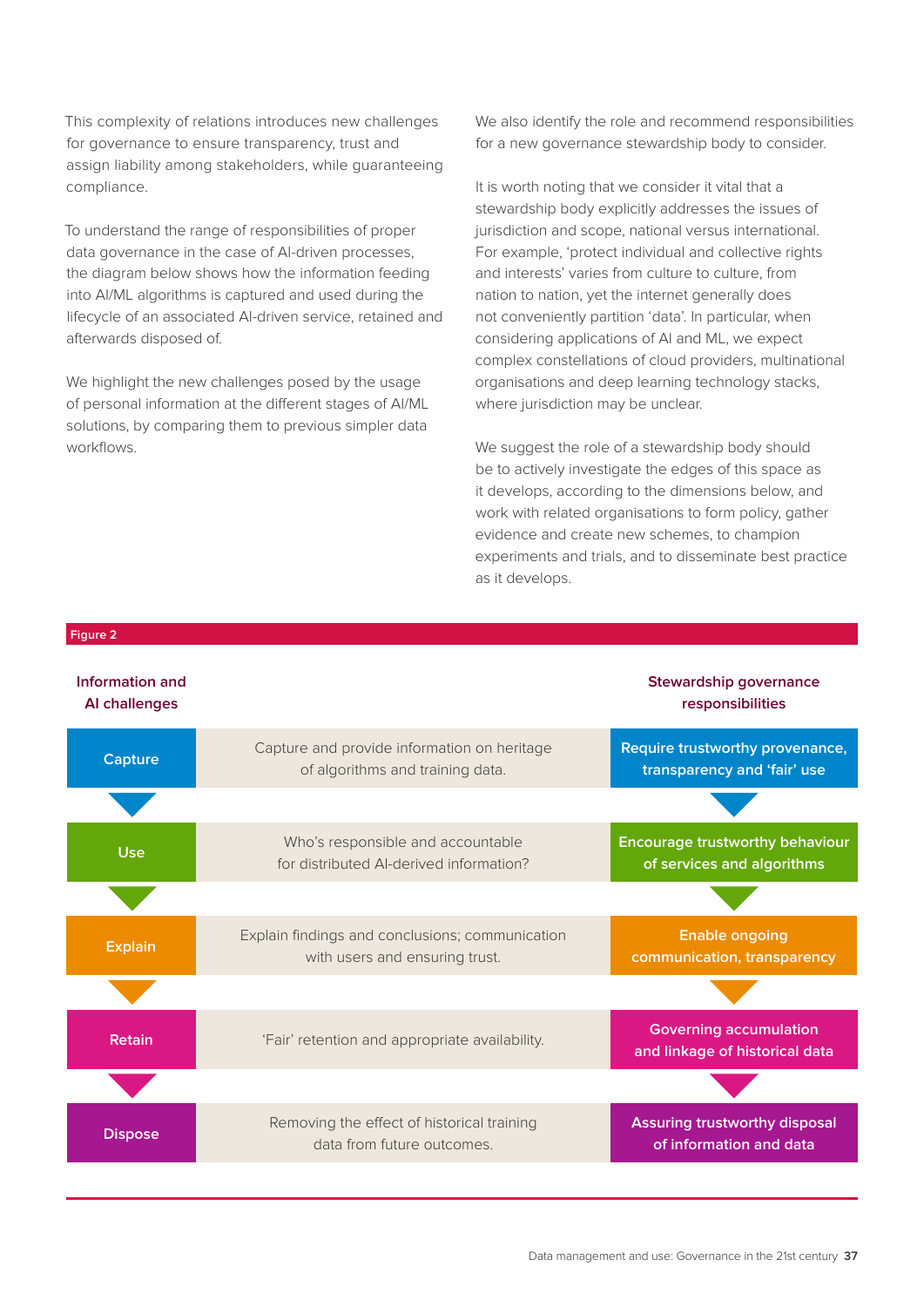#### **Capture**

This phase refers to capture of data for AI/ML algorithms for training as well as inference.

Challenges: What training data has been used and what input information is used for training models? Who owns the training data and who owns the derived models? Is the provenance of the data captured and recorded properly? In particular, under GDPR and other relevant regulations, was the individual advised that their collected data was to be processed by an automated decision algorithm? Has the option to opt out been offered?

Role of stewardship: Issues of fairness, accountability and transparency relating to AI and machine learning systems form an ongoing area of research, and will often come into play when considering the diversity and provenance of training data and processes for algorithms. Depending on the application area, there may be existing governance, regulations and laws that can be applied. However, given the rapid advance of machine learning techniques into hitherto unanticipated applications, there will increasingly be grey areas where existing regulation is unclear, or where ethical dilemmas arise. In the context of the capture stage this must include the diversity and provenance of training sets as well as the transparency of how personal data is used. It should also suggest best practices in providing accurate and trustworthy audit trails, and help ensure that the value created by the use and re-use of derived algorithms is always shared fairly.

#### **Use**

This phase refers to how data is used to derive knowledge and take decisions. It considers if (in the case of personal data) a user's will is considered and compliance guaranteed (eg, adequate transparency on automated decision making and profiling); it should identify who is responsible for training the algorithms (ie, Algorithm Creators) and who is actually using the algorithms (ie, Algorithm Executors).

Challenges: Have the user's rights been considered? Are there guarantees of integrity? Are the effects of wrong decisions carefully considered? Is any associated liability properly identified? Are there safeguards against biased decision-making? How is performance and compliance assessed in an ongoing way, particularly of ML systems that adapt over time or react to new situations? Is the risk of reidentification considered?

Role of stewardship: It should monitor that the algorithms' effects are carefully considered by the algorithms' controllers and executors, and that the safety of individuals is a priority, as well as their anonymity in case of anonymised data sets. A stewardship body should create frameworks for auditing and accountability to cover real-world cases for the use of AI and ML algorithms, by ensuring that liability is identified in case of complex relationships such as those underpinning modern AI-based solutions.

#### **Explain**

This phase refers to the capability to explain the different findings and conclusions that algorithms produce; their communication to individuals and how to engender trust.

Challenges: How can users be sure that algorithms are fair? How is it communicated that they have been validated and tested? Is it clear AI or ML systems are being used? Are algorithms static or continuing to learn with exposure to new input? What kind of explanations are provided to individuals wishing to know more?

Role of stewardship: A stewardship body should ensure governance of best practices around communicating decisions and means of accessing explanations, ensuring that diversity and accessibility are always considered. In doing so, a governance body should ensure that balance and trust are maintained between all four groups considered earlier. A stewardship body should also facilitate the labelling of algorithms, to provide a widely accessible human-readable communication tool. This could rate algorithm transparency and decision making, while addressing versioning issues.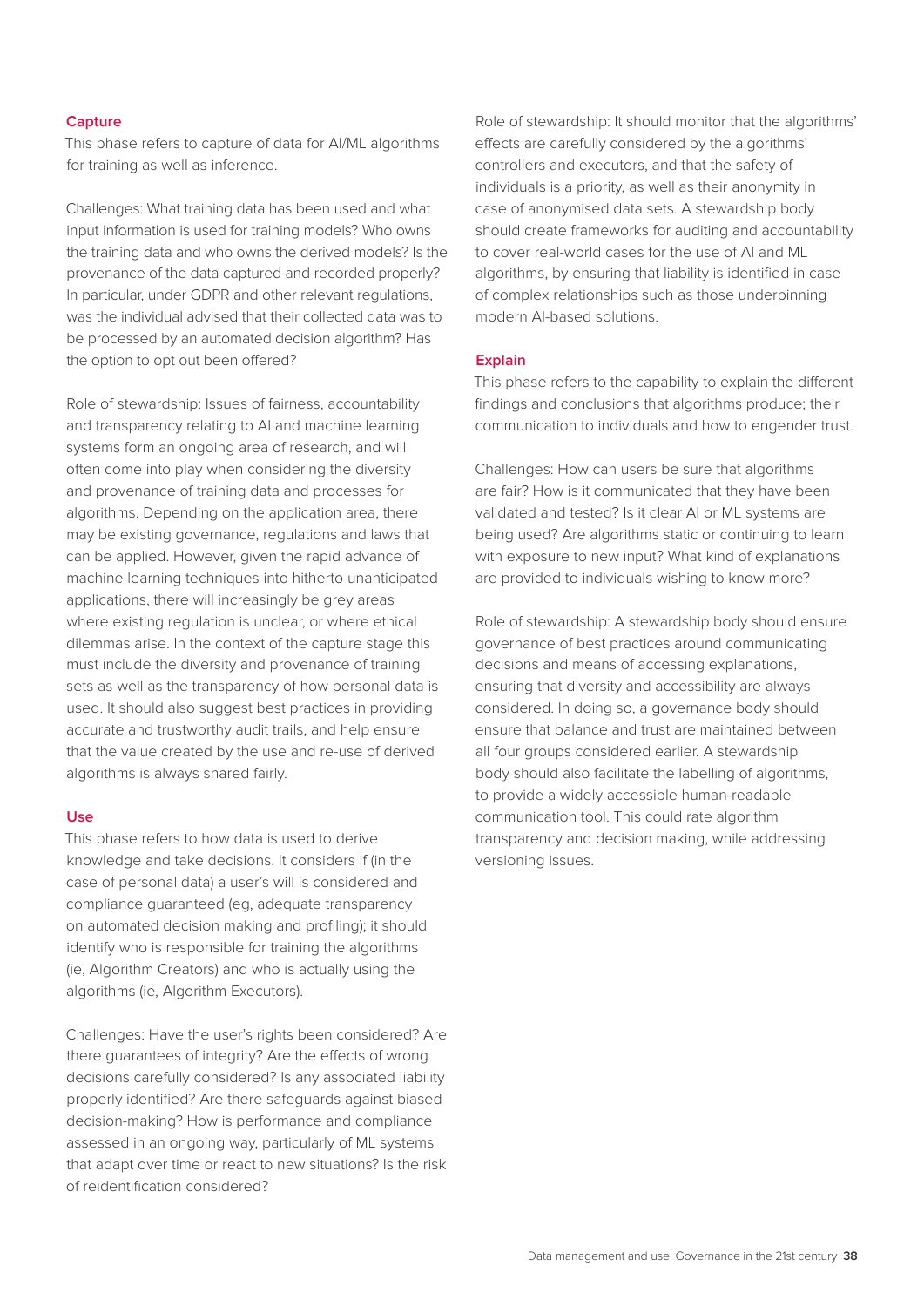#### **Retain**

This phase refers to making older version of algorithms (including training data sets) available for future inspection and enabling individuals to explore their behavior or to challenge it.

Challenges: Are algorithms' outputs reproducible? For how long should training data, input data and model versions be retained? How should access to this information be given to individuals?

Role of stewardship: A body should address best practices on governing the accumulation and linkage of information managing decision making records, on-going access. A governance body should create a framework for data and algorithm retention and be able to identify and track responsibilities among algorithm creators, controllers and executors.

#### **Dispose**

This phase refers to the procedures related to algorithm and model disposal, when new versions are available, or previously available training data sets are not available anymore. It covers different scenarios and ramifications created by either creators or controllers when models or algorithms are disposed, as well as by individuals asking for their data to be removed, when the legal basis for the right to be forgotten applies (such as under the GDPR or similar regulations).

Challenges: How is ownership of training data and the derived model handled in case of algorithm and model disposal? Can deletion of training data be requested, or specific records used in the creation of models? How does this affect the system and other users?

Role of stewardship: A new body should help resolve ownership issues on training data, in particular in the case of a personal information, and how the individual's right to be forgotten might affect the algorithm's behaviour. A stewardship body should set best practices for frameworks for auditability to be provided by creators. It should suggest adequate mitigation strategies for contexts where algorithms are no longer applicable or are removed from service. A governance body should suggest guidelines for communication among all involved parties, creators, controllers and executors when disposal occurs.

#### **Conclusion**

In this short paper we explored the challenges and possible roles for a stewardship body by identifying the following phases of data and model development in the AI/ML service lifecycle: capture, use, explain, retain and dispose. It is crucial that the stewardship body continually publishes its methodologies, standards and industry reviews to increase public understanding of how data is used in the different phases and enhance trust in automated products and decision making. We anticipate that the short term focus and priority of a stewardship body should be in the capture and use phases.